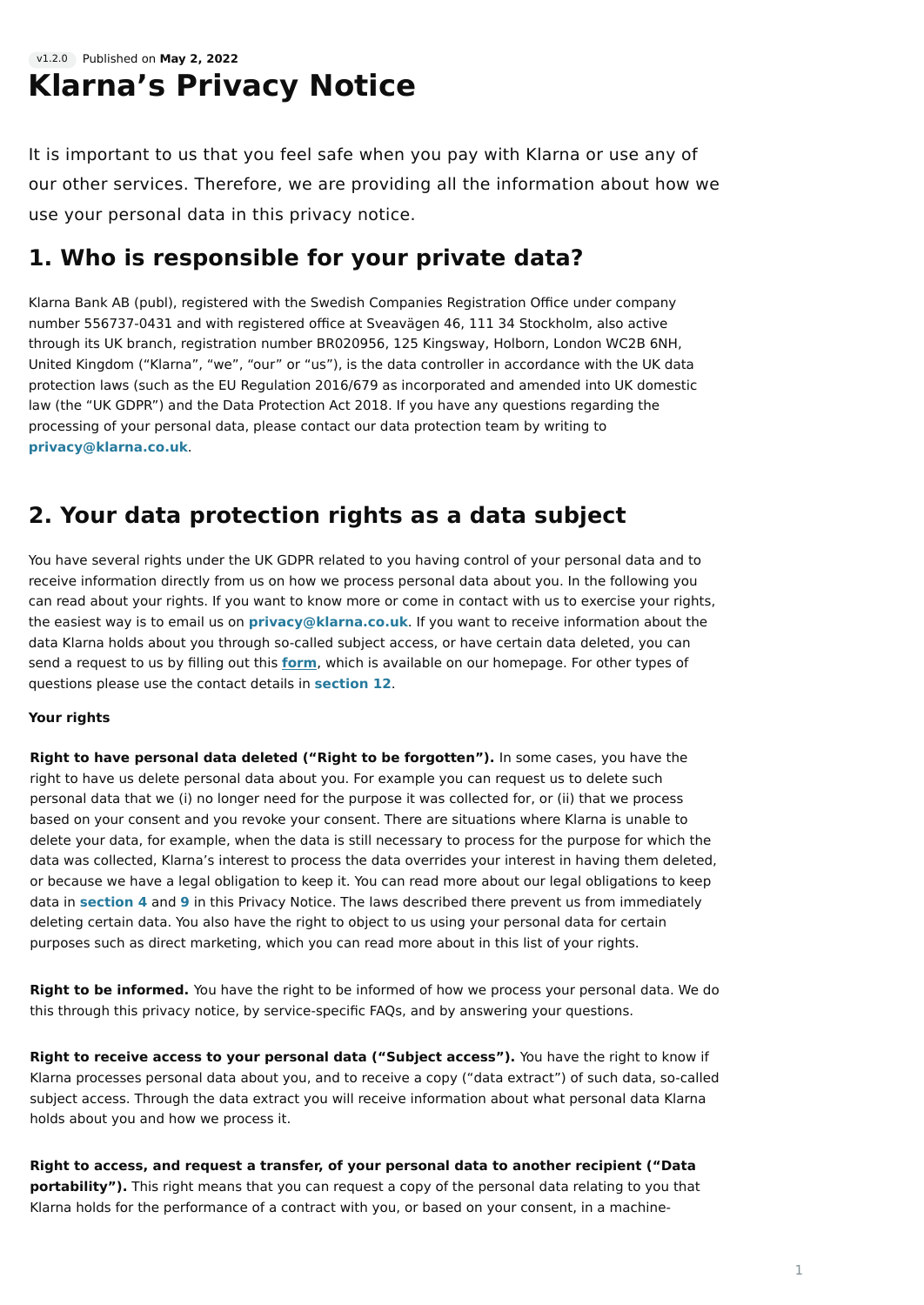# **3. What kind of personal data do we collect?**

In this section, we describe the types of personal data that we collect or create. In **[section 4](https://cdn.klarna.com/1.0/shared/content/legal/terms/0/en_gb/privacy#4)**, we describe for what purposes we use these types of personal data.

readable format. This will allow you to use this data somewhere else, for example to transfer your personal data to another controller/recipient.

**Right to rectification.** You have the right to request that we rectify inaccurate information or complete information about you that you consider is inaccurate or incomplete.

**Right to restrict processing.** If you believe that your personal data is inaccurate, that our processing is unlawful or that we do not need the information for a specific purpose, you have the right to request that we restrict the processing of such personal data. You also have the possibility to request that we stop processing your personal data while we assess your request. If you *object* to our processing per your right described directly below, you may also request us to restrict processing of that personal data while we make our assessment.

**Right to object against our processing of your personal data.** You have the right to object to processing of your personal data which is based on our legitimate interest (Article 6(1)(f) UK GDPR), by referencing your personal circumstances. You can also always object to our use of your personal data for direct marketing purposes. When you let us know that you no longer wish to receive direct marketing from us, we will turn off marketing for you, and stop sending it to you.

**Right to object to an automated decision that significantly affects you**. You have the right to object to an automated decision made by Klarna if the decision produces legal effects or significantly affects you in a similar way. See **[section 6](https://cdn.klarna.com/1.0/shared/content/legal/terms/0/en_gb/privacy#6)** on how Klarna makes use of automated decisions.

**Payment information** - Credit and debit card details (card number, expiry date and CVV code), bank account number, bank name.

**Right to withdraw one's consent.** As described in section 5 below, where we process your personal data based on your consent or explicit consent, you have the right to revoke that consent at any time. When you revoke your consent we will stop processing your data for such purposes.

**Right to lodge a complaint**. If you have complaints about Klarna's processing of your personal data, you may lodge a complaint with your supervisory data protection authority, (the Information Commissioner), which can be reached using this link: **<https://ico.org.uk/>**.

**Settings in the Klarna mobile application:** In the Klarna mobile application, Klarna provides you with the functionality to tailor your preferences for certain services, such as current notifications or autofill of your information at purchase. We will always respect your choices.

**Contact and identification data** - Name, date of birth, social security number, title, occupation, gender, billing and delivery address, e-mail address, mobile phone number, nationality, age, income data, employment and employment history, audio recordings, photos and video recordings of you and your ID card etc.

**Information about goods/services** - Details concerning the goods/services you have bought or ordered, such as type of item or delivery tracking number.

**Information about your financial standing** - Information about, for example, your income, any credits, negative payment history and previous credit approvals.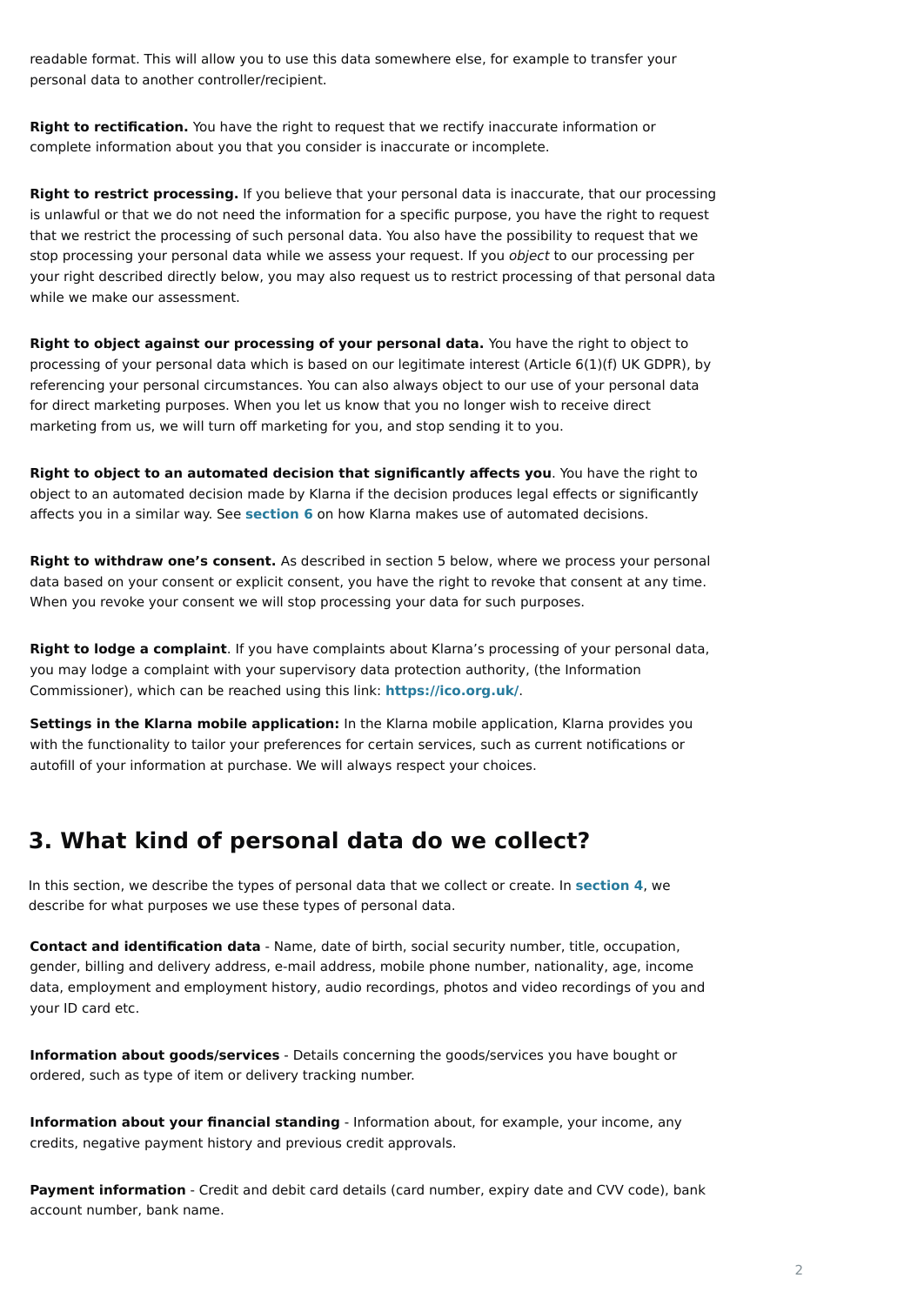Detailed information on relevant personal data for each service can also be found in the terms and conditions we have listed **[here](https://www.klarna.com/uk/terms-and-conditions/)**.

# **4. What personal data are used for what purposes and with which legal basis?**

**Information about your use of Klarna's services** - Which service(s) and what different functions in these services you have used and how you have used them. This includes information about outstanding and historical debt, your repayment history, and your personal preferences.

Your contacts with the stores you shop at or visit - Information about how you interact with stores, such as whether you have received goods and the type of store you shop at.

**Device information** - IP address, language settings, browser settings, time zone, operating system, platform, screen resolution and similar information about your device settings.

**Technical information generated through your use of Klarna's services** - Technical data such as response time for web pages, download errors and date and time when you used the service.

**Information about your contacts with Klarna's customer service** - Recorded phone calls, chat conversations and email correspondence.

**Information from external sanction lists and PEP lists** - Sanction lists and lists of persons constituting politically exposed persons ("PEP") include information such as name, date of birth, place of birth, occupation or position, and the reason why the person is on the list in question.

**Sensitive personal data** - Sensitive personal data are data that reveal religious beliefs, political or philosophical views, trade union membership, or constitute information about health, sex life or sexual orientation as well as biometric data.

**Service-specific personal data** - Within the framework of our services through the Klarna mobile application and browser extension, Klarna's savings and payment accounts, Auto-import, Personal Finance and for event registrations, we use additional personal data that are not covered by the types listed above. Information regarding each service is listed here:

**The Klarna mobile application and browser extension:** All content you upload (such as photos or receipts), location information, geolocation information and websites you visit in the application's browser, or with the extension installed;

**Klarna's savings and payment accounts:** Information about your transactions and deposits and information about where your money comes from, or will be used for. Klarna will also process data about third parties (such as payees or payers) for this service;

**Auto-import:** Information from the connected e-mail account about your completed purchases, product, price and quantity information, delivery tracking numbers and information about stores that we pass on to the Klarna mobile application;

**Personal Finance:** Information from your other bank accounts and other types of accounts (such as card accounts) that you choose to connect to the service, as well as information such as account

number, bank, historical transactions from your connected accounts and balances and assets; and

**Event registration on social media:** Information about your profile from your social media account and business information such as your employer's name, address and type of company.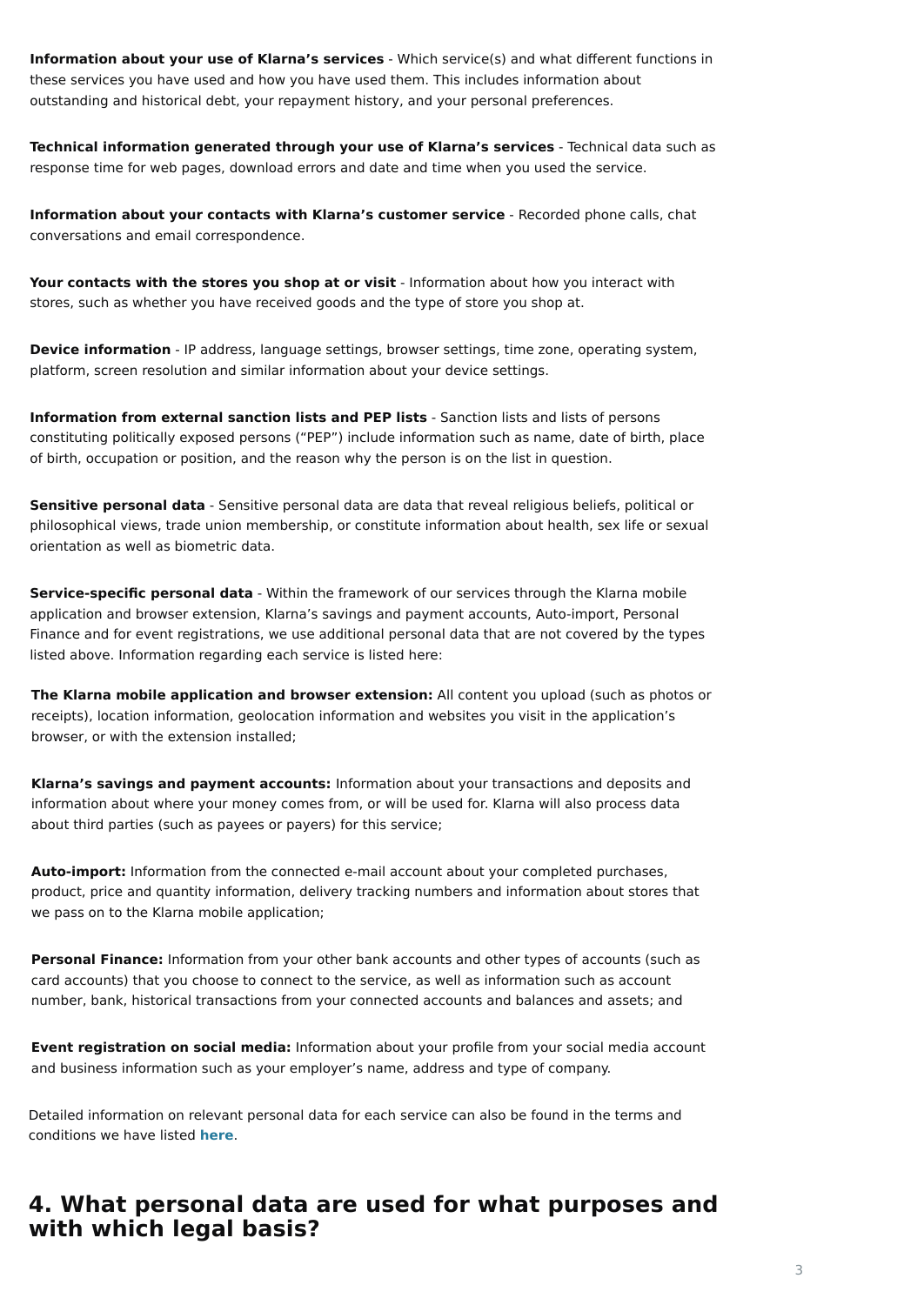In the tables below you can read about,

- 1. What we will use your personal data for (the purpose),
- 2. Which types of personal data we use for that purpose, and if the personal data comes directly from you or from another source. In the cases where we have received personal data about you from another source, we provide the name of that source in brackets,
- 3. What legal rights we have under current data protection legislation, such as the UK GDPR, to process the data about you, referred to as our "legal basis", and
- 4. When Klarna stops using the personal data for each purpose.

## **4.1 Purposes for which your personal data is always used, regardless of the service you use.**

| <b>Purpose of the</b><br>processing - what we<br>do and why. | <b>Type of personal</b><br>data used for the<br>purpose, and where<br>they come from (the<br>source). See section<br>3 to read more about<br>the different types of<br>personal data. | <b>Legal basis for</b><br>processing according<br>to the UK GDPR. | When the purpose of<br>using the personal<br>data ends. See<br>section 9 for when<br><b>Klarna deletes the</b><br>data. |
|--------------------------------------------------------------|---------------------------------------------------------------------------------------------------------------------------------------------------------------------------------------|-------------------------------------------------------------------|-------------------------------------------------------------------------------------------------------------------------|
|--------------------------------------------------------------|---------------------------------------------------------------------------------------------------------------------------------------------------------------------------------------|-------------------------------------------------------------------|-------------------------------------------------------------------------------------------------------------------------|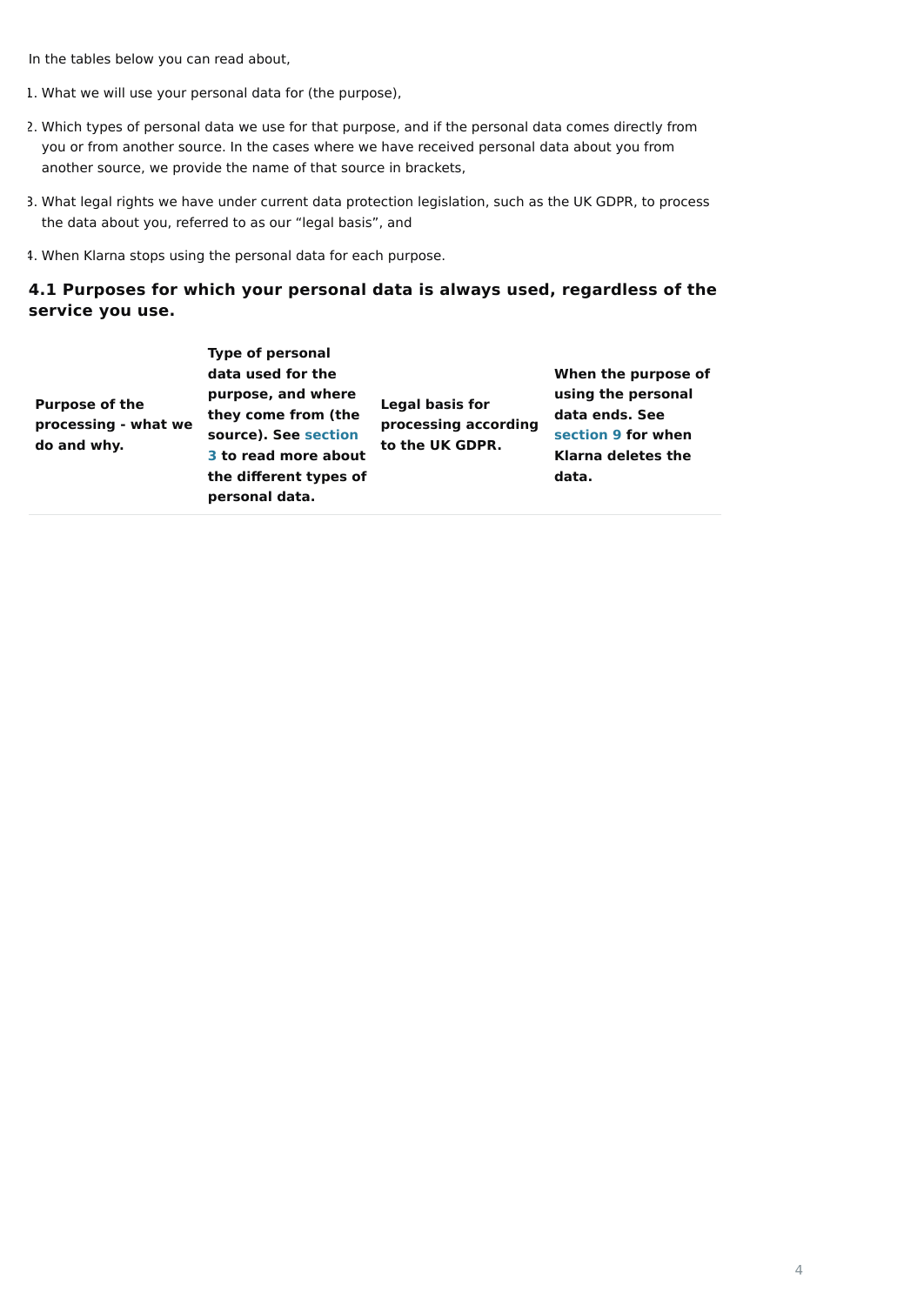To manage our customer relationship with you in accordance with our agreements, for each service you use. This includes creating and sending information to you in electronic format (not marketing).

From you:

From other sources:

• Information about goods/services. (The store)

The processing is necessary for Klarna to perform a contract with you (Article 6(1)(b) UK GDPR). If the service processes information that constitutes sensitive personal data (e.g., from materials you choose to upload), our processing takes place based on your explicit consent (Article 9(2)(a) UK GDPR).

- Information about your financial standing. (Klarna and credit information bureaus)
- Information about your use of Klarna's services. (Klarna)
- Technical information generated through your use of Klarna's services. (Klarna)
- Your contacts with the stores you shop at or visit. (The store)
- Device information. (Your device)
- Service-specific personal data (see **[section 3](https://cdn.klarna.com/1.0/shared/content/legal/terms/0/en_gb/privacy#3)**).

When the contract between you and Klarna terminates.

- Contact and identification data.
- Payment information.
- Sensitive personal data.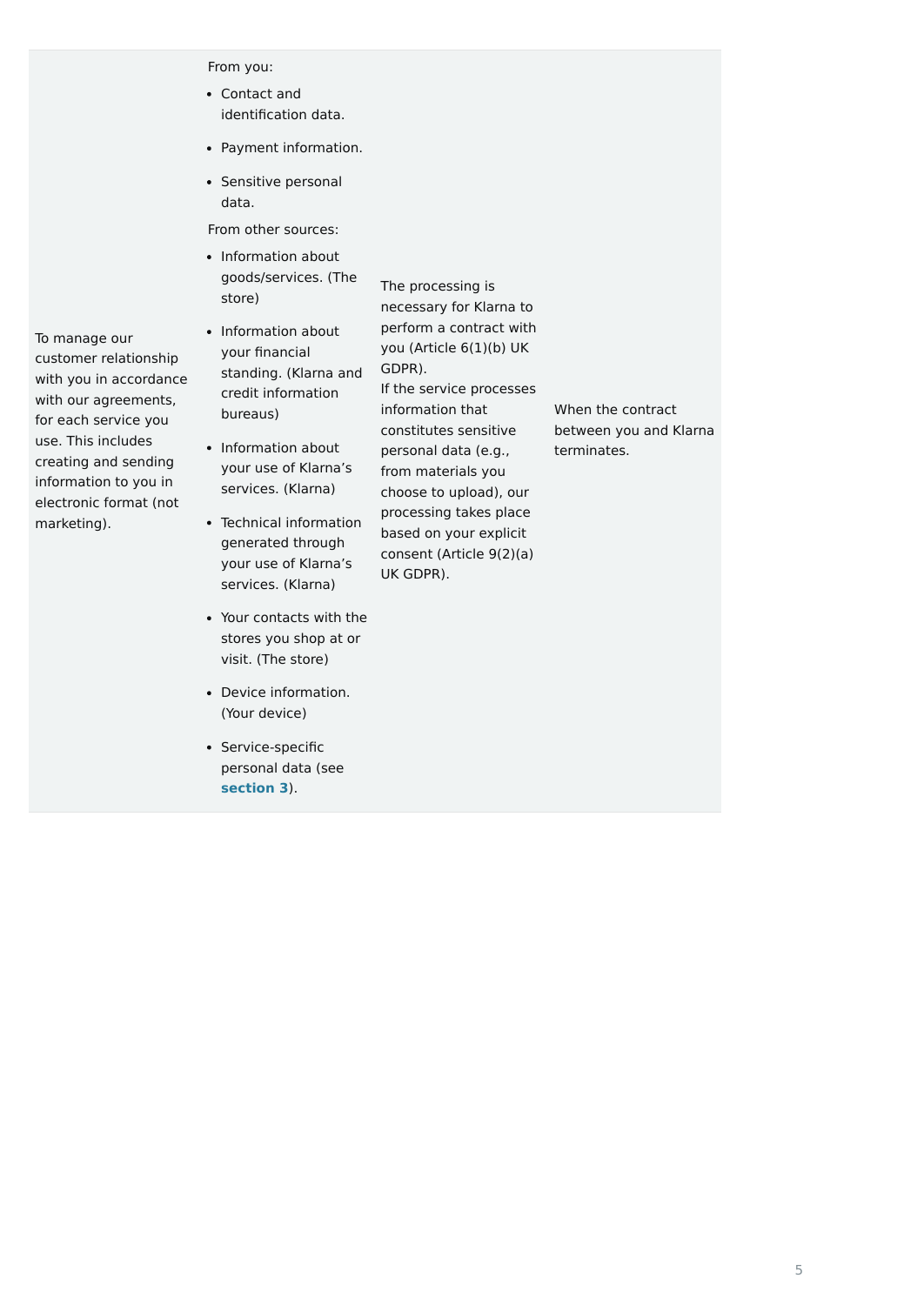| To be able to perform<br>customer satisfaction<br>surveys and market<br>surveys, through email,<br>text messages, phone<br>or via other<br>communication<br>channels.<br>If you do not want us to<br>perform this<br>processing, please<br>contact us to let us<br>know. See section 2<br>for more information<br>about your rights. See<br>section 12 for our<br>contact information. | From you:<br>• Contact and<br>identification data.<br>Information about<br>$\bullet$<br>your use of Klarna's<br>services.<br>From other sources:<br>Information about<br>$\bullet$<br>goods/services. (The<br>store)<br>• Information about<br>your use of Klarna's<br>services. (Klarna)<br>• Technical information<br>generated through<br>your use of Klarna's<br>services. (Klarna)<br>• Your contacts with the<br>stores you shop at or<br>visit. (The store) | The processing is based<br>on a balancing of<br>interests (Article $6(1)(f)$<br>UK GDPR). When<br>balancing interests,<br>Klarna has determined<br>that we have a<br>legitimate interest in<br>being able to perform<br>the personal data<br>processing, that the<br>processing is necessary<br>to achieve that<br>purpose, and that our<br>interest outweighs your<br>right not to have your<br>data processed for this<br>purpose.<br>You may contact us for<br>more information about<br>how the determination<br>was made. See section<br>12 for our contact<br>information. | When the contract<br>between you and Klarna<br>terminates.          |
|----------------------------------------------------------------------------------------------------------------------------------------------------------------------------------------------------------------------------------------------------------------------------------------------------------------------------------------------------------------------------------------|--------------------------------------------------------------------------------------------------------------------------------------------------------------------------------------------------------------------------------------------------------------------------------------------------------------------------------------------------------------------------------------------------------------------------------------------------------------------|----------------------------------------------------------------------------------------------------------------------------------------------------------------------------------------------------------------------------------------------------------------------------------------------------------------------------------------------------------------------------------------------------------------------------------------------------------------------------------------------------------------------------------------------------------------------------------|---------------------------------------------------------------------|
| To ensure network and<br>information security in<br>Klarna's services.                                                                                                                                                                                                                                                                                                                 | From you:<br>• Contact and<br>identification data.<br>From other sources:<br>• Information about<br>your use of Klarna's<br>services. (Klarna)<br>• Technical information<br>generated through<br>your use of Klarna's<br>services. (Klarna)                                                                                                                                                                                                                       | The processing is based<br>on a balancing of<br>interests (Article 6(1)(f)<br>UK GDPR). When<br>balancing interests,<br>Klarna has determined<br>that we have a<br>legitimate interest in<br>being able to ensure<br>network and<br>information security,<br>that the processing is<br>necessary to realise<br>that purpose, and that<br>our interest outweighs<br>your right not to have<br>your data processed for                                                                                                                                                             | This processing lasts for<br>as long as you are using<br>a service. |

this purpose. It is also in your interest as a customer that we

ensure good information security. You may contact us for more information about how the determination [was made. See](https://cdn.klarna.com/1.0/shared/content/legal/terms/0/en_gb/privacy#12) **section 12** for our contact information. visit. (The store) Device Information. (Your device)

Your contacts with the stores you shop at or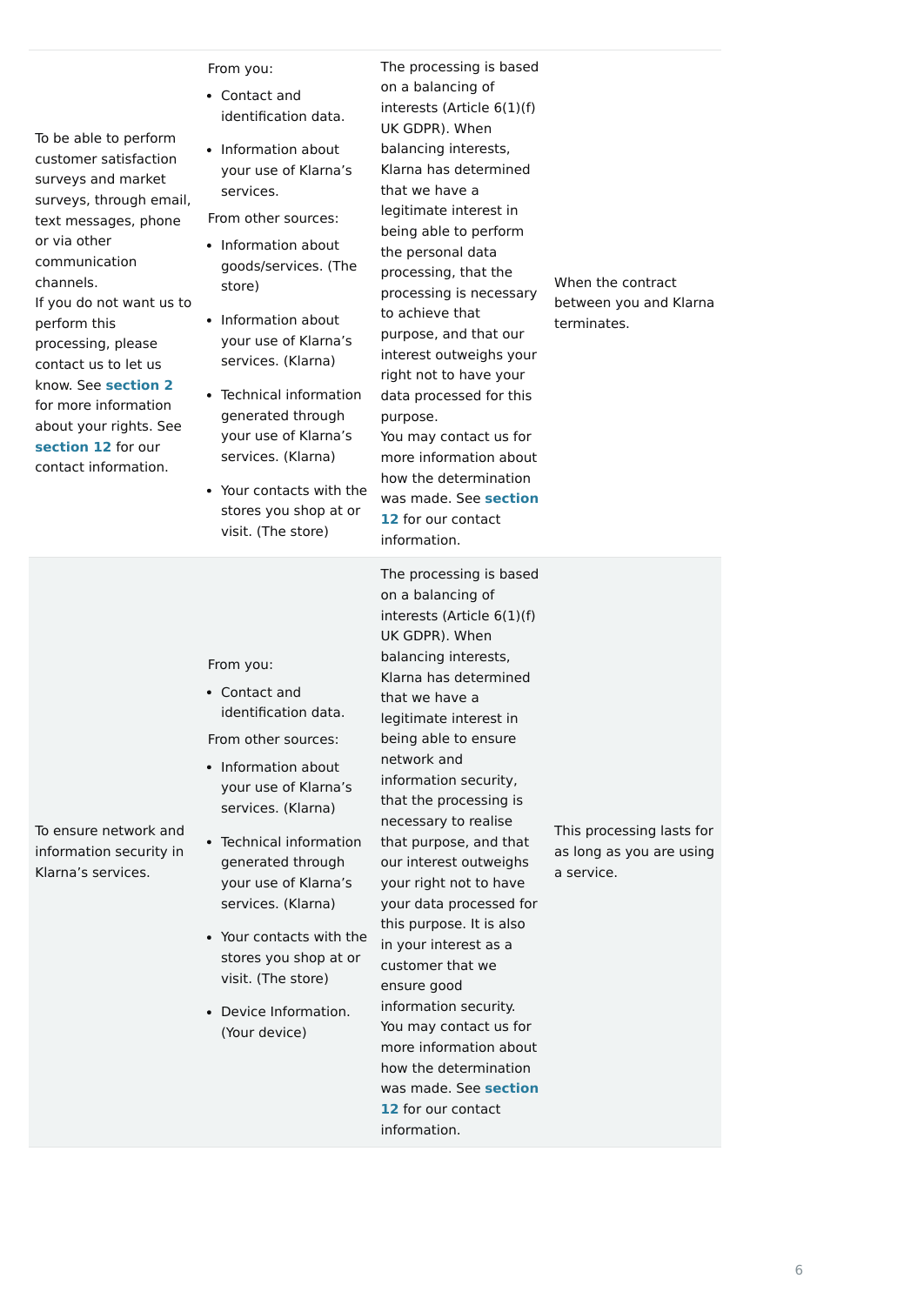• Sensitive personal

To be able to help you as a vulnerable customer (i.e. if you need extra support when contacting us due to particular circumstances). This means that we can offer you special support, for example, when you contact customer service.

(Article  $6(1)(a)$  and Article 9(2)(a) UK

From you:

From other sources:

Based on your consent

GDPR).

When you notify us that you are no longer a vulnerable customer or withdraw your consent. We also cease this processing if and when you notify us that you no longer want to be a Klarna customer.

From other sources: • Payment information.

To be able to perform risk analysis, prevent

management. We perform the

processing to confirm your identity and that the data you provide is correct, as well as to

counter criminal

activities.

This processing

constitutes profiling

and automated

decision-making. We

use automated

decision-making for this

purpose, to be able to

determine if you constitute a risk of

fraud. See section 6 for more information about

profiling and automated

decisions.

• Information about your use of Klarna's services. (Klarna)

# From you:

The processing is necessary for Klarna to be able to execute and perform a contract with you (Article 6(1)(b) UK GDPR).

We are also required by law to establish the identity of our customers (Article 6(1) (c) UK GDPR). (Swedish **[Law \(2017:630\) on](https://www.riksdagen.se/sv/dokument-lagar/dokument/svensk-forfattningssamling/lag-2017630-om-atgarder-mot-penningtvatt-och_sfs-2017-630) measures against money laundering and terrorist financing**).

Sensitive personal data are processed based on your explicit consent.

- fraud, and carry out risk • Information about goods/services. (The store)
	- Information about your financial standing. (Klarna and credit information bureaus)
	- Information about your use of Klarna's services. (Klarna)
	- Technical information generated through your use of Klarna's services. (Klarna)
	- Your contacts with the stores you shop at or visit. (The store)
	- Device information. (Your device)

This processing will take place while you use any Klarna service. If Klarna has identified a risk in how you use Klarna, we will continue to use your information for this purpose and continuously update our risk assessment if there is a risk of fraud. This processing lasts as long as we are required by law to keep your information. See section 9 for more information on our obligations and right to retain information according to law.

- Contact and identification data.
- Sensitive personal data (in the form of information on your health).

Contact and identification data.

data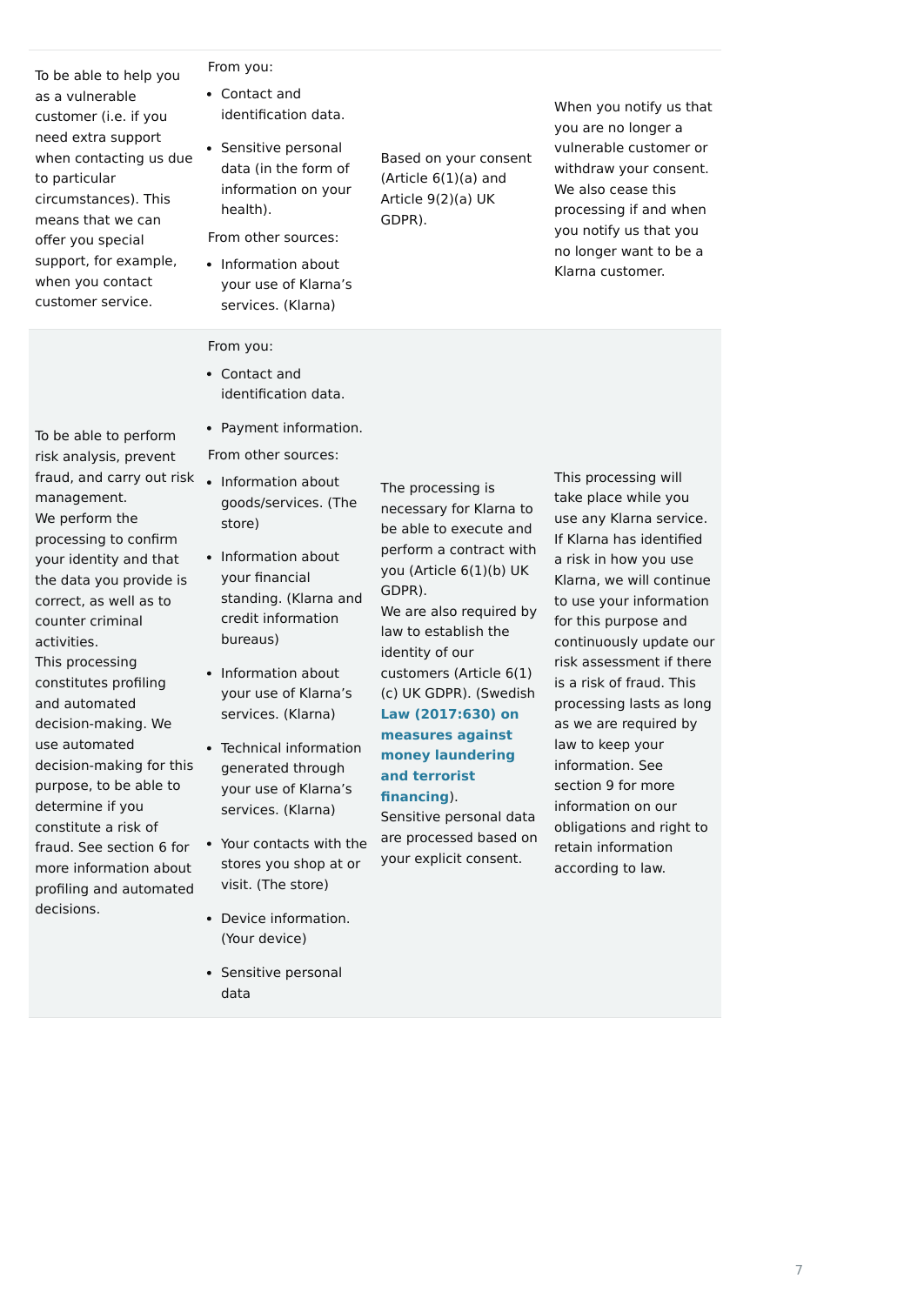To anonymise your

personal data in order to improve our services • Information about and products and to analyse customer behaviour.

From you:

The processing is based on a balancing of interests (Article 6(1)(f) UK GDPR). When balancing interests, Klarna has determined that we have a legitimate interest in anonymising your personal data for product development purposes and in analysing customer behaviour in order to improve the service and customer experience. We ensure that the particular processing this entails is necessary to achieve the purpose in question, and that our interest outweighs your right not to have your data processed for this purpose. By anonymising information concerning you, we also ensure that we use personal data to the lesser extent possible. You may contact us for more information about how the determination [was made. See](https://cdn.klarna.com/1.0/shared/content/legal/terms/0/en_gb/privacy#12) **section 12** for our contact information.

This processing takes place for the entire period during which Klarna must retain the information in its systems, for example to perform the contract executed with you or to comply with applicable law. See section 9 for more information on our obligations and right to retain information according to law.

- Contact and identification data.
- Payment information.
- From other sources:
- Information about goods/services. (The store)
- Information about your financial standing. (Klarna and credit information bureaus)
- your use of Klarna's services. (Klarna)
- Technical information generated through your use of Klarna's services. (Klarna)
- Your contacts with the stores you shop at or visit. (The store)
- Device information. (Your device)
- Service-specific personal data (see **[section 3](https://cdn.klarna.com/1.0/shared/content/legal/terms/0/en_gb/privacy#3)**).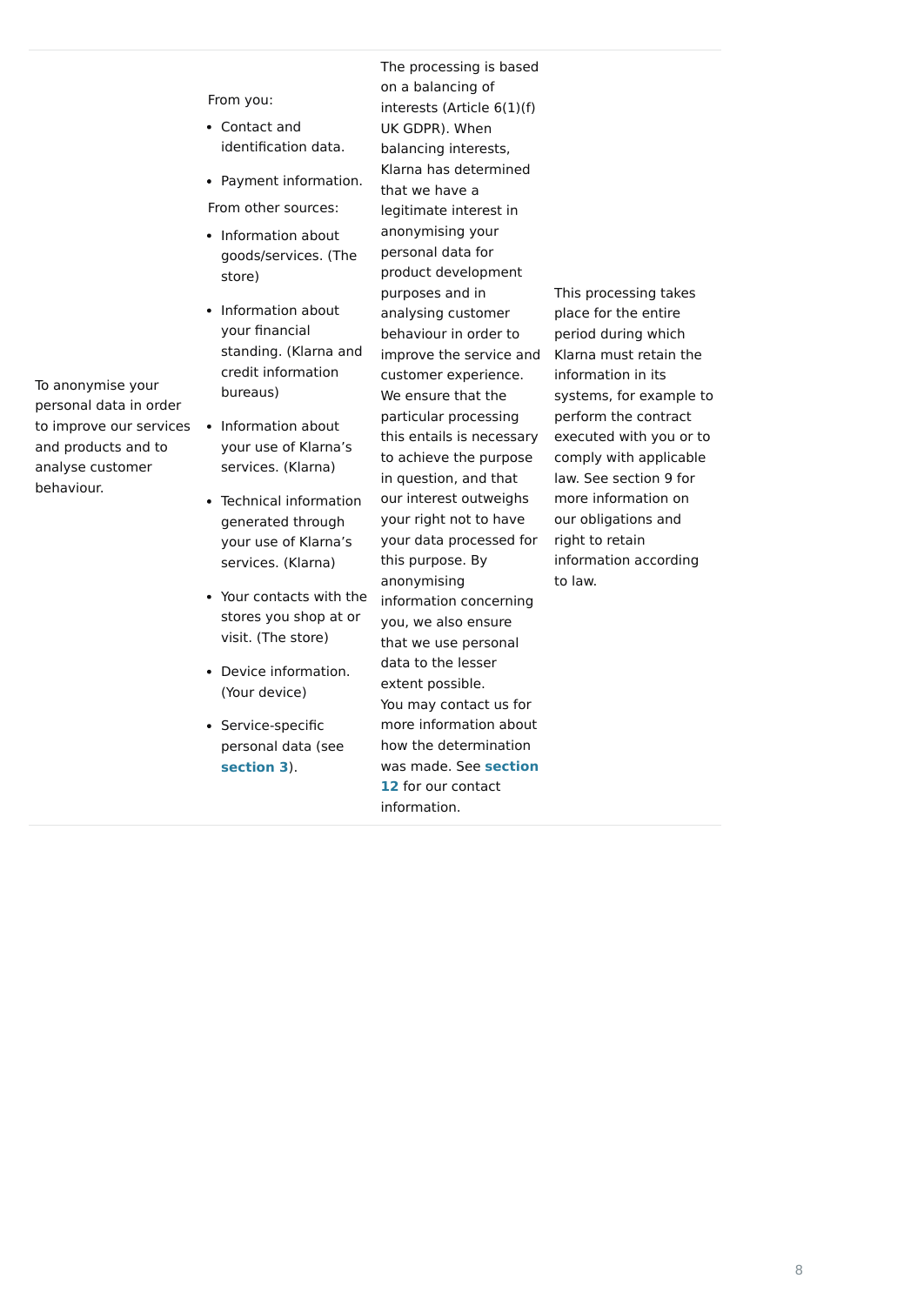To perform data

analysis for product

development and

testing to improve our risk and credit models

and to design our

services (if possible, we

first anonymise the

data, which means that

no personal data

processing is performed

thereafter).

From you:

The processing is based on a balancing of interests (Article 6(1)(f) UK GDPR). When balancing interests, Klarna has determined that we have a legitimate interest in performing data analysis for product development and testing purposes. We ensure that the processing this entails is necessary to achieve the purpose of the processing, and that our interest outweighs your right not to have your data processed for this purpose. Furthermore, our customers benefit from the processing because it helps us deliver errorfree and sustainable services. You may contact us for more information about how the determination [was made. See](https://cdn.klarna.com/1.0/shared/content/legal/terms/0/en_gb/privacy#12) **section**

**12** for our contact

information.

This processing takes place for the entire period during which Klarna must retain the information in its systems, for example, to perform the contract executed with you or to comply with applicable law. See **[section 9](https://cdn.klarna.com/1.0/shared/content/legal/terms/0/en_gb/privacy#9)** for more information on our obligations and right to retain information according to law.

- Contact and identification data.
- From other sources: • Payment information.
- Information about goods/services. (The store)
- Information about your financial standing. (Klarna and credit information bureaus)
- Information about your use of Klarna's services. (Klarna)
- Technical information generated through your use of Klarna's services. (Klarna)
- Your contacts with the stores you shop at or visit. (The store)
- Device information. (Your device)
- Service-specific personal data (see **[section 3](https://cdn.klarna.com/1.0/shared/content/legal/terms/0/en_gb/privacy#3)**).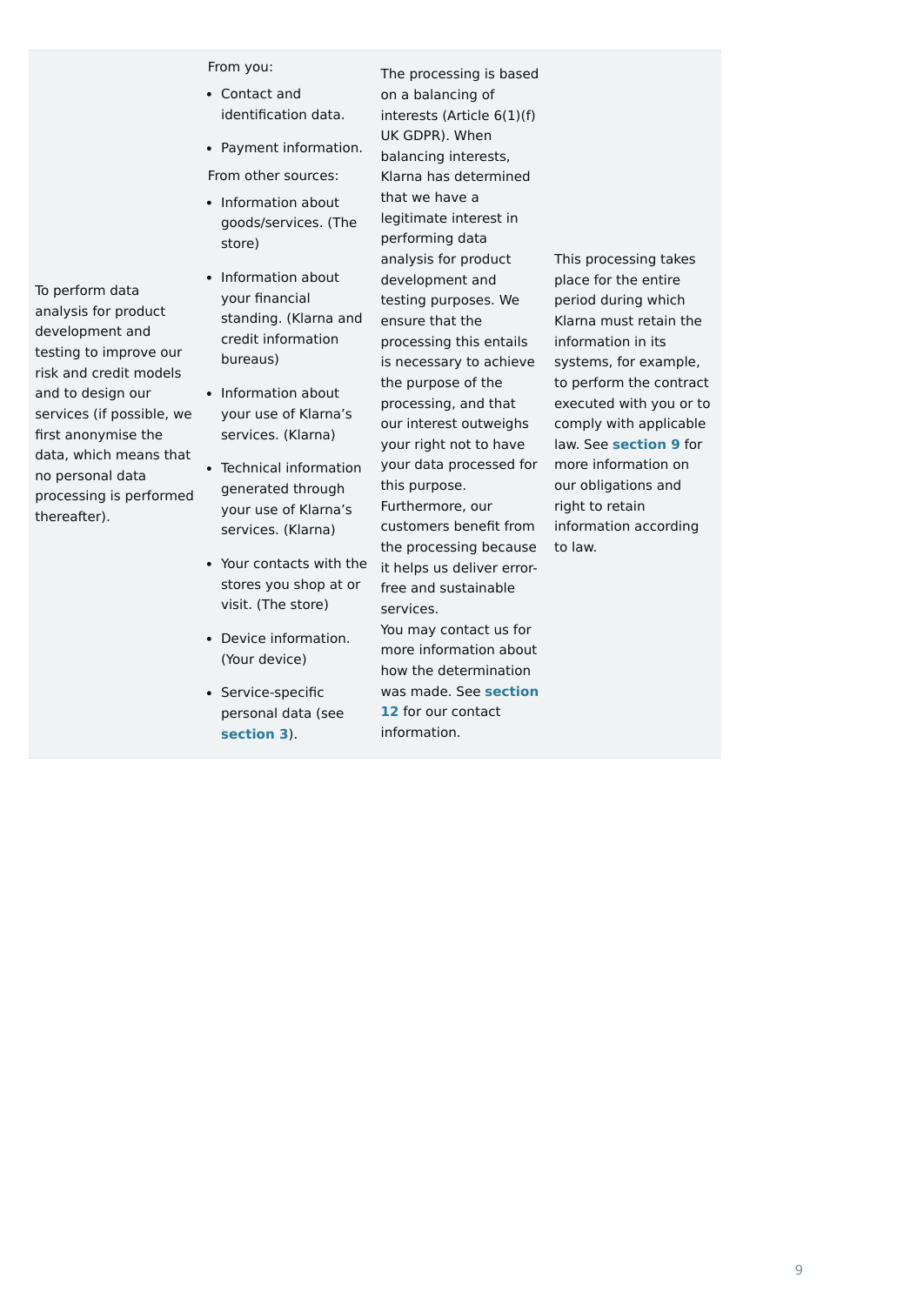| To produce statistics<br>and reports for<br>economic analysis or<br>analysis of payment<br>trends or payment<br>volumes in certain<br>regions or industries (if<br>possible, we first<br>anonymise the data,<br>which means that no<br>personal data<br>processing takes place<br>thereafter). | From you:<br>• Contact and<br>identification data.<br>• Payment information.<br>From other sources:<br>• Information about<br>goods/services. (The<br>store)<br>Information about<br>your financial<br>standing. (Klarna and<br>credit information<br>bureaus)<br>Information about<br>your use of Klarna's<br>services. (Klarna)<br>• Your contacts with the<br>stores you shop at or<br>visit. (The store)<br>• Service-specific<br>personal data (see<br>section 3). | The processing is based<br>on a balancing of<br>interests (Article 6(1)(f)<br>UK GDPR). When<br>balancing interests,<br>Klarna has determined<br>that we have a<br>legitimate interest in<br>obtaining statistical<br>data and reports for this<br>purpose. We ensure<br>that the processing this<br>entails is necessary to<br>achieve the purpose of<br>the processing, and<br>that our interest<br>outweighs your right<br>not to have your data<br>processed for this<br>purpose.<br>You may contact us for<br>more information about<br>how the determination<br>was made. See section<br>12 for our contact | This processing takes<br>place for the entire<br>period during which<br>Klarna must retain the<br>information in its<br>systems, for example,<br>to perform the contract<br>executed with you or to<br>comply with applicable<br>law. See section 9 for<br>more information on<br>our obligations and<br>right to retain<br>information according<br>to law. |
|------------------------------------------------------------------------------------------------------------------------------------------------------------------------------------------------------------------------------------------------------------------------------------------------|-------------------------------------------------------------------------------------------------------------------------------------------------------------------------------------------------------------------------------------------------------------------------------------------------------------------------------------------------------------------------------------------------------------------------------------------------------------------------|-------------------------------------------------------------------------------------------------------------------------------------------------------------------------------------------------------------------------------------------------------------------------------------------------------------------------------------------------------------------------------------------------------------------------------------------------------------------------------------------------------------------------------------------------------------------------------------------------------------------|--------------------------------------------------------------------------------------------------------------------------------------------------------------------------------------------------------------------------------------------------------------------------------------------------------------------------------------------------------------|
| To check and verify<br>your identity.                                                                                                                                                                                                                                                          | From you:<br>• Contact and<br>identification data.                                                                                                                                                                                                                                                                                                                                                                                                                      | The processing is<br>necessary for Klarna to<br>perform a contract with<br>you (Article 6(1)(b) UK<br>GDPR).                                                                                                                                                                                                                                                                                                                                                                                                                                                                                                      | As long as you use one<br>of Klarna's services.                                                                                                                                                                                                                                                                                                              |
| To share your personal<br>data with the<br>categories of recipients<br>described in section 7.1<br>(suppliers and<br>subcontractors,<br>companies within the<br>Klarna Group, persons<br>with authority over your<br>financial transactions,<br>authorities and buyers<br>of receivables,      | • All types mentioned<br>in section 3.                                                                                                                                                                                                                                                                                                                                                                                                                                  | Varies depending on<br>the recipient (see<br>section 7.1).                                                                                                                                                                                                                                                                                                                                                                                                                                                                                                                                                        | This processing takes<br>place for the entire<br>period during which<br>Klarna must retain the<br>data in its systems, for<br>example, to fulfil the<br>agreement with you or<br>to comply with<br>applicable law. See<br>section 9 for more<br>information on our<br>obligations and right to                                                               |

businesses or assets).

retain information according to law.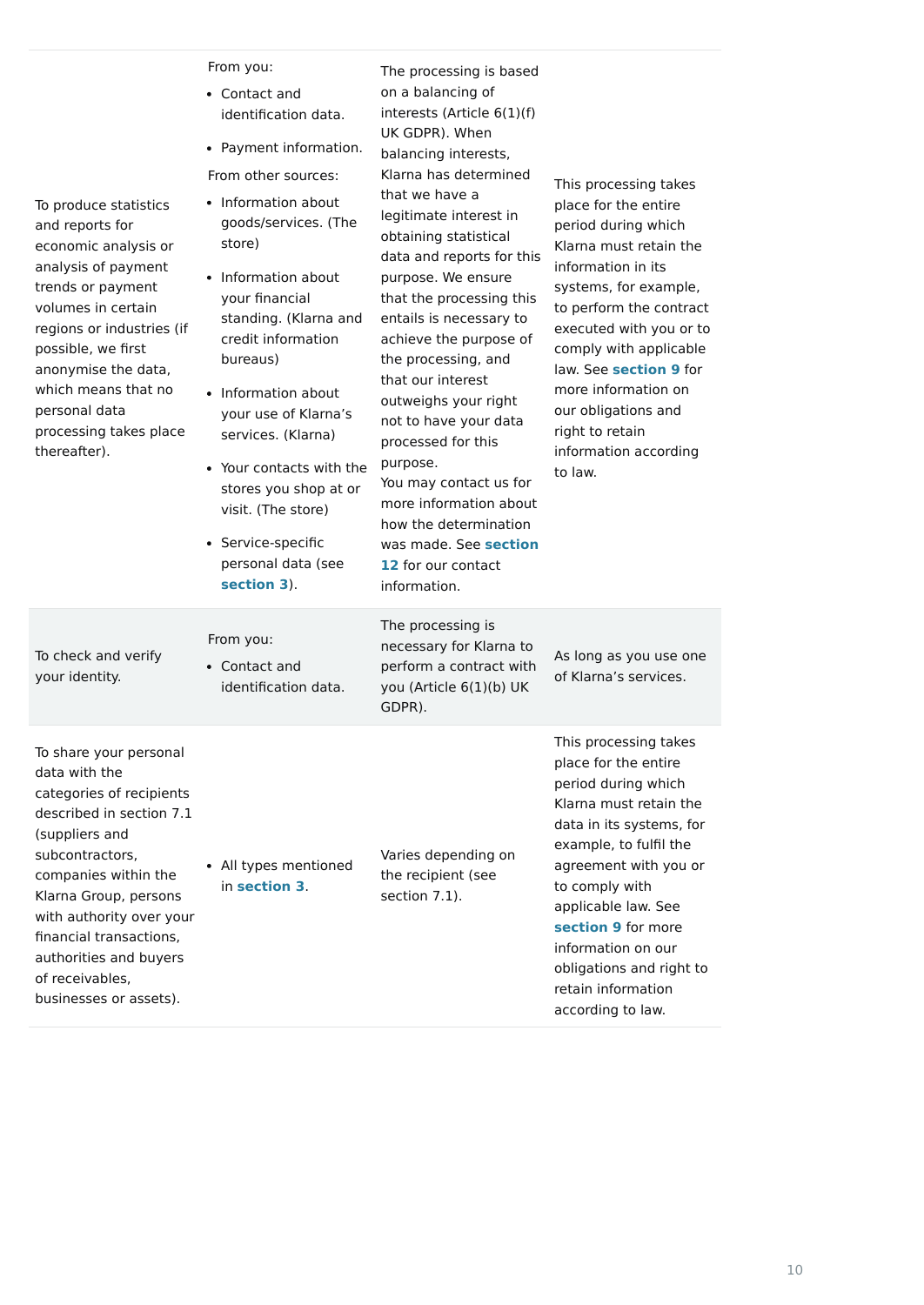| To decide what kind of<br>marketing we will<br>provide to you.<br>If you do not want us to<br>perform this processing<br>of your data, please<br>contact us. We will then<br>cease to use your data<br>for marketing. Contact<br>information is available<br>in section 12.<br>The processing may<br>constitute profiling. See<br>section 6 for more<br>information about<br>profiling. | From you:<br>• Contact and<br>identification data.<br>From other sources:<br>• Information about<br>goods/services. (The<br>store)<br>Information about<br>your use of Klarna's<br>services. (Klarna)<br>• Technical information<br>generated through<br>your use of Klarna's<br>services. (Klarna)<br>• Your contacts with the<br>stores you shop at or<br>visit. (The store)<br>Device information.<br>$\bullet$<br>(Your device)<br>• Service-specific<br>personal data (see<br>section 3). | The processing is based<br>on a balancing of<br>interests (Article $6(1)(f)$<br>UK GDPR). When<br>balancing interests,<br>Klarna has determined<br>that we have a<br>legitimate interest in<br>identifying which type<br>of marketing we should<br>provide to you. We<br>ensure that the<br>processing this entails<br>is necessary to pursue<br>that interest, and that<br>our interest outweighs<br>your right not to have<br>your information<br>processed for this<br>purpose. We have also<br>considered the fact that<br>marketing is listed as<br>an example of<br>legitimate interest in<br>the UK GDPR.<br>You may contact us for<br>more information about<br>how the determination<br>was made. See section<br>12 for our contact<br>information. | When the contract<br>between you and Klarna<br>terminates, or if you<br>notify us that you are<br>not interested in this<br>processing. |
|-----------------------------------------------------------------------------------------------------------------------------------------------------------------------------------------------------------------------------------------------------------------------------------------------------------------------------------------------------------------------------------------|------------------------------------------------------------------------------------------------------------------------------------------------------------------------------------------------------------------------------------------------------------------------------------------------------------------------------------------------------------------------------------------------------------------------------------------------------------------------------------------------|--------------------------------------------------------------------------------------------------------------------------------------------------------------------------------------------------------------------------------------------------------------------------------------------------------------------------------------------------------------------------------------------------------------------------------------------------------------------------------------------------------------------------------------------------------------------------------------------------------------------------------------------------------------------------------------------------------------------------------------------------------------|-----------------------------------------------------------------------------------------------------------------------------------------|
| If you agree, provide<br>you with information<br>about our products or<br>services, and about<br>deals offered in<br>cooperation with our<br>partners'.<br>If you do not want to<br>receive marketing from<br>us, you can opt-out<br>anytime.                                                                                                                                           | From you:<br>• Contact and<br>identification data.<br>From other sources:<br>• Information about<br>your use of Klarna's<br>services. (Klarna)<br>• Your contacts with the<br>stores you shop at or<br>visit. (The store)                                                                                                                                                                                                                                                                      | The processing is based<br>on your consent (Article<br>$6(1)(a)$ UK GDPR).                                                                                                                                                                                                                                                                                                                                                                                                                                                                                                                                                                                                                                                                                   | When you unsubscribe<br>or if you notify us that<br>you are not interested<br>in this processing.                                       |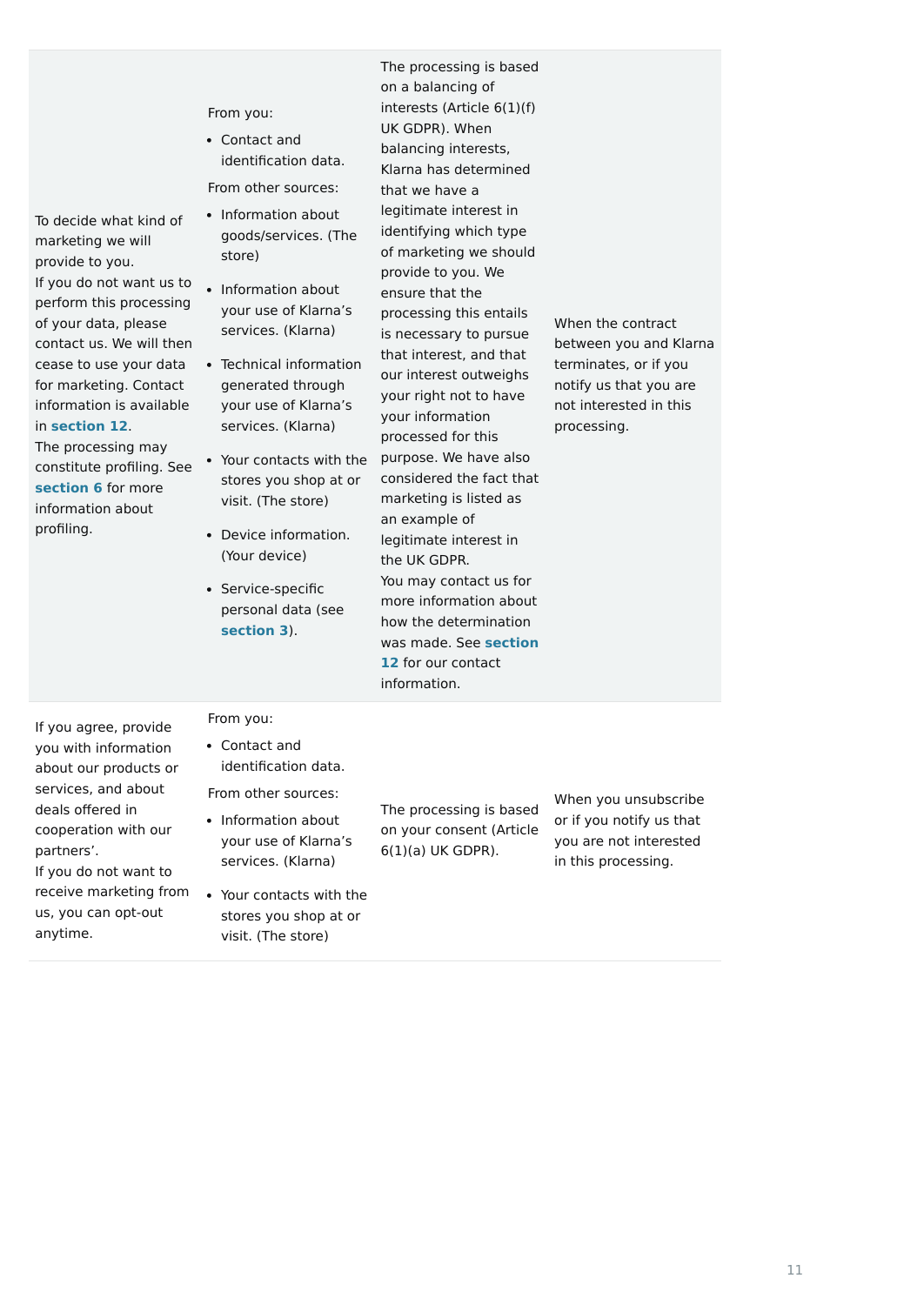To provide marketing materials and offers to you about other products and services we offer that are similar to those you have already used and that are part of Klarna as a shopping platform. If you do not want to receive marketing from us, please contact us to let us know. We will then stop processing your data for sending [marketing. See](https://cdn.klarna.com/1.0/shared/content/legal/terms/0/en_gb/privacy#12) **section 12** for our contact information.

From you:

The processing is based on a balancing of interests (Article 6(1)(f) UK GDPR). When balancing interests, Klarna has determined that we have a legitimate interest in sending you marketing about our services and offers. We ensure that the processing this entails is necessary to pursue that interest, and that our interest outweighs your right not to have your data processed for this purpose. We have also considered the fact that marketing is listed as an example of legitimate interest in the UK GDPR. You may contact us for more information about how the determination [was made. See](https://cdn.klarna.com/1.0/shared/content/legal/terms/0/en_gb/privacy#12) **section 12** for our contact information.

When the contract between you and Klarna terminates, or if you notify us that you are not interested in this processing.

To protect Klarna from legal claims and safeguard Klarna's legal rights.

In the event of a dispute, Klarna may also collect other types of personal data concerning you if we need them to exercise our rights. that our interest purpose. information.

The processing is based on a balancing of interests (Article 6(1)(f) UK GDPR). When balancing interests, Klarna has determined that we have a legitimate interest in being able to protect ourselves from legal claims. We ensure that the processing this entails is necessary to achieve the purpose of the processing, and outweighs your right not to have your data processed for this You may contact us for more information about how the determination [was made. See](https://cdn.klarna.com/1.0/shared/content/legal/terms/0/en_gb/privacy#12) **section 12** for our contact

This processing takes place for the entire period during which Klarna must retain the information in its systems, for example to perform the contract executed with you or to comply with applicable law. See **[section 9](https://cdn.klarna.com/1.0/shared/content/legal/terms/0/en_gb/privacy#9)** for more information on our obligations and right to retain information according to law.

- Contact and identification data.
- From other sources:
- Information about your use of Klarna's services. (Klarna)
- Your contacts with the stores you shop at or visit. (The store)

All types mentioned in **[section 3](https://cdn.klarna.com/1.0/shared/content/legal/terms/0/en_gb/privacy#3)**.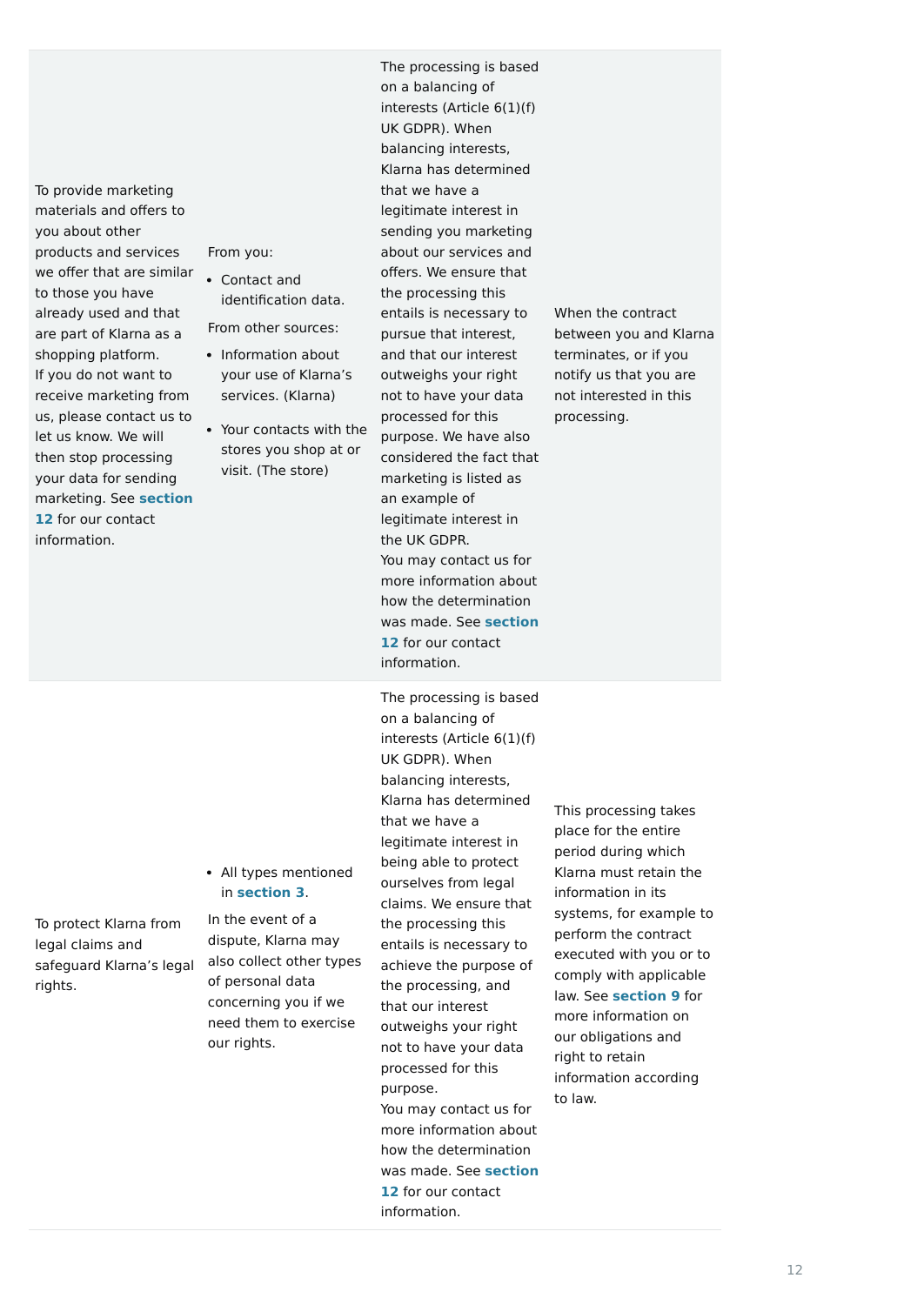**4.2 Purposes for which your personal data are used when you use one of Klarna's payment methods, log in with Klarna at a store, or choose to pay by debit or credit card in Klarna's check-out at a store.**

| personal data.                                                                                                                                                                                                                                                                                                                                                                                                                                                                                                                                                                                                                                                                                                                                                                                                                                                                                                                                                                                                                                                                                                                                                                                                                                                                                                          | <b>Purpose of the</b><br>processing - what we<br>do and why. | <b>Type of personal</b><br>data used for the<br>purpose, and where<br>they come from (the<br>source). See section<br>3 to read more about<br>the different types of | <b>Legal basis for</b><br>processing according<br>to the UK GDPR. | When the purpose of<br>using the personal<br>data ends. See<br>section 9 for when<br>Klarna deletes the<br>data. |
|-------------------------------------------------------------------------------------------------------------------------------------------------------------------------------------------------------------------------------------------------------------------------------------------------------------------------------------------------------------------------------------------------------------------------------------------------------------------------------------------------------------------------------------------------------------------------------------------------------------------------------------------------------------------------------------------------------------------------------------------------------------------------------------------------------------------------------------------------------------------------------------------------------------------------------------------------------------------------------------------------------------------------------------------------------------------------------------------------------------------------------------------------------------------------------------------------------------------------------------------------------------------------------------------------------------------------|--------------------------------------------------------------|---------------------------------------------------------------------------------------------------------------------------------------------------------------------|-------------------------------------------------------------------|------------------------------------------------------------------------------------------------------------------|
| From you:<br>• Contact and<br>The processing is based<br>identification data.<br>on a balancing of<br>• Payment information.<br>interests (Article $6(1)(f)$<br>UK GDPR). When<br>From other sources:<br>balancing interests,<br>• Information about<br>Klarna has determined<br>goods/services. (The<br>that we (and the store)<br>store)<br>have a legitimate<br>interest in selling or<br>• Information about<br>buying your<br>your financial<br>outstanding debt. We<br>standing. (Klarna and<br>To transfer the store's<br>ensure that the<br>credit information<br>When the purchase<br>right to payment for<br>processing is necessary<br>bureaus)<br>your purchase to Klarna<br>to achieve the purpose<br>takes place.<br>• Information about<br>("factoring").<br>of the processing, and<br>your use of Klarna's<br>that our interest<br>services. (Klarna)<br>outweighs your right<br>not to have your data<br>• Technical information<br>processed for this<br>generated through<br>purpose.<br>your use of Klarna's<br>You may contact us for<br>services. (Klarna)<br>more information about<br>how the determination<br>• Your contacts with the<br>was made. See section<br>stores you shop at or<br>12 for our contact<br>visit. (The store)<br>information.<br>• Device information.<br>(Your device) |                                                              |                                                                                                                                                                     |                                                                   |                                                                                                                  |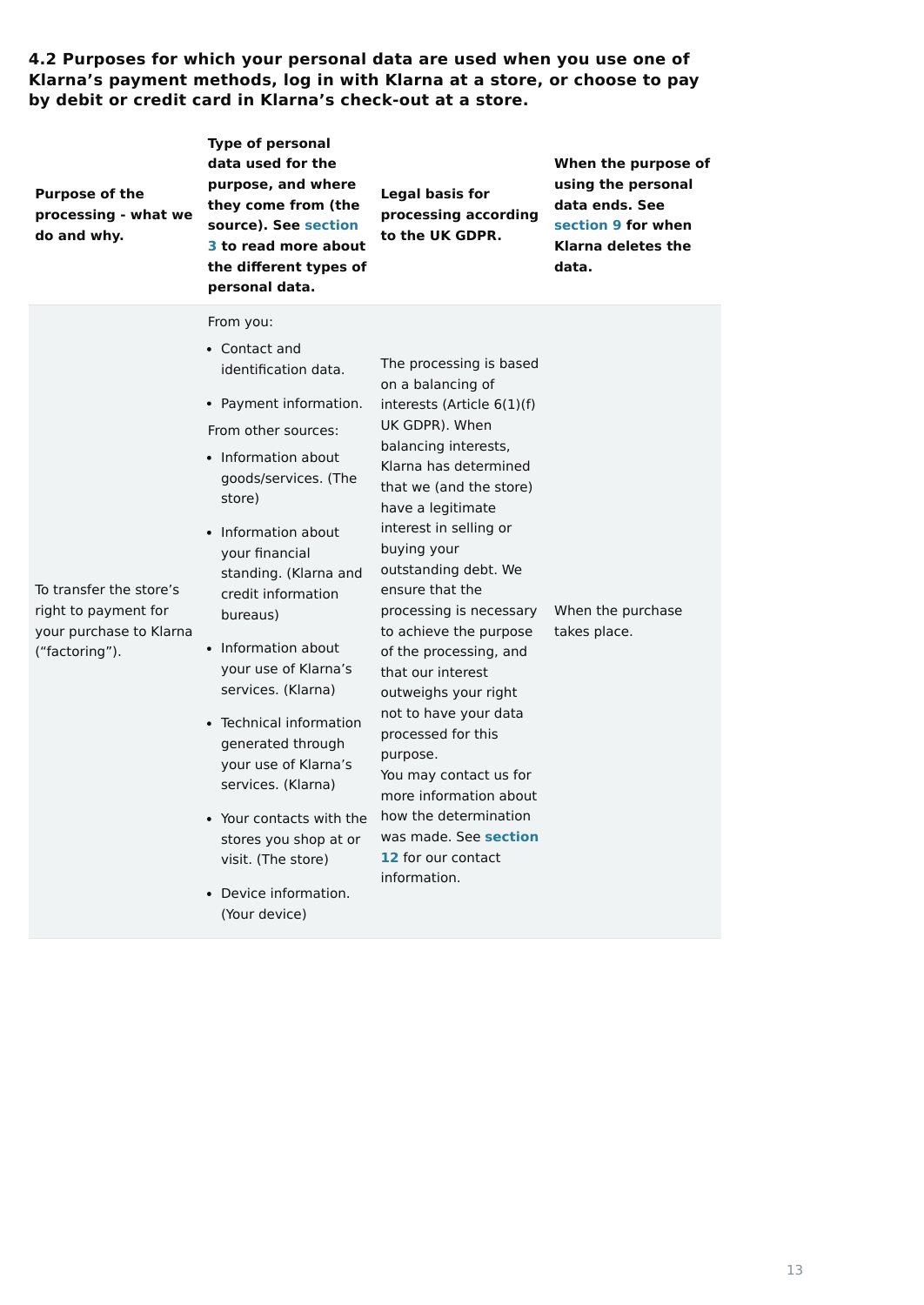To share your personal

- Information about goods/services. (The store)
- information with the categories of recipients described in section 7.2 (stores, payment service providers and financial institutions, fraud prevention agencies and companies providing
- identity information, and Google).

From you:

From other sources:

Varies depending on

the recipient (see

section 7.2).

• Information about your financial standing. (Klarna and credit information bureaus)

Primarily when the purchase takes place, but it also occurs during the entire period that Klarna has the data in its systems, i.e. until the data is deleted. See **[section 9](https://cdn.klarna.com/1.0/shared/content/legal/terms/0/en_gb/privacy#9)** for more information on our obligations and right to retain information according to law.

- Information about your use of Klarna's services. (Klarna)
- Technical information generated through your use of Klarna's services. (Klarna)
- Your contacts with the stores you shop at or visit. (The store)
- Device information. (Your device)

Contact and identification data.

• Payment information.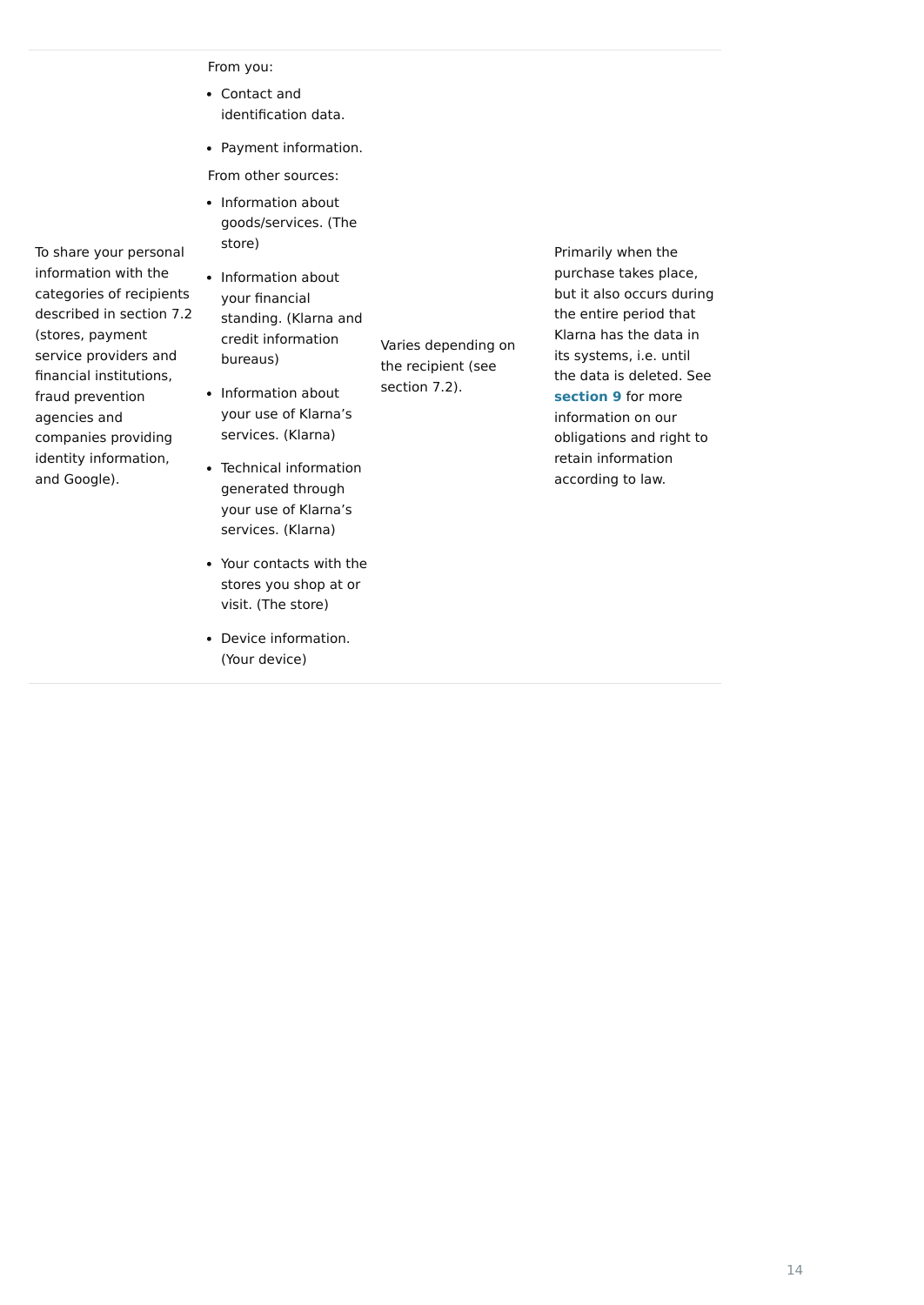When you shop in a store that offers Klarna as a payment method or has Klarna checkout, we will assess the order in which different payment methods should be presented to you at the store checkout. This processing does not affect which of Klarna's payment methods are available to you. If you do not want us to perform this processing of your data, please contact us to let us know. Contact information is available in **[section 12](https://cdn.klarna.com/1.0/shared/content/legal/terms/0/en_gb/privacy#12)**.

This processing constitutes profiling. See section 6 for more information about profiling.

From you:

From other sources:

- Information about goods/services. (The store)
- Information about your use of Klarna's services. (Klarna)
- Technical information generated through your use of Klarna's services. (Klarna)
- Your contacts with the stores you shop at or visit. (The store)

If you have accepted and use the Klarna service called "Shopping Service" as described in more detail in the terms and conditions of the service, which you will find **[here](https://cdn.klarna.com/1.0/shared/content/legal/terms/Klarna/en_gb/user?_gl=1*1obgqvs*_gcl_aw*R0NMLjE2MTAzNTMzODIuQ2p3S0NBaUFpX0RfQlJBcEVpd0FTc2xiSjJfSHYyd1VUem9Ub2ZKMFpraEVFeVR2MFlZeXJvaXU2N1JKaWdyYmlvOVVXWDRDR0RRTjRSb0NsaE1RQXZEX0J3RQ..)**, then the legal basis for the processing is the performance of the contract  $6(1)(b)$  UK GDPR). Alternatively, if you have not entered into the "Shopping Service" agreement, the processing will be based on a balancing of interests instead (Article  $6(1)(f)$  UK GDPR). When balancing interests, Klarna has determined that we have a legitimate interest in examining the order in which different payment options will be presented to you when checking out at the store. We ensure that the processing this entails is necessary to achieve the purpose of the processing, and that our interest outweighs your right not to have your data processed for this purpose. You may contact us for more information about how the determination

[was made. See](https://cdn.klarna.com/1.0/shared/content/legal/terms/0/en_gb/privacy#12) **section 12** for our contact information.

When the payment methods are shown at checkout.

Contact and identification data.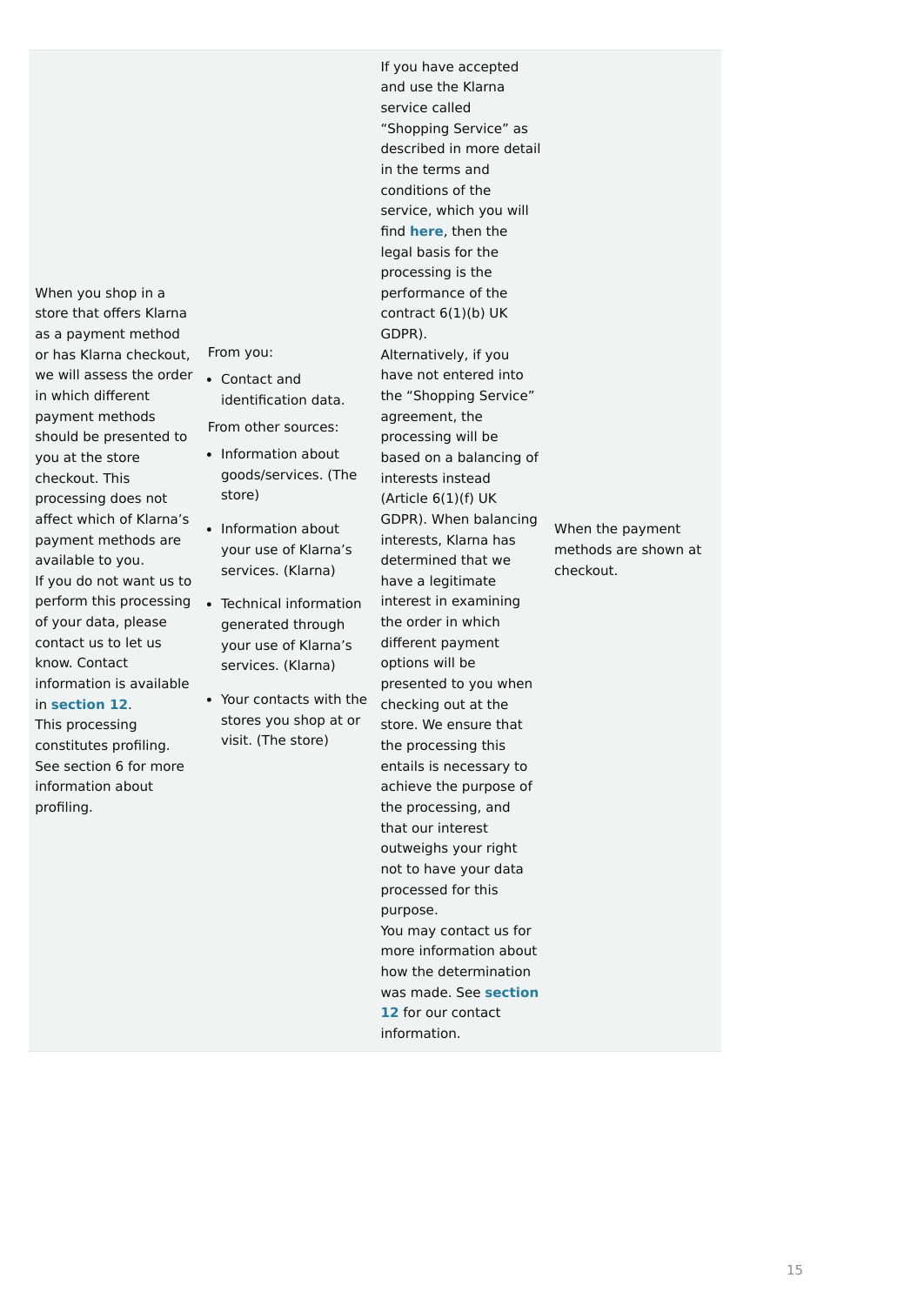To prevent Klarna's

operations from being

used for money

laundering or terrorist

financing, by monitoring and

reviewing transactions.

Klarna also conducts

ongoing risk

assessments and

creates risk models to

counter money

laundering and terrorist

financing.

This processing

constitutes profiling

and automated decision making. See **[section 6](https://cdn.klarna.com/1.0/shared/content/legal/terms/0/en_gb/privacy#6)**

for more information about profiling and automated decisions. From you:

From other sources:

To comply with law (Article  $6(1)(c)$  UK GDPR). (Swedish **Law (2017:630) on measures against [money laundering](https://www.riksdagen.se/sv/dokument-lagar/dokument/svensk-forfattningssamling/lag-2017630-om-atgarder-mot-penningtvatt-och_sfs-2017-630) and terrorist financing**)

- Information about goods/services.
- Information about your financial standing. (Klarna and credit information bureaus)

As regards sensitive personal data, the basis is that the processing is necessary for reasons of the public interest (Article 9(2)(g) UK GDPR). However, if you have supplied us with sensitive personal data, it is processed based on your explicit consent.

- Information about your use of Klarna's services. (Klarna)
- Technical information generated through your use of Klarna's services. (Klarna)
- Your contacts with the stores you shop at or visit. (The store)
- Device information (Your device)
- Information from external sanction lists and PEP lists. (Sanction lists and PEP lists)
- Sensitive personal data (information about political opinion, religious beliefs and/or health information contained in the PEP lists).

• Service-specific personal data (see **[section 3](https://cdn.klarna.com/1.0/shared/content/legal/terms/0/en_gb/privacy#3)** for information about Klarna's savings and payment accounts).

When the agreement between you and Klarna is terminated. See **[section 9](https://cdn.klarna.com/1.0/shared/content/legal/terms/0/en_gb/privacy#9)** for more information on our obligations and right to retain information in accordance with the law.

- Contact and identification data.
- Payment information.
- Sensitive personal data.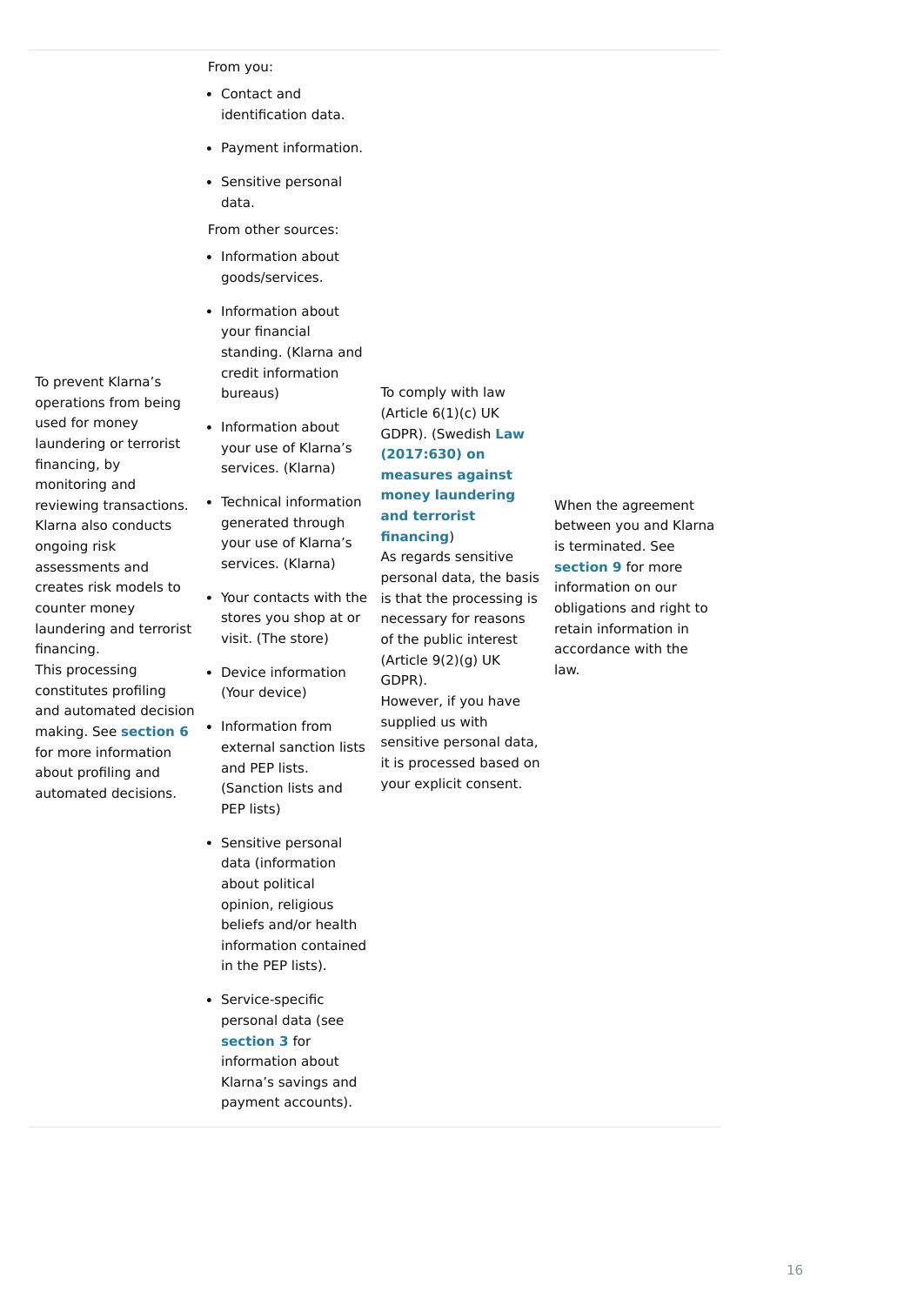compliance with the applicable law.

|                                                                                               | From you:                                                                                                                                                         |                                                                               |                                                                             |
|-----------------------------------------------------------------------------------------------|-------------------------------------------------------------------------------------------------------------------------------------------------------------------|-------------------------------------------------------------------------------|-----------------------------------------------------------------------------|
|                                                                                               | • Contact and<br>identification data.                                                                                                                             |                                                                               |                                                                             |
| To perform a fraud                                                                            | • Payment information.                                                                                                                                            |                                                                               |                                                                             |
| prevention assessment<br>before a purchase is                                                 | From other sources:                                                                                                                                               |                                                                               |                                                                             |
| accepted.<br>This processing<br>constitutes profiling                                         | • Information about<br>goods/services. (The<br>store)                                                                                                             |                                                                               |                                                                             |
| and automated<br>decision-making. We<br>use automated<br>decision-making for this             | • Information about<br>your use of Klarna's<br>services. (Klarna)                                                                                                 |                                                                               |                                                                             |
| purpose, to be able to<br>determine if you<br>constitute a risk of<br>fraud. See section 6    | • Technical information<br>generated through<br>your use of Klarna's<br>services. (Klarna)                                                                        | To enter into and<br>perform the agreement<br>(Article $6(1)(b)$ UK<br>GDPR). | When the fraud<br>assessment is<br>performed.                               |
| for more information<br>about profiling and<br>automated decisions.<br>Also see section 7.2.3 | • Your contacts with the<br>stores you shop at or<br>visit. (The store)                                                                                           |                                                                               |                                                                             |
| on our use of fraud<br>prevention agencies to                                                 | Device information.<br>(Your device)                                                                                                                              |                                                                               |                                                                             |
| which your information<br>may be shared, and our<br>legal basis for that<br>sharing.          | In addition to the<br>above, Klarna receives<br>information from fraud<br>prevention agencies on<br>whether your<br>information indicates<br>an attempt at fraud. |                                                                               |                                                                             |
|                                                                                               | From you:                                                                                                                                                         |                                                                               |                                                                             |
|                                                                                               | • Contact and<br>identification data.                                                                                                                             |                                                                               |                                                                             |
|                                                                                               | • Payment information.                                                                                                                                            |                                                                               |                                                                             |
|                                                                                               | From other sources:                                                                                                                                               |                                                                               | During the period in<br>which the bookkeeping                               |
| To perform bookkeeping<br>and accounting in<br>accordance with                                | • Information about<br>goods/services. (The<br>store)                                                                                                             | To comply with law<br>(Article $6(1)(c)$ UK                                   | is recorded and 7 years<br>after the end of the<br>year in which the        |
| accounting laws and<br>preserve them in<br>compliance with the                                | Information about<br>your use of Klarna's<br>services. (Klarna)                                                                                                   | <b>GDPR) (The Swedish</b><br><b>Accounting Act</b><br>(1999:1078)             | information was<br>registered. See section<br><b>9</b> for more information |

- Information about your contacts with Klarna's customer service. (Klarna)
- Your contacts with the stores you shop at or visit. (The store)

**(1999:1078)**)

on our obligations and right to retain information according to law.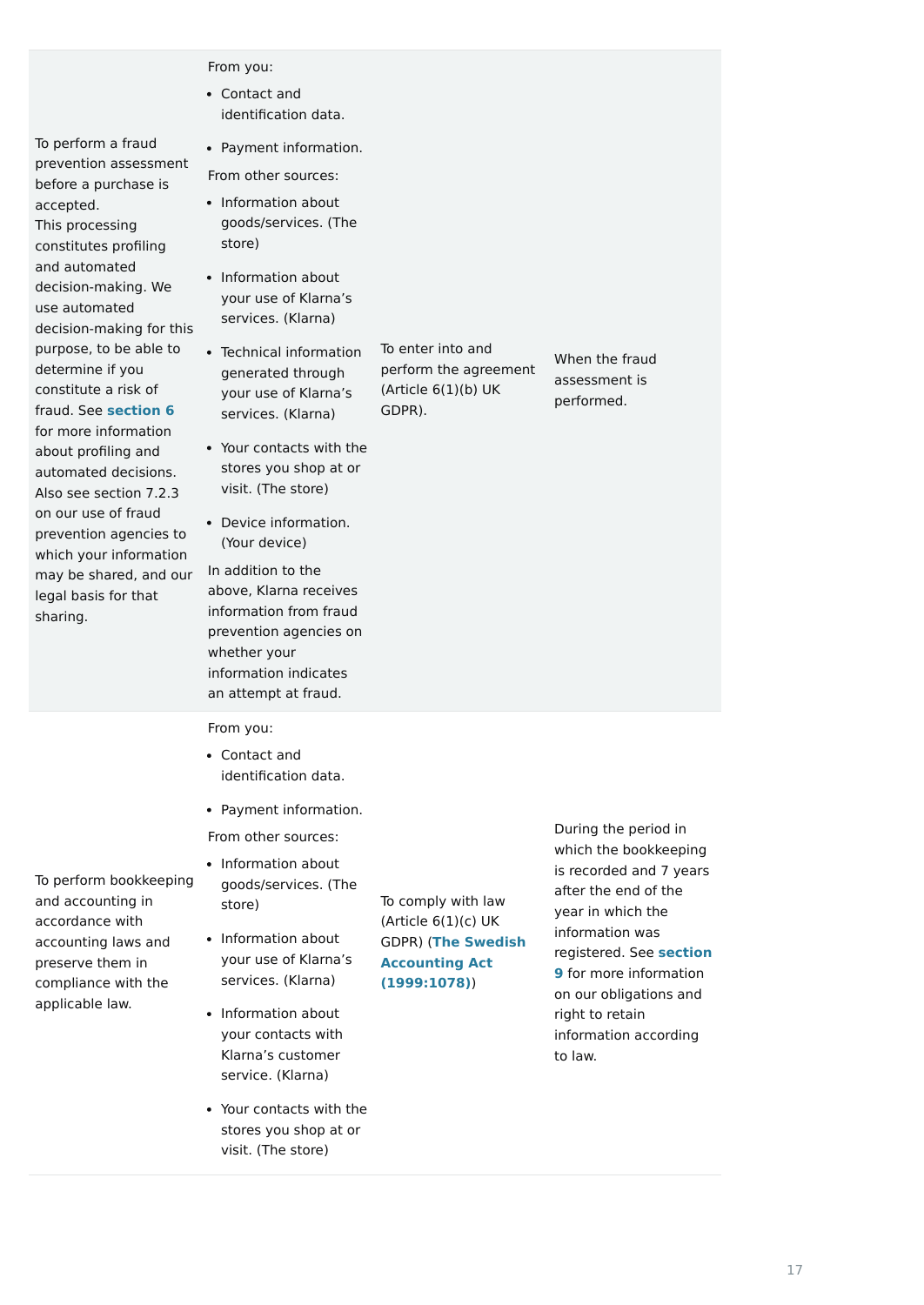To perform calculations

in accordance with

rules on capital

adequacy obligations.

From you:

From other sources:

To comply with law (Article  $6(1)(c)$  UK GDPR). (**Capital [Adequacy Regulation](https://eur-lex.europa.eu/legal-content/EN/TXT/PDF/?uri=CELEX:32013R0575&qid=1617706896046&from=EN) 575/2013**, and **Capital [Adequacy Directive](https://eur-lex.europa.eu/legal-content/EN/TXT/PDF/?uri=CELEX:32013L0036&qid=1617707222180&from=EN) 2013/36[\)](https://eur-lex.europa.eu/legal-content/SV/TXT/PDF/?uri=CELEX:02013L0036-20201229&qid=1615910641599&from=SV)**)

Seven years after the end of the year in which the information was registered. See **section 9** [for more information](https://cdn.klarna.com/1.0/shared/content/legal/terms/0/en_gb/privacy#9) on our obligations and right to retain information according to law.

### **4.3 Purposes for which your personal data is used when you use one of Klarna's payment methods involving the provision of credit or when you use the Klarna card or the one-time card.**

- Contact and identification data.
- Payment information.

The following services involve providing credit to you: "Pay later" (invoice), "Pay now" (for payment by direct debit), "Financing" (pay in instalments), as well as the Klarna card and the one-time card (both of which are offered in the Klarna mobile application).

- Information about goods/services. (The store)
- Information about your financial standing. (Klarna and credit information bureaus)
- Information about your use of Klarna's services. (Klarna)
- Service-specific personal data (see **[section 3](https://cdn.klarna.com/1.0/shared/content/legal/terms/0/en_gb/privacy#3)** for information about Klarna's savings and payment accounts).

| <b>Legal basis</b><br>according to the UK<br>GDPR.<br>3 to read more about<br>the different types of | When the purpose of<br>using the personal<br>data ends. See<br>section 9 for when<br><b>Klarna deletes the</b><br>data. |
|------------------------------------------------------------------------------------------------------|-------------------------------------------------------------------------------------------------------------------------|
|                                                                                                      |                                                                                                                         |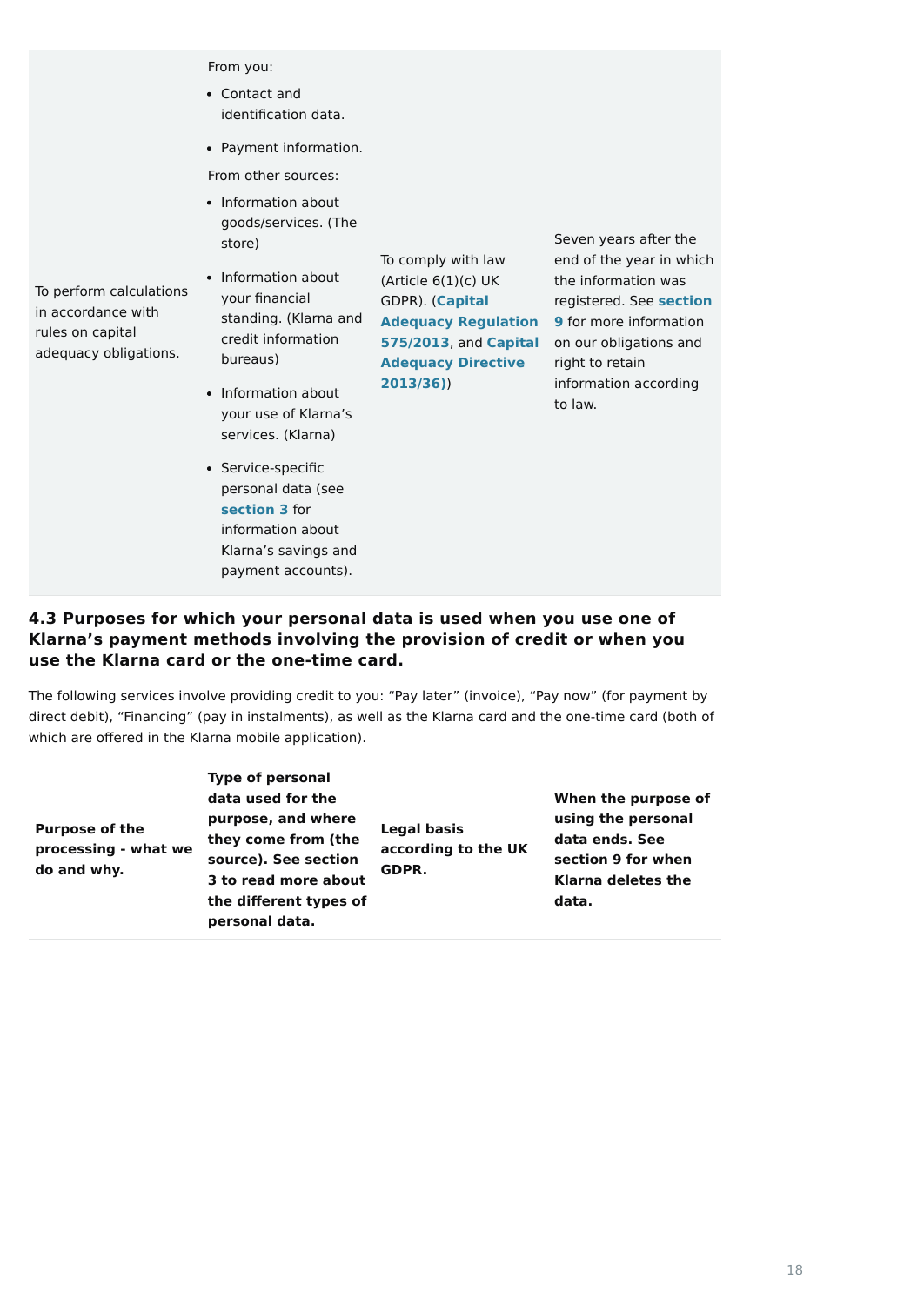| To perform a credit<br>assessment<br>before credit is granted.<br>This constitutes<br>profiling and the<br>decision to approve or<br>reject the credit<br>constitutes an<br>"automated decision".<br>See section 6 for more<br>information about<br>profiling and automated<br>decisions.<br>Also see section 7.3.1<br>on our use of credit<br>information bureaus to<br>which your information<br>may be shared, and our<br>legal basis for that<br>sharing. | From you:<br>• Contact and<br>identification data.<br>From other sources:<br>Information about<br>your financial<br>standing. (Klarna and<br>credit information<br>bureaus.<br>Information about<br>your use of Klarna's<br>services. (Klarna)<br>• Technical information<br>generated through<br>your use of Klarna's<br>services. (Klarna) | To enter into and<br>perform the credit<br>agreement (Article 6(1)<br>(b) UK GDPR). | When the credit<br>assessment is<br>performed.                                                                                                                                                                                                                    |
|---------------------------------------------------------------------------------------------------------------------------------------------------------------------------------------------------------------------------------------------------------------------------------------------------------------------------------------------------------------------------------------------------------------------------------------------------------------|----------------------------------------------------------------------------------------------------------------------------------------------------------------------------------------------------------------------------------------------------------------------------------------------------------------------------------------------|-------------------------------------------------------------------------------------|-------------------------------------------------------------------------------------------------------------------------------------------------------------------------------------------------------------------------------------------------------------------|
|                                                                                                                                                                                                                                                                                                                                                                                                                                                               | From you:<br>Contact and<br>$\bullet$<br>identification data.<br>Payment information.<br>Information that you<br>are a vulnerable                                                                                                                                                                                                            |                                                                                     |                                                                                                                                                                                                                                                                   |
| To share your personal<br>data with the types of<br>recipients described in<br>section 7.3 (credit<br>bureaus, debt collection<br>companies and other<br>buyers of outstanding<br>receivables, as well as<br>VISA, debt acquirers<br>and digital wallet<br>providers).                                                                                                                                                                                        | customer where<br>applicable.<br>From other sources:<br>• Information about<br>goods and services.<br>(The store)<br>Information about<br>your financial<br>standing. (Klarna and<br>credit information<br>bureaus)<br>Information about                                                                                                     | Varies depending on<br>the recipient (see<br>section 7.2).                          | Primarily when the<br>purchase takes place,<br>but also as long as<br>Klarna retains the data<br>in its systems, i.e., un<br>it is deleted. See<br>section 9 for more<br>information on our<br>obligations and right t<br>retain information<br>according to law. |

your use of Klarna's

services. (Klarna)

ta ntil to

- Your contacts with the stores you shop at or visit. (The store)
- Device information.
	- (Your device)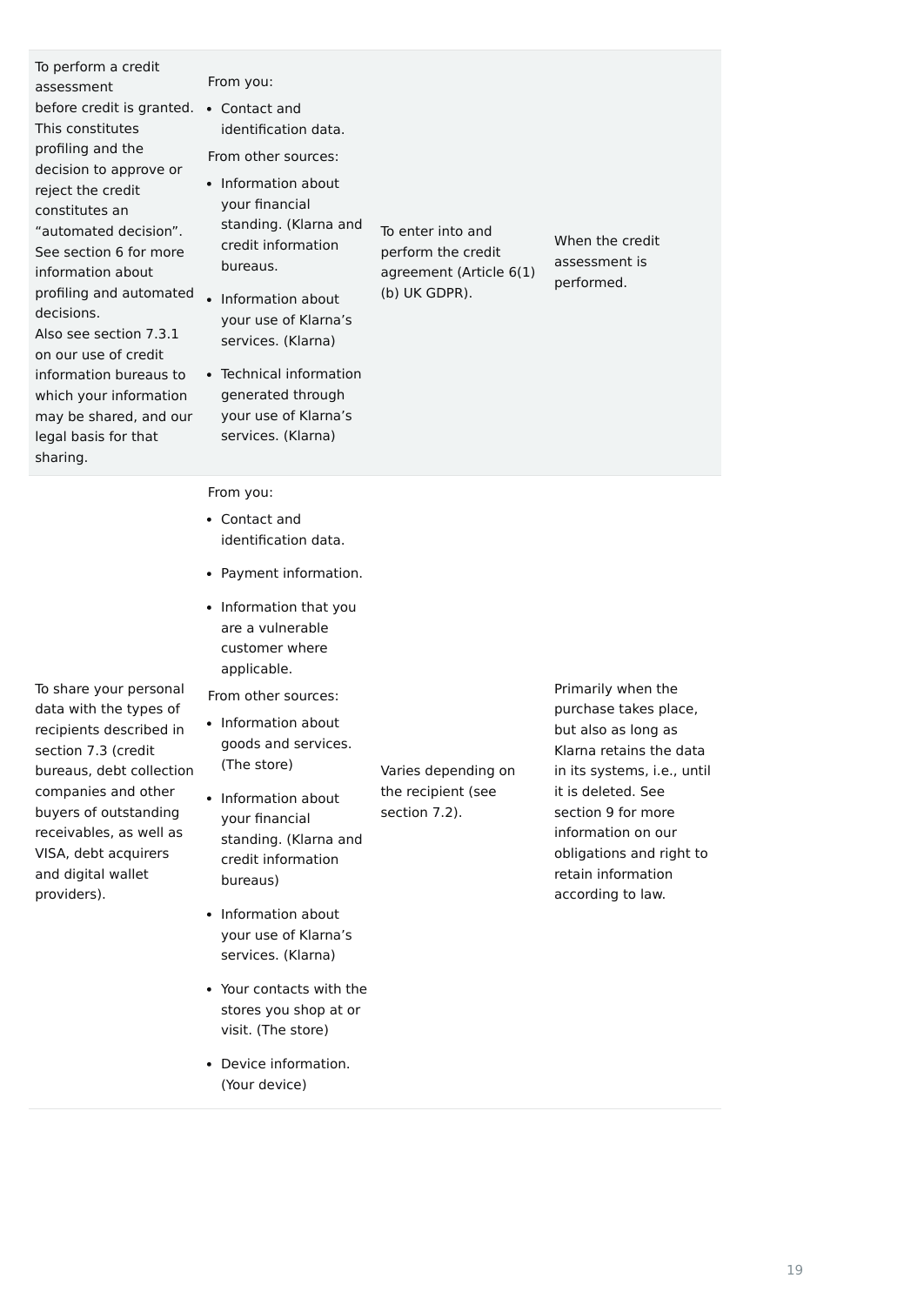| To transfer Klarna's<br>right to payment for<br>your purchase to a new<br>owner.      | From you:<br>• Contact and<br>identification data.<br>From other sources:<br>• Information about<br>goods/services. (The<br>store)<br>• Information about<br>your financial<br>standing. (Klarna and<br>credit information<br>bureaus)<br>• Information about<br>your use of Klarna's<br>services. (Klarna)<br>• Your contacts with the<br>stores you shop at or<br>visit. (The store) | The processing is based<br>on a balancing of<br>interests (Article 6(1)(f)<br>UK GDPR). When<br>balancing interests,<br>Klarna has determined<br>that we have a<br>legitimate interest in<br>selling outstanding<br>credits as part of<br>conducting our<br>business. We ensure<br>that the processing is<br>necessary to pursue<br>that interest, and that<br>our interest outweighs<br>your right not to have<br>your data processed for<br>this purpose.<br>You may contact us for<br>more information about<br>how the determination<br>was made. See section<br>12 for our contact<br>information. | The processing may be<br>performed while the<br>debt is unpaid (you will<br>be notified if the debt is<br>transferred). |
|---------------------------------------------------------------------------------------|----------------------------------------------------------------------------------------------------------------------------------------------------------------------------------------------------------------------------------------------------------------------------------------------------------------------------------------------------------------------------------------|---------------------------------------------------------------------------------------------------------------------------------------------------------------------------------------------------------------------------------------------------------------------------------------------------------------------------------------------------------------------------------------------------------------------------------------------------------------------------------------------------------------------------------------------------------------------------------------------------------|-------------------------------------------------------------------------------------------------------------------------|
| To perform debt<br>collection services, i.e.<br>to collect and sell<br>overdue debts. | From you:<br>• Contact and<br>identification data.<br>From other sources:<br>• Information about<br>goods/services. (The<br>store)<br>Information about<br>your financial<br>standing. (Klarna and<br>credit information<br>bureaus)<br>Information about<br>$\bullet$<br>your use of Klarna's<br>services. (Klarna)                                                                   | The processing is based<br>on a balancing of<br>interests (Article $6(1)(f)$<br>UK GDPR). When<br>balancing interests,<br>Klarna has determined<br>that we have a<br>legitimate interest in<br>collecting and selling<br>debts. We ensure that<br>the processing this<br>entails is necessary to<br>achieve the purpose of<br>the processing, and<br>that our interest<br>outweighs your right<br>not to have your data<br>processed for this<br>purpose.                                                                                                                                               | When the debt has<br>been paid.                                                                                         |

|                          | You may contact us for |
|--------------------------|------------------------|
| • Your contacts with the | more information about |
| stores you shop at or    | how the determination  |
| visit. (The store)       | was made. See section  |
|                          | 12 for our contact     |
|                          | information.           |
|                          |                        |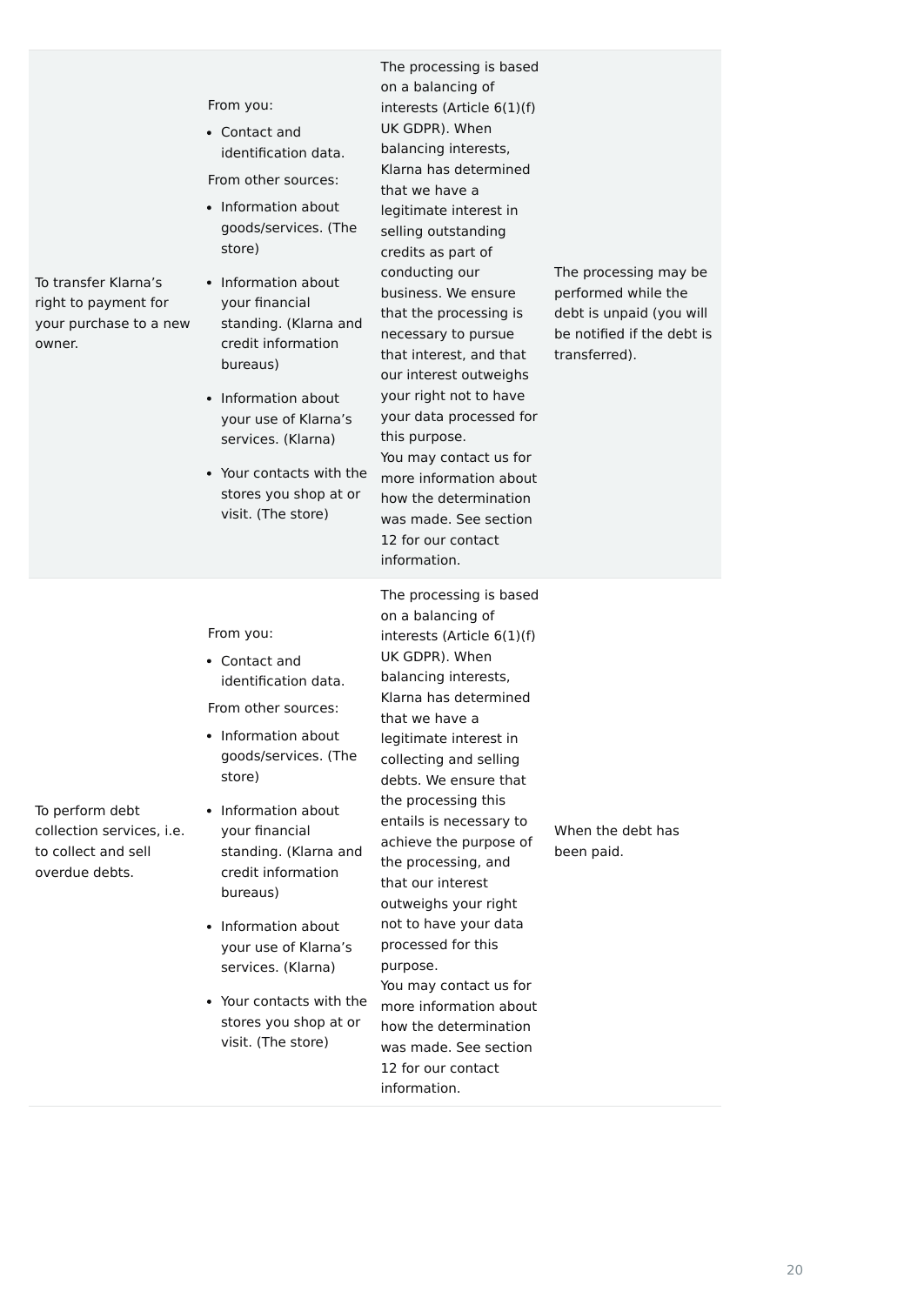- Information about goods/services. (The store)
- To prevent Klarna's operations from being used for money laundering or terrorist financing, by monitoring and reviewing transactions, conducting risk assessments and creating risk models.

This processing constitutes profiling, and a decision that you imply a money laundering risk constitutes an "automated decision". See section 6 for more information about profiling and automated • Information from decisions.

From you:

From other sources:

- Contact and identification data.
- Payment information.

To comply with law (Article  $6(1)(c)$  UK GDPR). (Swedish **Law (2017:630) on measures against [money laundering](https://www.riksdagen.se/sv/dokument-lagar/dokument/svensk-forfattningssamling/lag-2017630-om-atgarder-mot-penningtvatt-och_sfs-2017-630) and terrorist financing**) As regards sensitive personal data, the processing is necessary in the public interest (Article 9(2)(g) UK

GDPR).

- Information about your financial standing. (Klarna and credit information bureaus)
- Information about your use of Klarna's services. (Klarna)
- Technical information generated through your use of Klarna's services. (Klarna)
- Your contacts with the condition is that the stores you shop at or visit. (The store)
- Device information. (Your device)
- external sanction lists and PEP lists. (Sanction lists and PEP lists)
- Sensitive personal data (information about political opinion, religious beliefs and/or health information contained in the PEP lists).

Up to five years from the termination of the agreement or after the termination of the customer relationship (up to ten years in cases where law enforcement authorities so request). See section 9 for more information on our obligations and right to retain information according to law.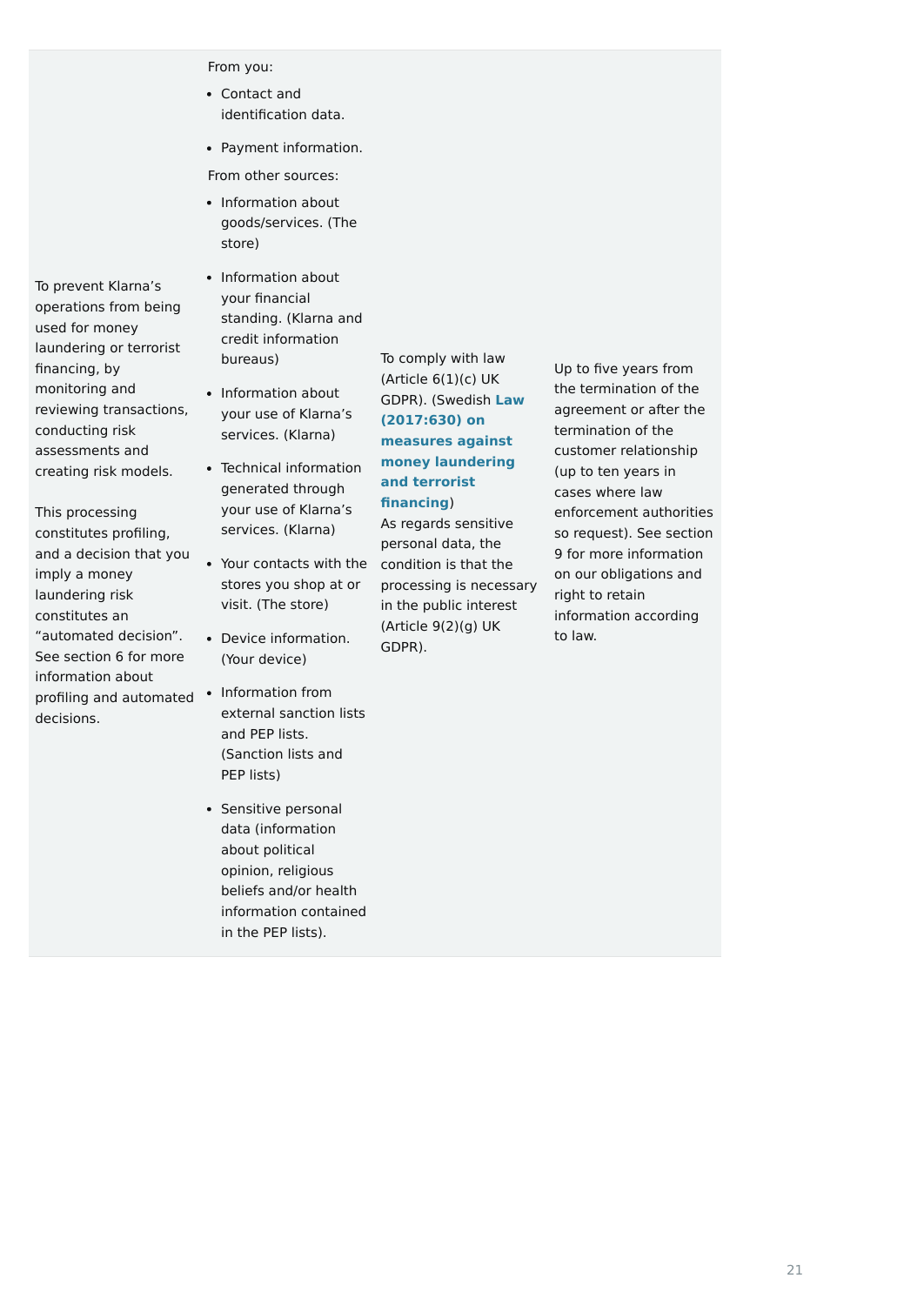accordance with accounting laws. From you:

From other sources:

To comply with law (Article 6(1)(c) UK GDPR). (**The Swedish [Accounting Act](https://www.riksdagen.se/sv/dokument-lagar/dokument/svensk-forfattningssamling/bokforingslag-19991078_sfs-1999-1078) (1999:1078**))

Seven years after the end of the year in which the information was registered. See section 9 for more information on our obligations and right to retain information according to law.

- Contact and identification data.
- Payment information.

**4.4 Use of your (and third parties') personal data to give you access to the Klarna account service (savings and payment accounts).**

• Information about goods/services. (The store)

- Filing and accounting in Information about your use of Klarna's services. (Klarna)
	- Your contacts with the stores you shop at or visit. (The store)
	- Service-specific personal data (see section 3 for information about Klarna's savings and payment accounts).

| <b>Purpose of the</b><br>processing - what we<br>do and why. | <b>Type of personal</b><br>data used for the<br>purpose, and where<br>they come from (the<br>source). See section<br>3 to read more about<br>the different types of<br>personal data. | <b>Legal basis</b><br>according to the UK<br>GDPR. | When the purpose of<br>using the personal<br>data ends. See<br>section 9 for when<br><b>Klarna deletes the</b><br>data. |
|--------------------------------------------------------------|---------------------------------------------------------------------------------------------------------------------------------------------------------------------------------------|----------------------------------------------------|-------------------------------------------------------------------------------------------------------------------------|
|--------------------------------------------------------------|---------------------------------------------------------------------------------------------------------------------------------------------------------------------------------------|----------------------------------------------------|-------------------------------------------------------------------------------------------------------------------------|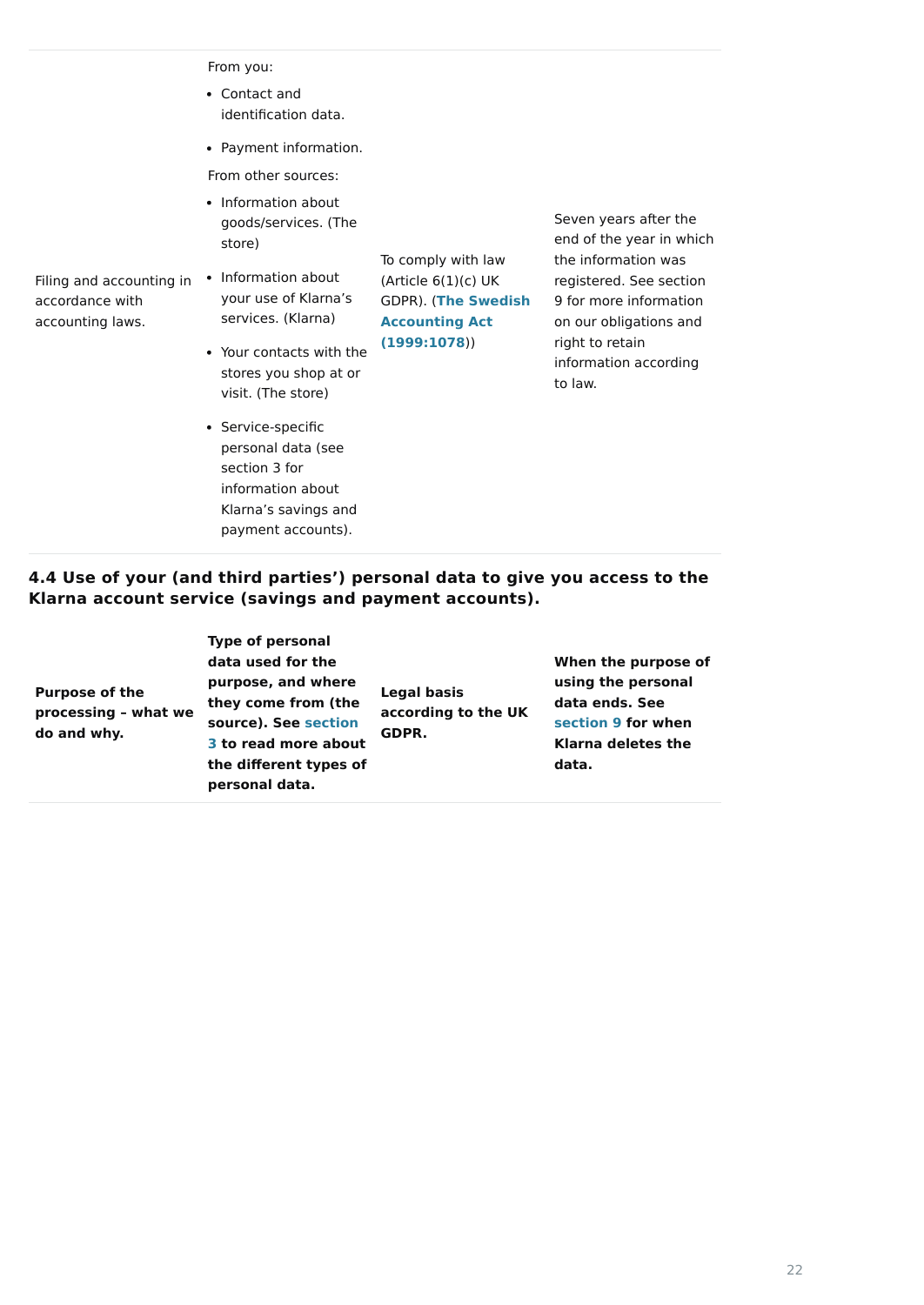To provide Klarna's savings and payment accounts.

From you:

The processing is necessary for Klarna to perform a contract with you (Article 6(1)(b) UK GDPR). Information about third parties (such as payment recipient or payer) is based on a balancing of interests (Article  $6(1)(f)$  UK GDPR). When balancing interests, Klarna has determined that we and you (and also the payment recipient/payer) have a legitimate interest in having these data processed to perform the transactions in question. We ensure that the processing this entails is necessary to pursue that interest, and that our interest outweighs your right not to have your information processed for this purpose. You may contact us for more information about how the determination [was made. See](https://cdn.klarna.com/1.0/shared/content/legal/terms/0/en_gb/privacy#12) **section 12** for our contact information.

From other sources: Contact and identification data. • Sensitive personal data. • Information about your financial standing. (Klarna and credit information bureaus) • Service-specific personal data (see **[section 3](https://cdn.klarna.com/1.0/shared/content/legal/terms/0/en_gb/privacy#3)** for information about

When the contract between you and Klarna terminates.

• Service-specific personal data (see **[section 3](https://cdn.klarna.com/1.0/shared/content/legal/terms/0/en_gb/privacy#12)** for information about Klarna's savings and payment accounts).

To share your personal data with the

From other sources: The processing is

• Information about

categories of recipients described in section 7.4 (credit institutions and other financial institutions).

From you:

necessary for Klarna to perform a contract with you (Article 6(1)(b) UK GDPR). The service terms are available When the contract between you and Klarna terminates.

#### **[here](https://cdn.klarna.com/1.0/shared/content/legal/terms/Klarna/en_gb/user?_gl=1*1obgqvs*_gcl_aw*R0NMLjE2MTAzNTMzODIuQ2p3S0NBaUFpX0RfQlJBcEVpd0FTc2xiSjJfSHYyd1VUem9Ub2ZKMFpraEVFeVR2MFlZeXJvaXU2N1JKaWdyYmlvOVVXWDRDR0RRTjRSb0NsaE1RQXZEX0J3RQ..)**.

Klarna's savings and payment accounts).

- Contact and identification data.
- Sensitive personal data.

your financial standing. (Klarna and credit information bureaus)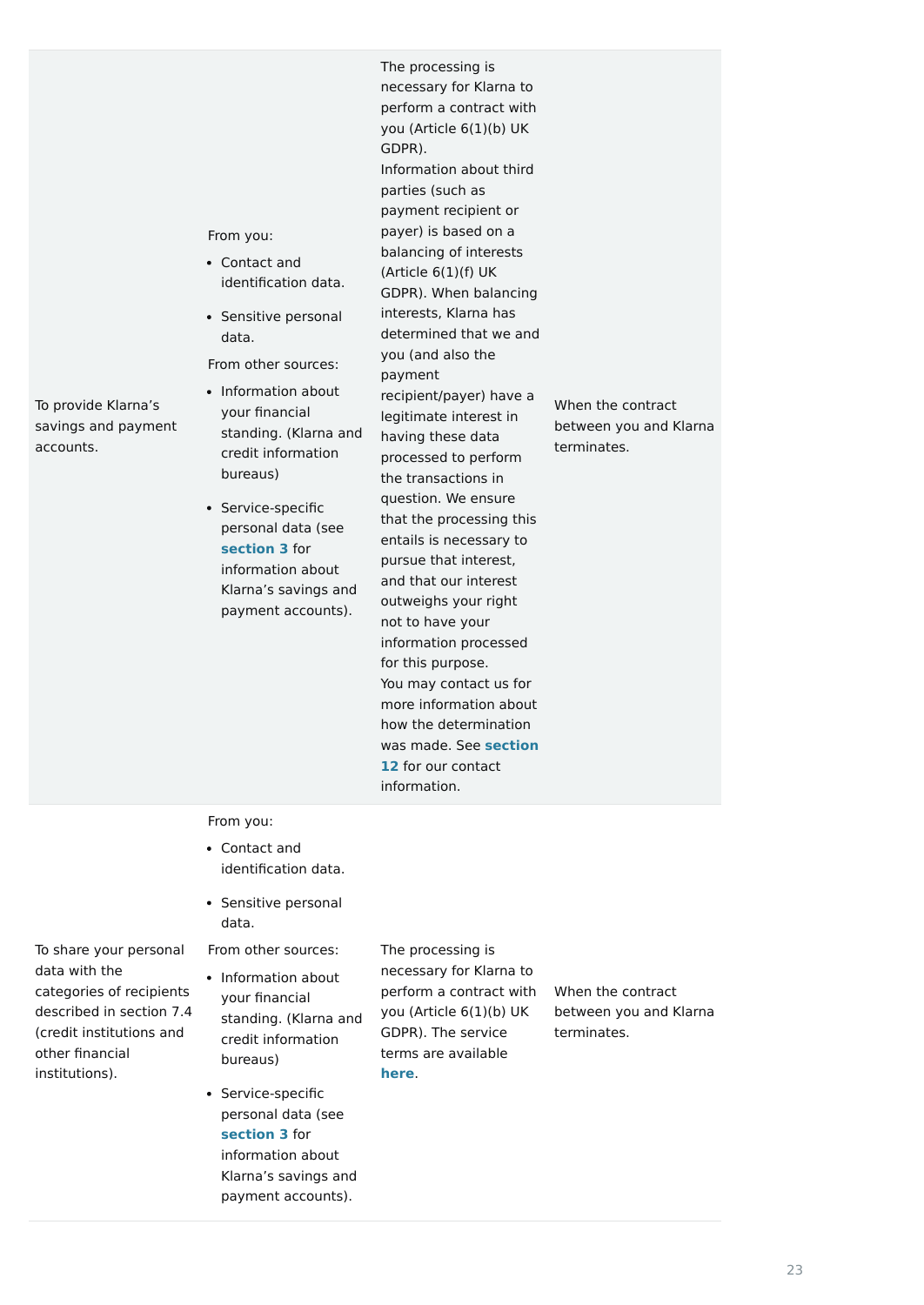To prevent Klarna's

operations from being

used for money

laundering or terrorist

financing, by

monitoring and

reviewing transactions,

conducting risk assessments and

creating risk models.

This processing

constitutes profiling, and a decision that you

imply a money laundering risk constitutes an

automated decision.

See **[section 6](https://cdn.klarna.com/1.0/shared/content/legal/terms/0/en_gb/privacy#6)** for more

information about

profiling and automated

decisions.

From you:

From other sources:

GDPR) (Swedish **Law**

- Contact and identification data.
- Payment information.

To comply with law (Article  $6(1)(c)$  UK **(2017:630) on measures against [money laundering](https://www.riksdagen.se/sv/dokument-lagar/dokument/svensk-forfattningssamling/lag-2017630-om-atgarder-mot-penningtvatt-och_sfs-2017-630) and terrorist financing**).

- Information about goods/services. (The store)
- Information about your financial standing. (Klarna and credit information bureaus)
- Information about your use of Klarna's services. (Klarna)

As regards sensitive personal data, the condition is that the processing is necessary in the public interest (Article 9(2)(g) UK GDPR).

Up to five years from the termination of the contract or after the termination of the customer relationship (up to ten years in cases where law enforcement authorities so request). See **[section 9](https://cdn.klarna.com/1.0/shared/content/legal/terms/0/en_gb/privacy#9)** for more information on our obligations and right to retain information according to law.

- Technical information generated through your use of Klarna's services. (Klarna)
- Your contacts with the stores you shop at or visit. (The store)
- Device information. (Your device)
- Information from external sanction lists and PEP lists. (Sanction lists and PEP lists)
- Sensitive personal data (information about political opinion, religious beliefs and/or health information contained in the PEP lists).
- Service-specific personal data (see

**[section 3](https://cdn.klarna.com/1.0/shared/content/legal/terms/0/en_gb/privacy#3)** for information about Klarna's savings and payment accounts).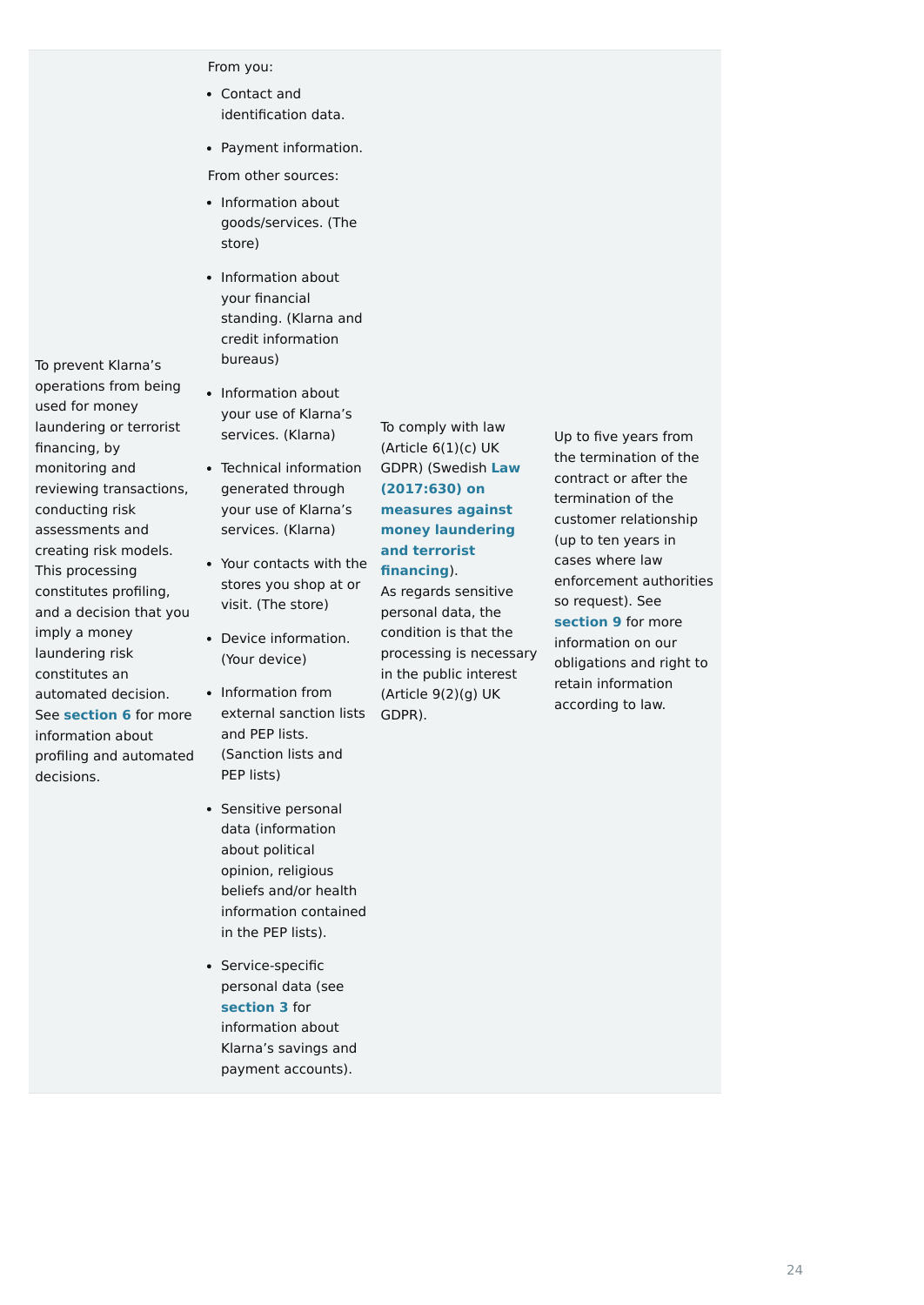Filing and accounting in accordance with accounting laws.

From you:

From other sources:

To comply with law (Article  $6(1)(c)$  UK GDPR) (**The Swedish [Accounting Act](https://www.riksdagen.se/sv/dokument-lagar/dokument/svensk-forfattningssamling/bokforingslag-19991078_sfs-1999-1078) (1999:1078)**)

Seven years after the end of the year in which the information first was registered. See **[section 9](https://cdn.klarna.com/1.0/shared/content/legal/terms/0/en_gb/privacy#9)** for more information on our obligations and right to retain information according to law.

To perform calculations in accordance with rules on capital adequacy obligations.

From you:

From other sources:

To comply with law (Article  $6(1)(c)$  UK GDPR) (**Capital [Adequacy Regulation](https://eur-lex.europa.eu/legal-content/SV/TXT/PDF/?uri=CELEX:02013R0575-20201228&qid=1615910341971&from=SV) 575/2013**, and **Capital [Adequacy Directive](https://eur-lex.europa.eu/legal-content/SV/TXT/PDF/?uri=CELEX:02013L0036-20201229&qid=1615910641599&from=SV) 2013/36)**)

- Contact and identification data.
- Payment information.

- Information about goods/services. (The store)
	- Information about your use of Klarna's services. (Klarna)
	- Your contacts with the stores you shop at or visit. (The store)

- Contact and identification data.
- Payment information.

Seven years after the end of the year in which the information was registered. See **section 9** [for more information](https://cdn.klarna.com/1.0/shared/content/legal/terms/0/en_gb/privacy#9) on our obligations and right to retain information according to law.

### **4.5 Use of your personal data when you use Klarna's shopping service.**

- Information about goods/services. (The store)
- Information about your financial standing. (Klarna and credit information bureaus)
- Information about your use of Klarna's services. (Klarna)
- Your contacts with the stores you shop at or visit. (The store)
- Device information. (Your device)
- Service-specific personal data (see

When you use Klarna's Shopping Service, Klarna will process your personal data for the purposes described in the table below. The terms of the Shopping Service and the description of the features included in the shopping service are available **[here](https://cdn.klarna.com/1.0/shared/content/legal/terms/Klarna/en_gb/user)**.

**[section 3](https://cdn.klarna.com/1.0/shared/content/legal/terms/0/en_gb/privacy#3)** for information about Klarna's savings and payment accounts).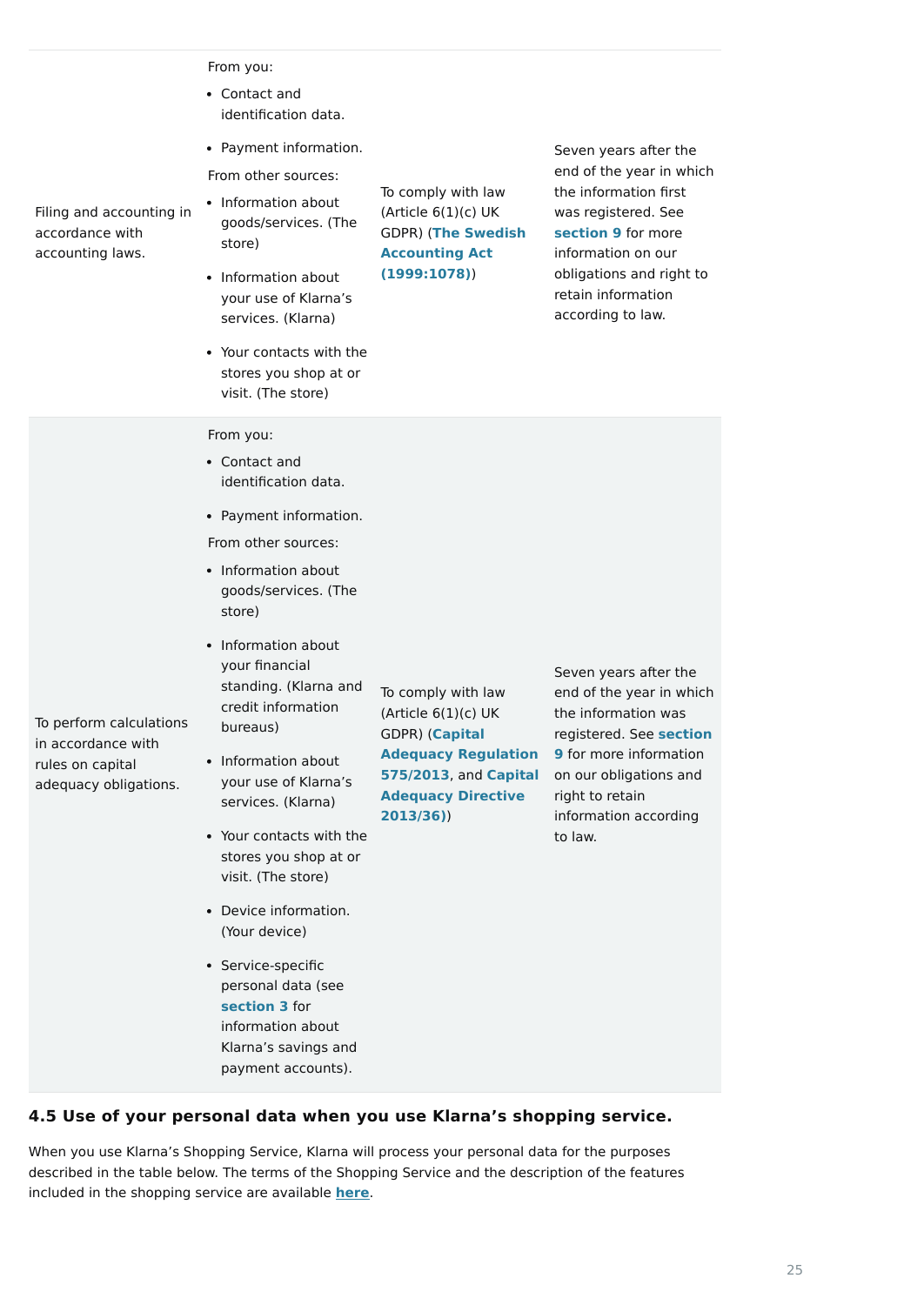| <b>Purpose of the</b><br>processing - what we<br>do and why.                                                                                                                                                                     | <b>Type of personal</b><br>data used for the<br>purpose, and where<br>they come from (the<br>source). See section<br>3 to read more about<br>the different types of<br>personal data. | <b>Legal basis</b><br>according to the UK<br><b>GDPR.</b>                                                                                                                                                                                                                                                                                                                                                                                                                                                                                                                                                                                 | When the purpose of<br>using the personal<br>data ends. See<br>section 9 for when<br><b>Klarna deletes the</b><br>data. |
|----------------------------------------------------------------------------------------------------------------------------------------------------------------------------------------------------------------------------------|---------------------------------------------------------------------------------------------------------------------------------------------------------------------------------------|-------------------------------------------------------------------------------------------------------------------------------------------------------------------------------------------------------------------------------------------------------------------------------------------------------------------------------------------------------------------------------------------------------------------------------------------------------------------------------------------------------------------------------------------------------------------------------------------------------------------------------------------|-------------------------------------------------------------------------------------------------------------------------|
| To deliver the Klarna's<br>Shopping Service and<br>the functions included<br>therein.<br>The service involves<br>profiling you to<br>personalise the content<br>in the Klarna mobile<br>application and at<br>Klarna's checkout. | • All types mentioned<br>in section 3;<br>• Service-specific<br>personal data (see<br>section 3).<br>• Sensitive personal<br>data.                                                    | The processing is<br>necessary for Klarna to<br>perform a contract<br>(terms and conditions<br>for the shopping<br>service) with you<br>(Article $6(1)(b)$ UK<br>GDPR).<br>If the shopping service<br>also processes data<br>that constitutes<br>sensitive personal data<br>(if you have uploaded<br>this data, for example,<br>through receipts for<br>certain<br>purchases/memberships,<br>or if you have otherwise<br>given us access to this<br>data), our processing<br>takes place based on<br>your explicit consent<br>(Article 9(2)(a) UK<br>GDPR). See section 3<br>for more information<br>about this kind of<br>personal data. | When the contract<br>between you and Klarna<br>terminates.                                                              |
| You can choose to share<br>your location and<br>geolocation information<br>with us. We use this                                                                                                                                  | From you:                                                                                                                                                                             | The processing is<br>necessary for Klarna to                                                                                                                                                                                                                                                                                                                                                                                                                                                                                                                                                                                              | When the function is<br>closed. Klarna will not                                                                         |

information to find

your device at any

time.

necessary for Klarna to perform a contract (terms and conditions for the shopping service) with you (Article 6(1)(b) UK

GDPR).

- stores in your vicinity. You can turn off location and geolocation information sharing on
- Service-specific personal data (see section 3, location and geolocation information).

closed. Klarna will not save your location and geolocation information after we have shown you the stores that are close to you.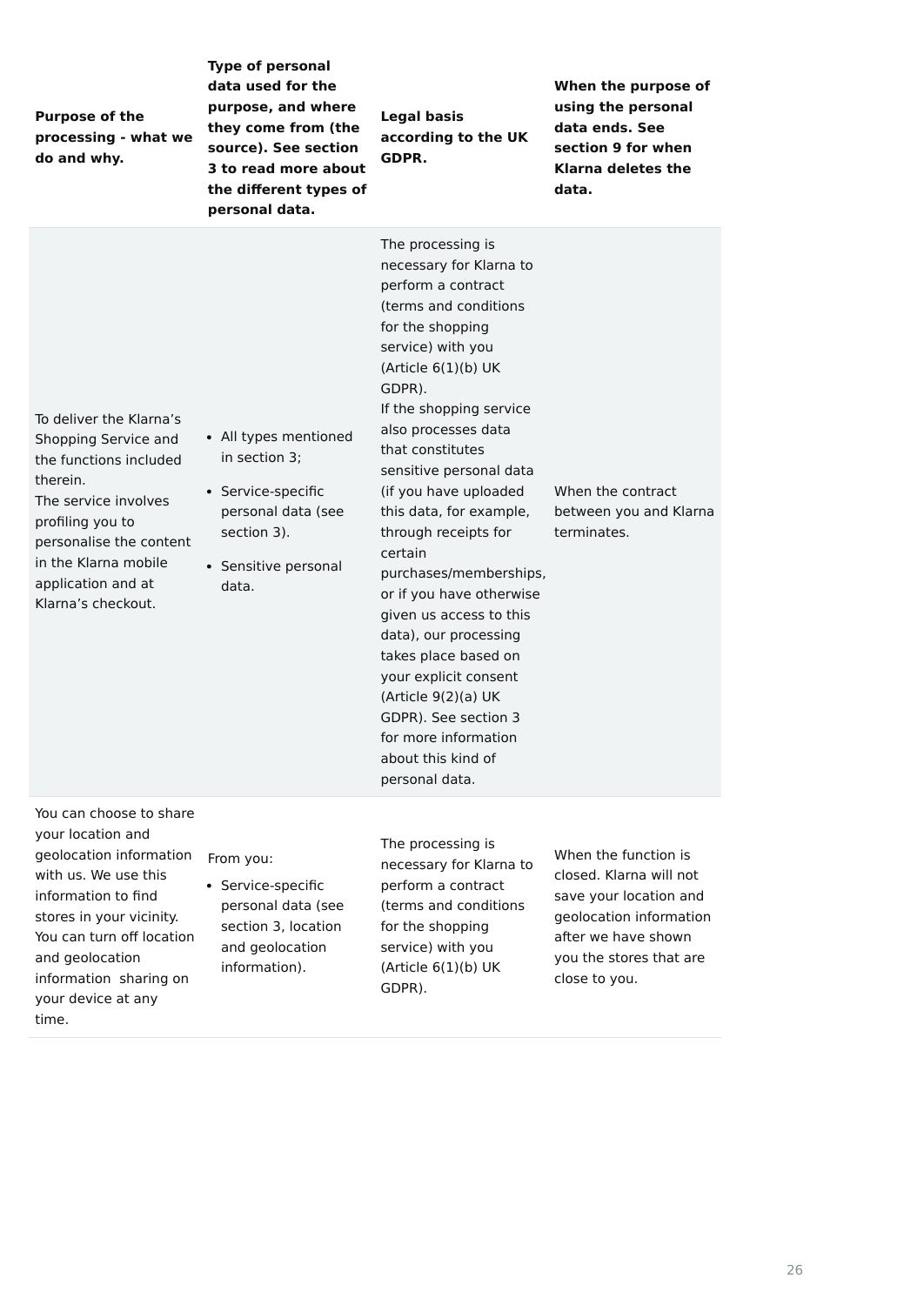| To provide a browser,<br>through the Klarna<br>mobile application, for<br>you to visit, for<br>example, stores'<br>websites. Klarna will<br>collect information<br>about how you use the<br>browser to customise<br>the contents of the<br>Klarna mobile<br>application.                                      | From you:<br>• Sensitive personal<br>data.<br>• Service-specific<br>personal data (see<br>section 3 for<br>information about the<br>Klarna mobile<br>application).                                                                                                                                                                                              | The processing is<br>necessary for Klarna to<br>perform a contract<br>(terms and conditions<br>for the shopping<br>service) with you<br>(Article 6(1)(b) UK<br>GDPR).<br>If the service processes<br>information that<br>constitutes sensitive<br>personal data (e.g. from<br>pages you visit), our<br>processing will take<br>place based on your<br>explicit consent (Article<br>$9(2)(a)$ UK GDPR).<br>However, this sensitive<br>information will not be<br>used for any purpose<br>other than to show you<br>the current website in<br>the browser. | When the contract<br>between you and Klarna<br>terminates. |
|---------------------------------------------------------------------------------------------------------------------------------------------------------------------------------------------------------------------------------------------------------------------------------------------------------------|-----------------------------------------------------------------------------------------------------------------------------------------------------------------------------------------------------------------------------------------------------------------------------------------------------------------------------------------------------------------|----------------------------------------------------------------------------------------------------------------------------------------------------------------------------------------------------------------------------------------------------------------------------------------------------------------------------------------------------------------------------------------------------------------------------------------------------------------------------------------------------------------------------------------------------------|------------------------------------------------------------|
| To share your personal<br>data with the<br>categories of recipients<br>described in section 7.5<br>(affiliate networks,<br>Google, partners within<br>the framework of the<br><b>Personal Finances</b><br>service and the offer<br>and benefit program,<br>and logistics and<br>transportation<br>companies). | From you:<br>• Contact and<br>identification data.<br>• Sensitive personal<br>data (if you have<br>uploaded or<br>otherwise given us<br>access to such data).<br>From other sources:<br>Information about<br>$\bullet$<br>goods/services. (The<br>store)<br>• Device information.<br>(Your device)<br>• Service-specific<br>personal data (see<br>section 3 for | Varies depending on<br>the recipient (see<br>section 7.5).                                                                                                                                                                                                                                                                                                                                                                                                                                                                                               | When the contract<br>between you and Klarna<br>terminates. |

### **4.6 Additional services you can access via the Klarna mobile application or through Klarna's browser extension.**

information about the

Klarna mobile

application).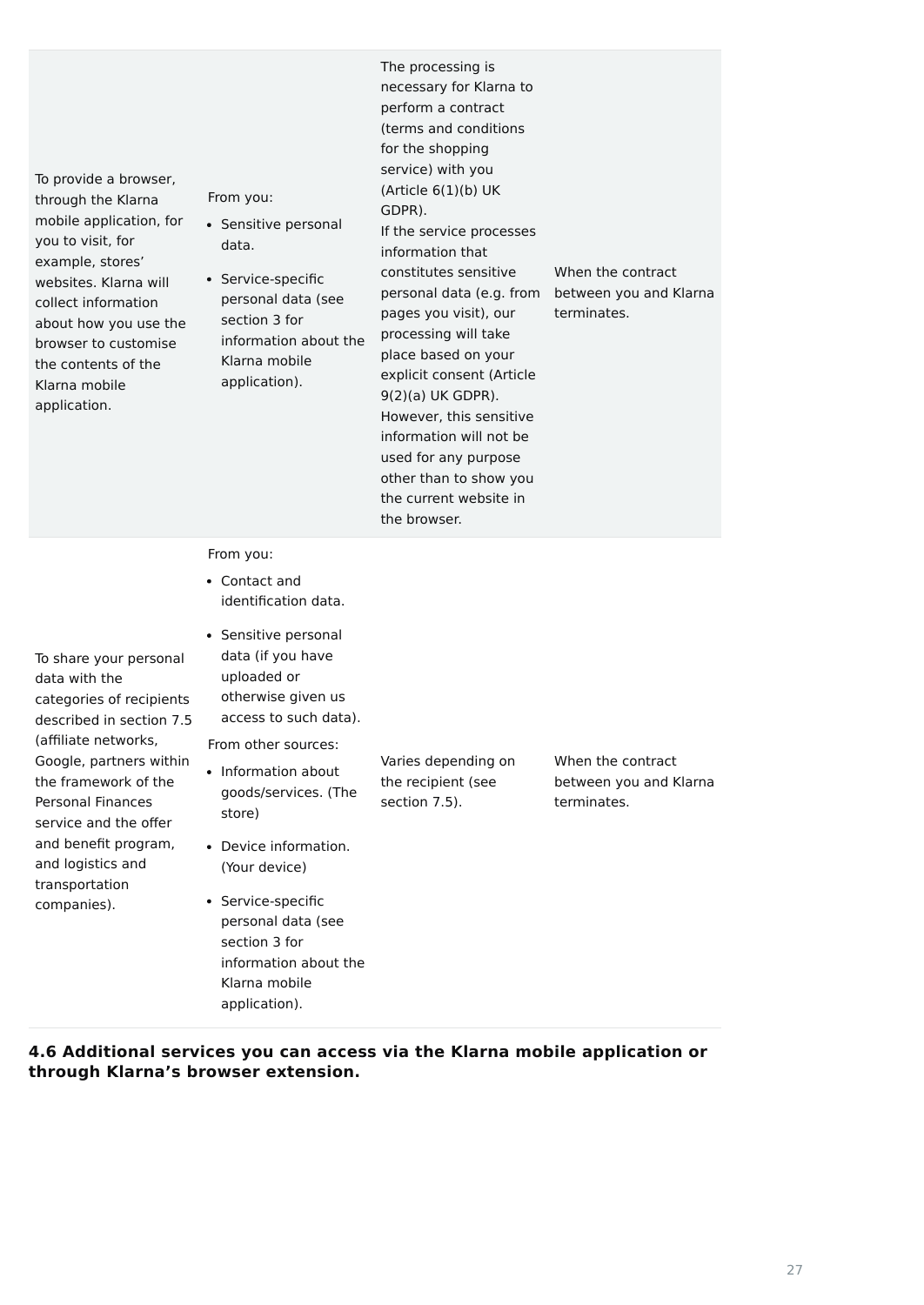**Purpose of the processing - what we do and why.**

**Type of personal data used for the purpose, and where they come from (the [source\). See section](https://cdn.klarna.com/1.0/shared/content/legal/terms/0/en_gb/privacy#3) 3 to read more about the different types of personal data.**

**Legal basis according to the UK GDPR.**

**When the purpose of using the personal data ends. See [section 9](https://cdn.klarna.com/1.0/shared/content/legal/terms/0/en_gb/privacy#9) for when Klarna deletes the data.**

If you have connected your e-mail account to Klarna's Auto-import service, Klarna will regularly connect to your e-mail account(s) to obtain information about your purchases. You can terminate this service at any time and thereby delete Klarna's access to your e-mail account.

From other sources:

The processing is necessary for Klarna to perform a contract (terms and conditions for the shopping service) with you (Article  $6(1)(b)$  UK GDPR). If the service processes sensitive personal data (from your transactions), our processing will take place based on your explicit consent (Article 9(2)(a) UK GDPR). See **[section 3](https://cdn.klarna.com/1.0/shared/content/legal/terms/0/en_gb/privacy#3)** for more descriptive information.

When the contract between you and Klarna terminates.

- Sensitive personal data. (The webmail provider)
- Service-specific personal data (see **[section 3](https://cdn.klarna.com/1.0/shared/content/legal/terms/0/en_gb/privacy#3)** for information about Auto-import). (The webmail provider)

- Sensitive personal data. (Your connected account)
- Service-specific personal data (see **[section 3](https://cdn.klarna.com/1.0/shared/content/legal/terms/0/en_gb/privacy#3)** for information about

If you have chosen to connect your bank accounts to the Personal Finance service, Klarna will display and give you tools to control your finances, by means of offers tailored to your specific needs. This processing constitutes profiling which aims to customise the service's content based on what we think you may be interested in. You can read more about

profiling in **[section 6](https://cdn.klarna.com/1.0/shared/content/legal/terms/0/en_gb/privacy#6)**. If you choose to take advantage of offers and benefits that Klarna delivers within the framework of this service, we will share your personal information with the partner who delivers these (see section 7.5.3).

From other sources:

The processing is necessary for Klarna to perform a contract (terms and conditions for the shopping service) with you (Article 6(1)(b) UK GDPR). If the service processes sensitive personal data (from your transactions), our processing will place based on your explicit consent (Article 9(2)(a) UK GDPR). See section 3 for more information.

When the contract between you and Klarna terminates.

Personal Finance). (Your connected account)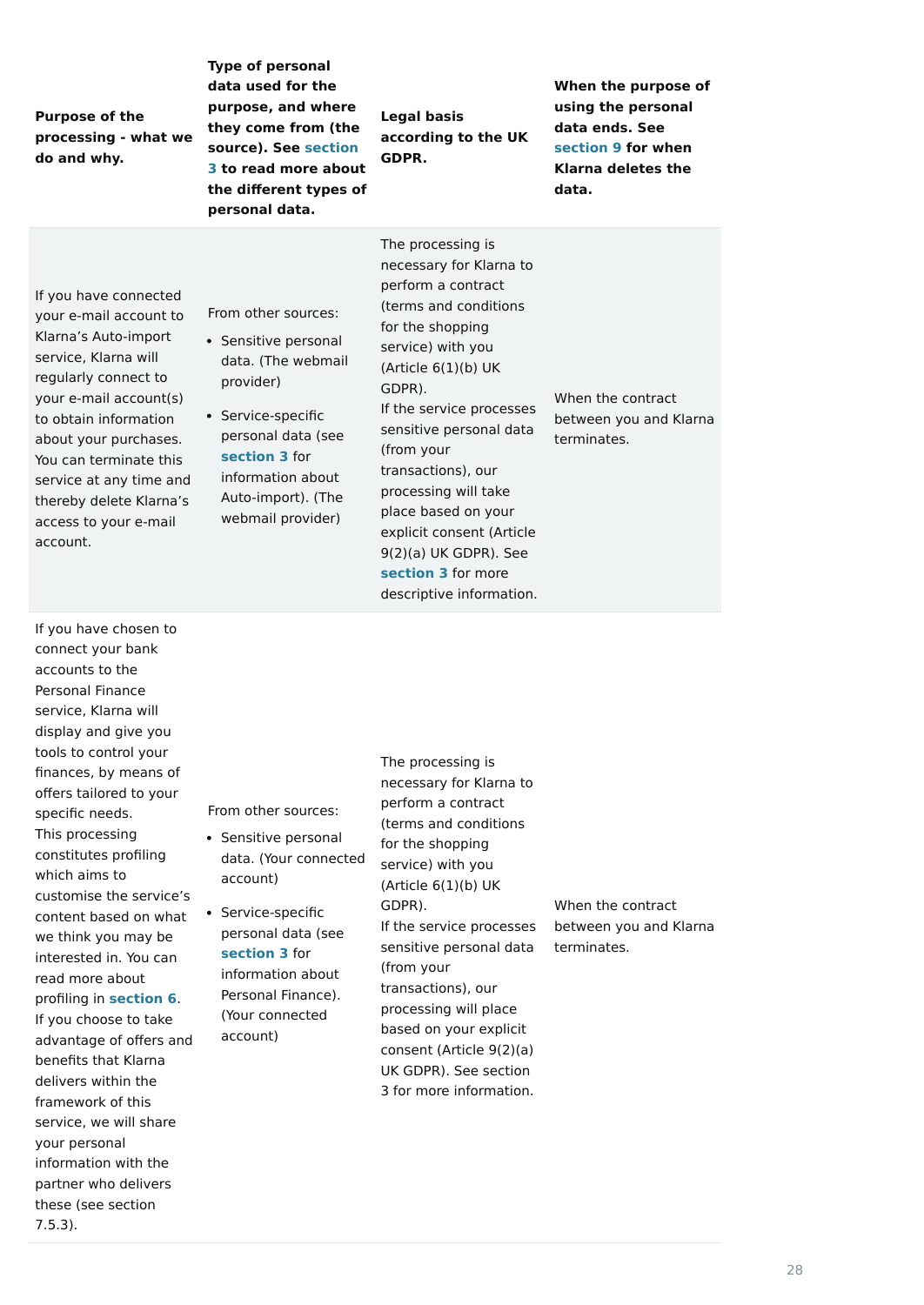If you use our browser extension, Klarna will process your data to deliver the service, which includes processing information about which websites/web domains you visit: Klarna processes

information about the ecommerce websites/web domains you visit in order to identify deals, offer cash back and provide you with customised offers in the Klarna extension and mobile application. This processing is also done to allow you to create One-time Cards directly in your browser on websites where this service is enabled. Information about nonecommerce websites/web domains visited will not be stored by Klarna. Read more about how your personal data is used in the extension FAQ.

From you:

From other sources:

The processing is necessary for Klarna to perform a contract (terms and conditions for the Klarna Shopping Service) with you (Article  $6(1)(b)$  UK GDPR). If the service processes information that constitutes sensitive personal data (i.e. such data about the websites/web domains you visit), our processing will be based on your explicit consent (Article 9(2)(a) UK GDPR). See **section 3** [for more information](https://cdn.klarna.com/1.0/shared/content/legal/terms/0/en_gb/privacy#3) about this kind of personal data.

When the contract between you and Klarna terminates.

## **4.7 Offers and invitations to events posted on social media, and when you contact us through social media.**

**Purpose of the processing - What we do and why.**

**Type of personal data used for the purpose, and where they come from (the [source\). See section](https://cdn.klarna.com/1.0/shared/content/legal/terms/0/en_gb/privacy#3) 3 to read more about UK GDPR.**

**the different types of personal data.**

**Legal basis for processing in accordance with the** **When the purpose of using the personal data ends. See [section 9](https://cdn.klarna.com/1.0/shared/content/legal/terms/0/en_gb/privacy#9) for when Klarna deletes the**

**data.**

- Contact and identification data.
- Information about goods/services.
- Payment information.
- Your contacts with the stores you shop at or visit.
- Sensitive personal data.
- Service-specific personal data (see section 3 for information about the Klarna mobile application and browser extension).

- Device information. (Your device)
- Information about your use of Klarna's services. (Klarna)
- Technical information generated through your use of Klarna's services. (Klarna)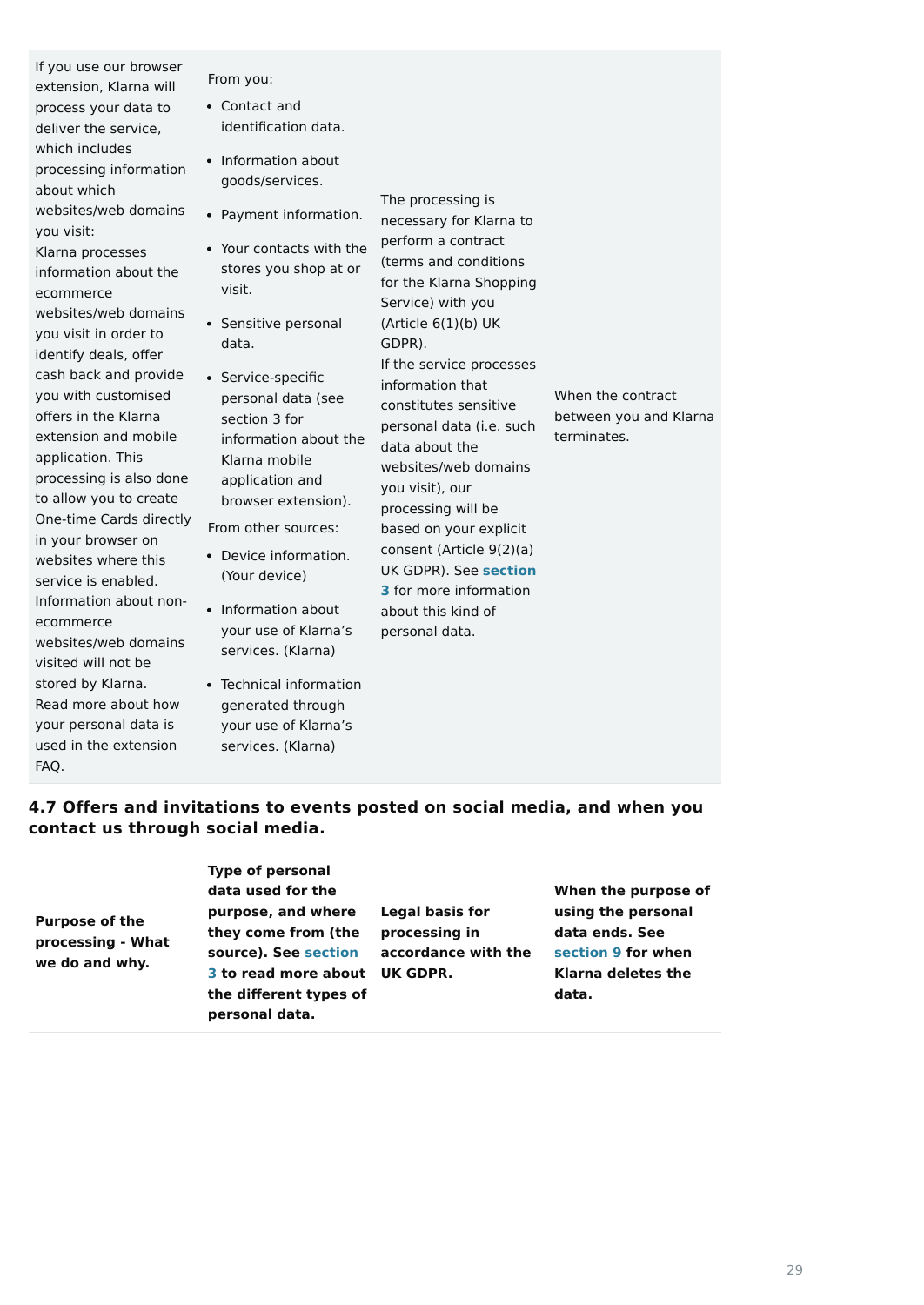If you sign up for an event posted on social media, we will process your personal data to provide the requested service.

From you: Contact and identification data. • Service-specific

You can always unsubscribe from this by contacting us. See **[section 12](https://cdn.klarna.com/1.0/shared/content/legal/terms/0/en_gb/privacy#12)** for contact information.

The processing is necessary for Klarna to perform a contract with you (as regards the participation in the event) (Article 6(1)(b) UK GDPR). You may contact us for more information about how the determination [was made. See](https://cdn.klarna.com/1.0/shared/content/legal/terms/0/en_gb/privacy#12) **section 12** for our contact information.

When the event has been held

## **4.8 Klarna's processing when you contact Klarna's customer service.**

| <b>Purpose of the</b><br>processing - What<br>we do and why.                                                                                                                                                                                | <b>Type of personal</b><br>data used for the<br>purpose, and where<br>they come from (the<br>source). See section<br>3 to read more about<br>the different types of<br>personal data.                 | <b>Legal basis for</b><br>processing in<br>accordance with the<br>UK GDPR. | When the purpose of<br>using the personal<br>data ends. See<br>section 9 for when<br>Klarna deletes the<br>data.                                                                          |
|---------------------------------------------------------------------------------------------------------------------------------------------------------------------------------------------------------------------------------------------|-------------------------------------------------------------------------------------------------------------------------------------------------------------------------------------------------------|----------------------------------------------------------------------------|-------------------------------------------------------------------------------------------------------------------------------------------------------------------------------------------|
| To handle all matters<br>that come to Klarna's<br>customer service.<br>This includes retaining<br>various forms of written<br>conversations to<br>document customer<br>issues, as well as for<br>security purposes and<br>to counter fraud. | From you:<br>• Information about<br>your contacts with<br>Klarna's customer<br>service.<br>From other sources:<br>• Information about<br>your contacts with<br>Klarna's customer<br>service. (Klarna) | Performance of<br>contracts (Article 6(1)<br>$(b)$ UK GDPR).               | Up to ten years, based<br>on the statute of<br>limitations. See section<br><b>9</b> for more information<br>on our obligations and<br>right to retain<br>information according<br>to law. |

personal data (see **[section 3](https://cdn.klarna.com/1.0/shared/content/legal/terms/0/en_gb/privacy#3)** regarding registrations for events on social media).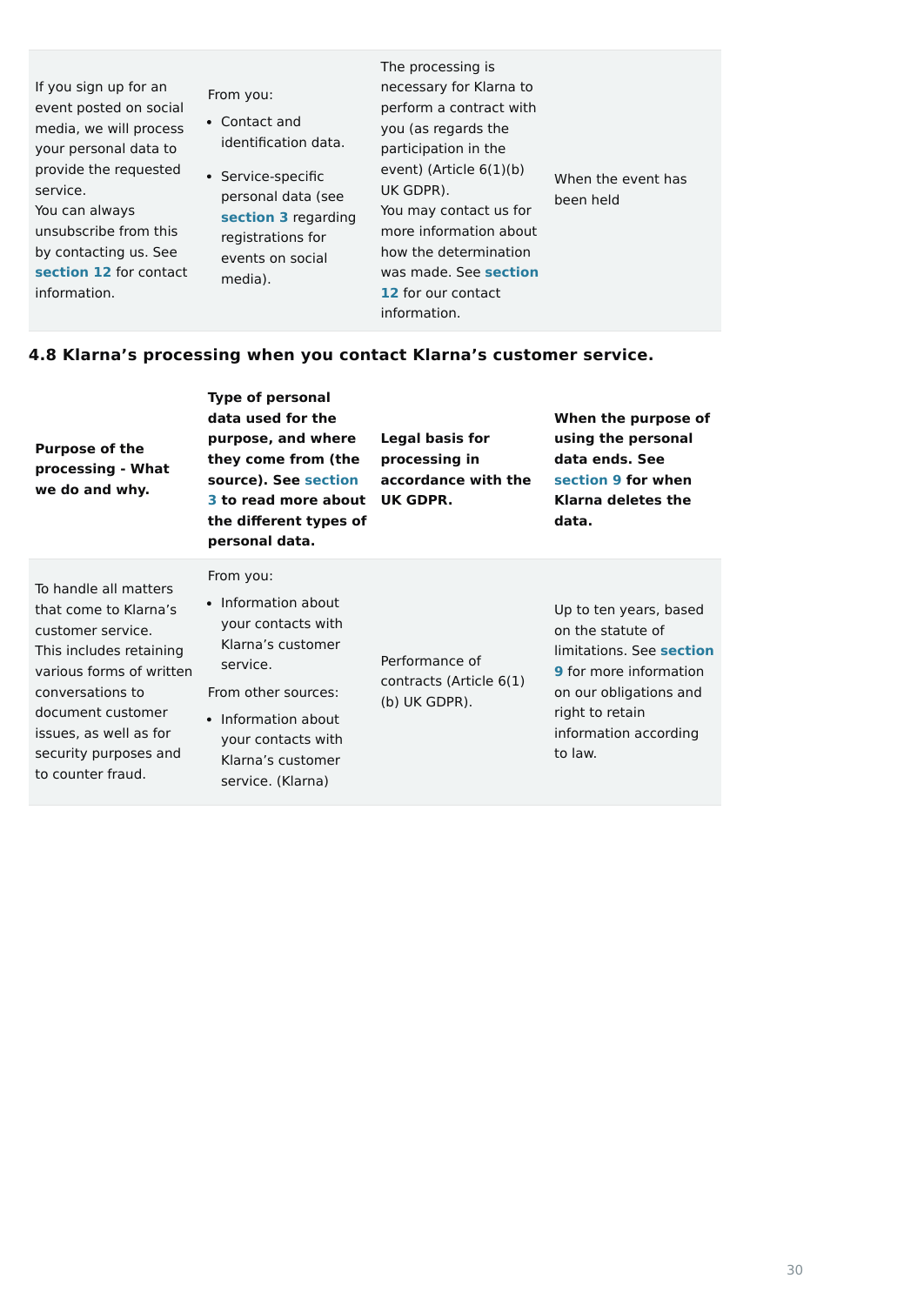Quality and service improvement (to ensure satisfactory customer service). We may record telephone conversations as well as screen sharing sessions between you and our employees for quality purposes in order to deliver better products and services to you.

From you:

From other sources:

• Information about your contacts with Klarna's customer service.

The processing is based on a balancing of interests (Article 6(1)(f) UK GDPR). When balancing interests, Klarna has determined that we have a legitimate interest in improving our services, our internal training and quality control. We ensure that the particular processing this involves is necessary to achieve that purpose, and that our interest outweighs your right not to have your data processed for this purpose. As a customer, you also have an interest in the quality of your interactions with Klarna. You may contact us for more information about how the determination was made. Please see the contact information in **[section 12](https://cdn.klarna.com/1.0/shared/content/legal/terms/0/en_gb/privacy#12)**.

• Information about your contacts with Klarna's customer service. (Klarna)

We process the recordings of telephone conversations for up to 90 days for quality assurance purposes, and the recorded screen sharing sessions for up to 30 days for quality assurance purposes.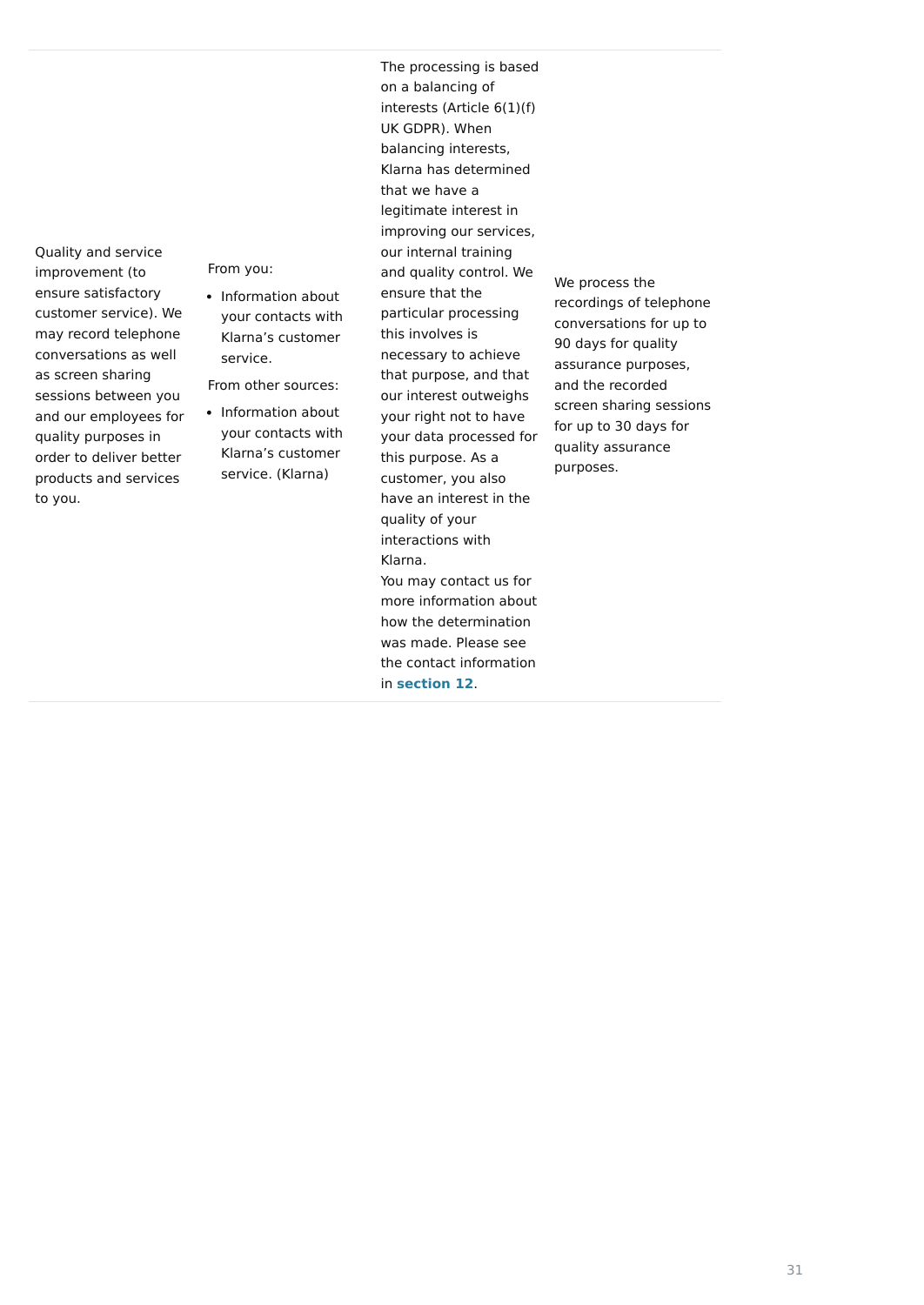Documenting what has been said when talking to our customer service (to ensure we have documented what has been agreed or discussed). We use recorded telephone conversations between you and our employees as well as our employees' notations to document what has been said.

From you:

From other sources:

The processing is based on a balancing of interests (Article 6(1)(f) UK GDPR). When balancing interests, Klarna has determined that we have a legitimate interest to document communications with Klarna's customer service. We ensure that the particular processing this entails is necessary to achieve that purpose, and that our interest outweighs your right not to have your data processed for this purpose. As a customer, you also have an interest in ensuring impartial means of documenting what has been discussed. You may contact us for more information about how the determination was made. Please see the contact information in **[section 12](https://cdn.klarna.com/1.0/shared/content/legal/terms/0/en_gb/privacy#12)**.

• Information about your contacts with Klarna's customer service.

We process the recordings of telephone conversations for up to three years and the phone call notations up to six years, in order to document what has been discussed and decided on the call.

• Information about your contacts with Klarna's customer service. (Klarna)

• Information about your contacts with Klarna's customer

If you contact us via social media such as Facebook or Twitter, your personal data will also be collected and processed by these companies, in accordance with their privacy notices. The same is true for the answer you get from us. Klarna processes

this information to

answer your questions.

From you:

From other sources:

Performance of contracts (Article 6(1) (b) UK GDPR).

When we have answered your question.

# **5. How do you withdraw your consent?**

When Klarna uses your personal data based on your consent, you can withdraw your consent at any time. You can do this by sending an e-mail to **[privacy@klarna.co.uk](mailto:privacy@klarna.co.uk)** or via the contact information you find in **[section 12](https://cdn.klarna.com/1.0/shared/content/legal/terms/0/en_gb/privacy#12)**.

You can also delete uploaded information from the Klarna mobile application, or end the service where personal data are processed. We will then delete the information. If you withdraw your consent or delete

- Contact and identification data.
- Information about your contacts with Klarna's customer service.

service. (Klarna)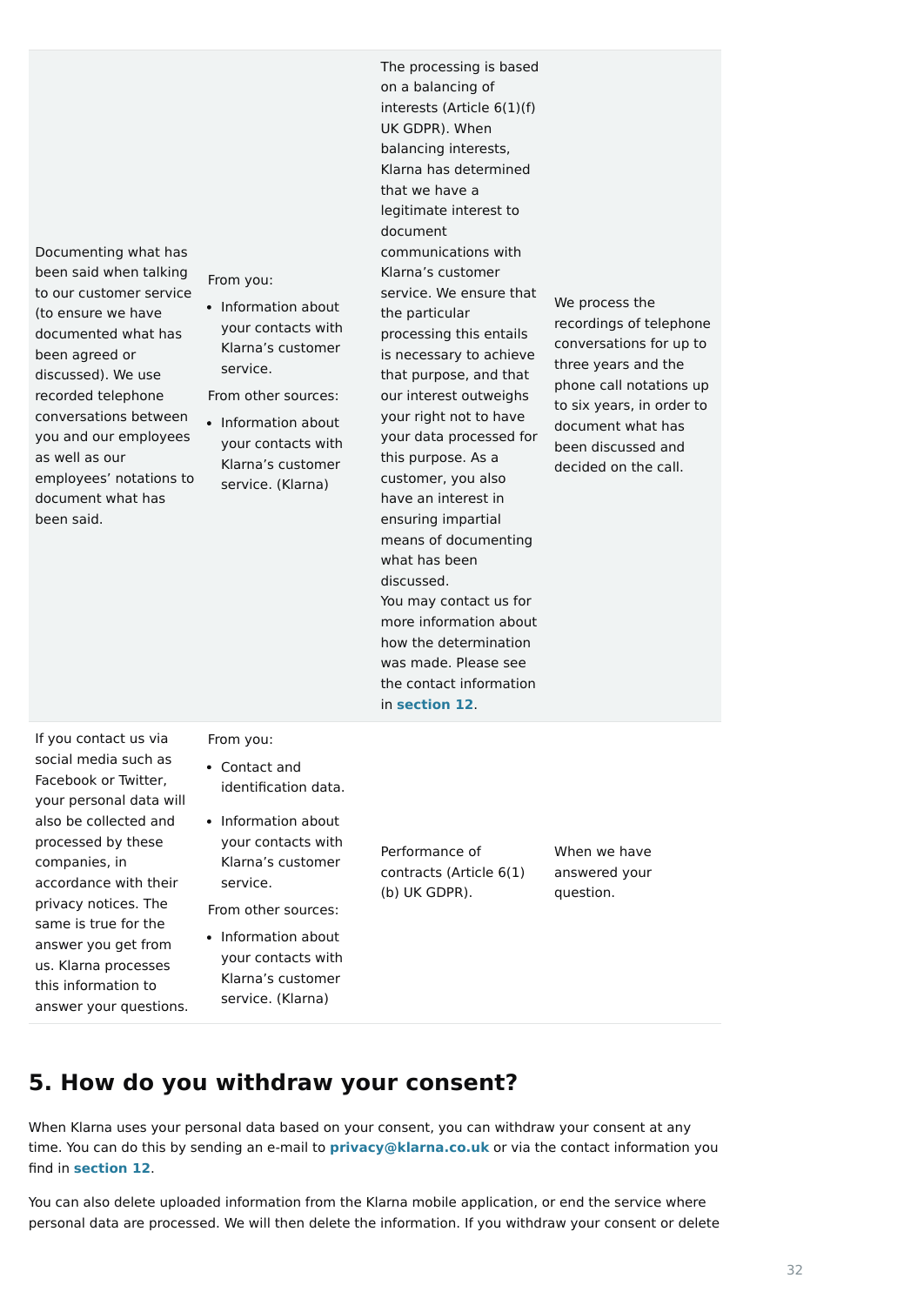the uploaded information, you may be unable to use the service in cases where Klarna's processing of personal data takes place based on your consent.

Lastly: As described in section 2 above you also have the right to *object* against certain personal data processing (for example you may turn off marketing). You also have a right to have certain personal data erased, which is also described in **[section 2](https://cdn.klarna.com/1.0/shared/content/legal/terms/0/en_gb/privacy#2)**.

# **6. Klarna's profiling and automated decisions that significantly affect you.**

### **6.1 Klarna's profiling of you as a customer.**

"Profiling" means an automated processing of personal data to evaluate certain personal matters, for example, by analysing or predicting your personal preferences, such as buying interests. At the same time, we compare your data with what our other customers, with similar use of our services, have preferred.

The purpose of Klarna's profiling and the personal data types used for each occasion and for each profiling are described in detail in **[section 3](https://cdn.klarna.com/1.0/shared/content/legal/terms/0/en_gb/privacy#3)** above. The profiling for these purposes does not have a significant impact on you as a customer.

We use profiling for the following purposes:

If you have any questions about how the profiling process works, please contact us. Contact information is available in **[section 12](https://cdn.klarna.com/1.0/shared/content/legal/terms/0/en_gb/privacy#12)**. You may object to our marketing profiling at any time by contacting us (and we will then cease profiling for marketing purposes). You may also end our profiling for our services by terminating the service.

### **6.2 Klarna's automated decisions that significantly affect you.**

Automated decisions with legal effect, or automated decisions that similarly significantly affect you, means that certain decisions in our services are completely automated, without our employees being involved. These decisions have a significant effect on you as a customer, comparable to legal effects. By making such decisions automatically, Klarna increases its objectivity and transparency in the decision to offer you these services. At the same time, you have the right to object to these decisions at all times. You can read about how to object to these decisions at the end of this section 6.2.

Automated decisions that significantly affect you also mean that profiling is performed based on your data before the decision is made. This profiling is made to assess your financial situation (before the decision to grant credit) or to identify whether your use of our services involves a risk of fraud or money

laundering. We profile your user behaviour and financial standing and compare this data with behaviours and conditions that indicate different risk levels for us.

When does Klarna take automated decisions that significantly affect you?

We make this kind of automated decision when we:

to deliver our customised services, which customise their content based on what we think is most interesting to you (this applies to the Klarna mobile application, its various functions, and the order different payment methods appear at Klarna's checkout), and

to deliver customised marketing to you.

decide to approve your application to use a credit service.

decide not to approve your application to use a credit service. These automated credit decisions are based on the data you provide to us, data from external sources such as credit bureaus and Klarna's own internal information. In addition to information about you, Klarna's credit model includes a large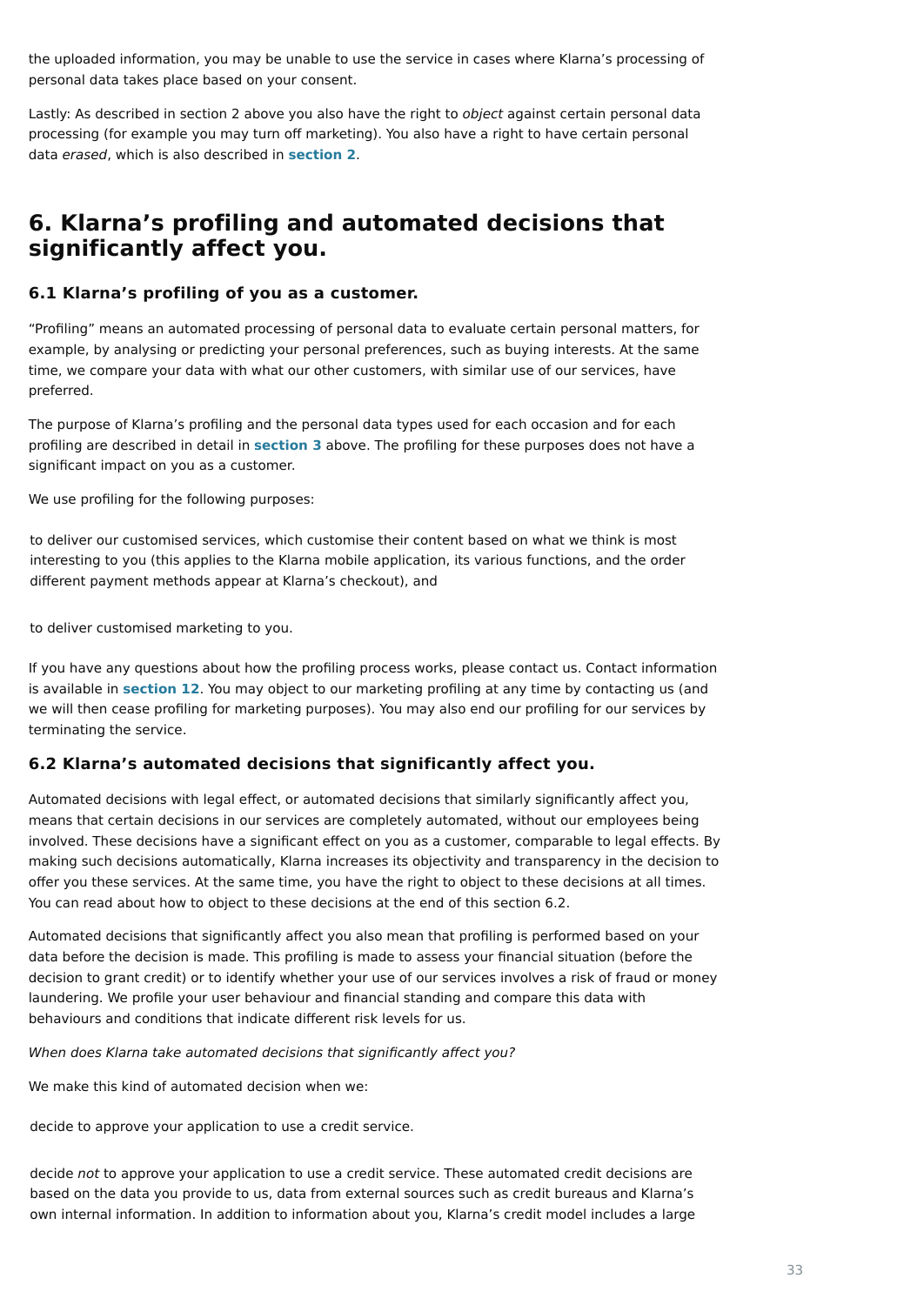The personal data types used in each decision are described in **[section 3](https://cdn.klarna.com/1.0/shared/content/legal/terms/0/en_gb/privacy#3)**. See **[section 7](https://cdn.klarna.com/1.0/shared/content/legal/terms/0/en_gb/privacy#7)** for more information about whom we share information with as regards profiling during automated decisions.

If you are not approved under the automated decisions described above, you will not have access to Klarna's services, such as our payment methods. Klarna has several safety mechanisms to ensure the decisions are appropriate. These mechanisms include ongoing overviews of our decision models and random sampling in individual cases. If you have any concern about the outcome, you can contact us, and we will determine whether the procedure was performed appropriately. You can also object in accordance with the following instructions.

#### **Your right to object to these automated decisions**

You always have the right to object to an automated decision with legal consequences or decisions which can otherwise significantly affect you (together with the relevant profiling) by sending an e-mail message to **[privacy@klarna.co.uk](mailto:privacy@klarna.co.uk)**. A Klarna employee will then review the decision, taking into account any additional information and circumstances that you provide to us.

# **7. Who do we share your personal data with?**

Purpose and legal basis: Klarna needs access to services and functionality from other companies where it cannot perform them itself. Klarna has a legitimate interest in being able to access these services and functionality (Article 6(1)(f) UK GDPR). We ensure that the processing this entails is necessary to pursue that interest, and that our interest outweighs your right not to have your information processed for this purpose. You are entitled to object to this processing, for reasons connected to the circumstances in your particular case. See **[section 2](https://cdn.klarna.com/1.0/shared/content/legal/terms/0/en_gb/privacy#2)** for more information about your rights.

When we share your personal data, we ensure that the recipient processes it in accordance with this notice, such as by entering into data transfer agreements or data processor agreements with the recipients. Those agreements include all reasonable contractual, legal, technical and organizational measures to ensure that your information is processed with an adequate level of protection and in accordance with applicable law.

### **7.1 Categories of recipients with whom Klarna will always share your personal information, regardless of the service you use.**

#### **7.1.1 Suppliers and subcontractors.**

Description of the recipient: Suppliers and subcontractors are companies that only have the right to process the personal data they receive from Klarna on behalf of Klarna, i.e. data processors. Examples of such suppliers and subcontractors are software and data storage providers, payment service providers and business consultants.

#### **7.1.2 Klarna Group.**

Description of the recipient: Companies in the Klarna Group.

number of other factors, such as Klarna's internal credit risk levels and our customers' general repayment rates (based on, for example, the current product category).

decide whether you pose a risk of fraud, if our processing shows that your behaviour indicates possible fraudulent conduct, that your behaviour is not consistent with previous use of our services, or that you have attempted to conceal your true identity. Automated decisions whereby we assess whether you constitute a fraud risk are based on information you have provided yourself, data from fraud prevention agencies (see section 7.2.3. for details of which ones we use), and Klarna's own internal information.

decide whether there is a risk of money laundering, if our processing shows that your behaviour indicates money laundering. In relevant cases, Klarna also investigates whether specific customers are listed on sanction lists.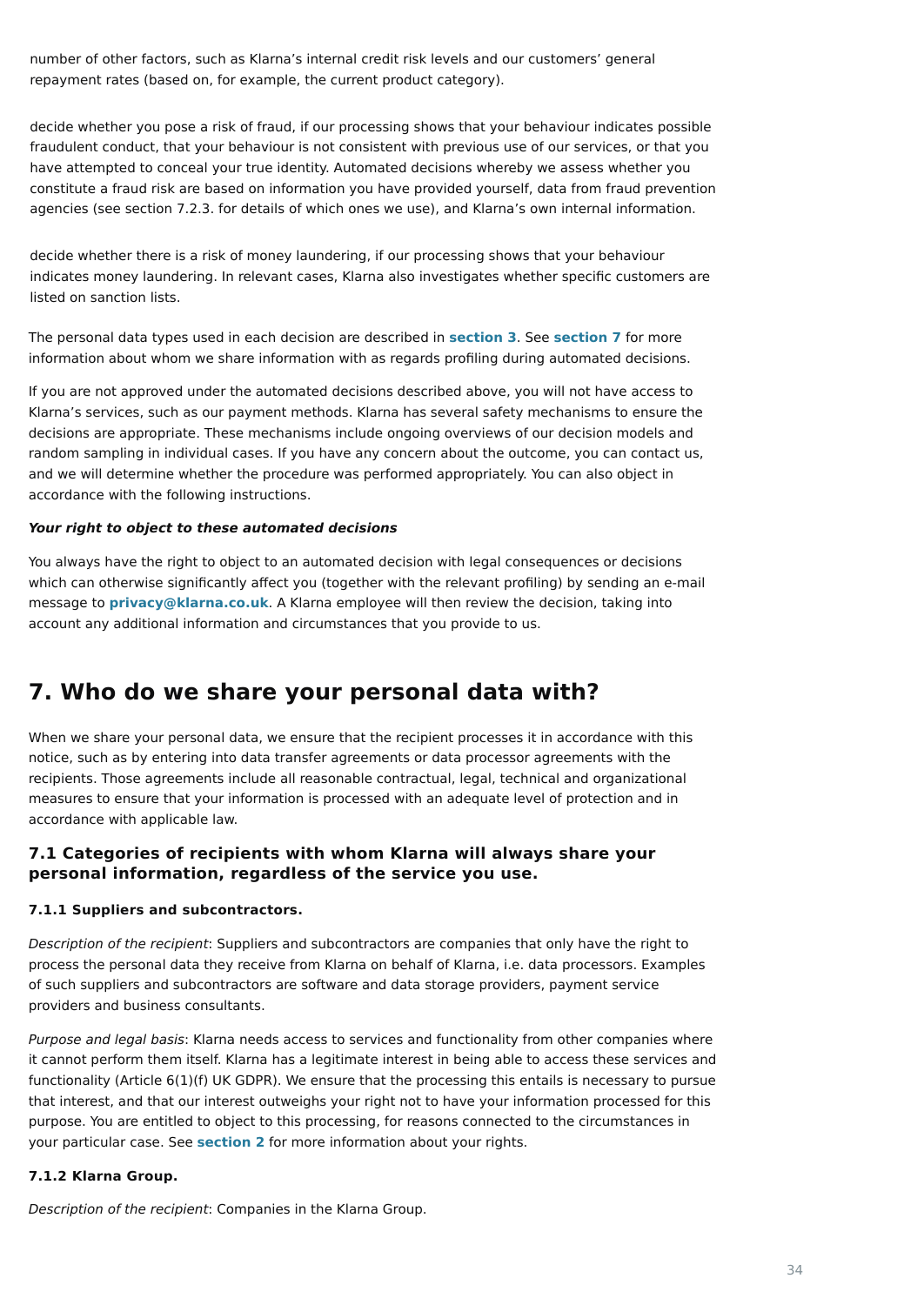Purpose and legal basis: This is required for Klarna to be able to provide you with services and functionality. Klarna has a legitimate interest in being able to access these services and functionality (Article 6(1)(f) UK GDPR). We ensure that the processing this entails is necessary to pursue that interest, and that our interest outweighs your right not to have your information processed for this purpose. You are entitled to object to this processing, for reasons connected to the circumstances in your particular case. See **[section 2](https://cdn.klarna.com/1.0/shared/content/legal/terms/0/en_gb/privacy#2)** for more information about your rights.

Purpose and legal basis: This processing is carried out to facilitate your contact with us (through agents), and takes place based on your consent (Article 6(1)(a) UK GDPR).

When you shop in a foreign store (meaning a store located outside of the EU/EEA area) that has an agreement with another company within the Klarna Group, the disclosure of your personal information between Klarna companies is required in order for the two Klarna companies to manage your payment and enable the foreign store to administer your purchase. The legal basis for this processing is the performance of a contract (Article 6 (1) (b) UK GDPR). The receiving Klarna company will handle your personal data in accordance with the privacy notice that applies in your country (see **[list](https://www.klarna.com/international/privacy-policy/)**). You can read more about how Klarna safeguards your personal data when transferred outside of the EU/EEA in **[Section 8](https://cdn.klarna.com/1.0/shared/content/legal/terms/0/en_gb/privacy#8)**.

#### **7.1.3 A person who holds a power of attorney for your financial affairs.**

Description of the recipient: Klarna may share your personal information with a person who has the right to access it under a power of attorney.

#### **7.1.4 Authorities.**

Description of the recipient: Klarna may provide necessary information to authorities such as the police, financial authorities, tax authorities or other authorities and courts of law.

Purpose and legal basis: Klarna has a legitimate interest in being able to perform these transactions (Article 6(1)(f) UK GDPR). We ensure that the processing this entails is necessary to pursue that interest, and that our interest outweighs your right not to have your information processed for this purpose. You are entitled to object to this processing, for reasons connected to the circumstances in your particular case. See **[section 2](https://cdn.klarna.com/1.0/shared/content/legal/terms/0/en_gb/privacy#2)** for more information about your rights.

Purpose and legal basis: Personal data is shared with the authority when we are required by law to do so, or in some cases if you have asked us to do so, or if required to manage tax deductions or counter crime. An example of a legal obligation to provide information is when it is necessary to take measures against money laundering and terrorist financing. Depending on the authority and purpose, the legal bases are the obligation to comply with the law (Article 6(1)(c) UK GDPR), to fulfil the agreement with you (Article 6(1)(b) UK GDPR), or Klarna's legitimate interest in protecting itself from crime (Article 6(1) (f) UK GDPR).

There is also a requirement under UK law to withhold tax due on the payments. You will not need to do so, or take any action based on the agreement we have with the UK tax office (the HMRC), as we will disclose the necessary information to the UK tax office to support this agreement. If you have any questions regarding these arrangements, please contact the tax office.

#### **7.1.5 Divestment of business or assets.**

Description of the recipient: In the event that Klarna sells business or assets, Klarna may hand over your personal information to a potential buyer of such business or assets. If Klarna or a significant part of Klarna's assets is acquired by a third party, personal information about Klarna's customers may also be shared.

**7.2 Categories of recipients with whom Klarna shares your personal information when you use Klarna's payment methods, log in with Klarna at a store, or choose to pay by debit or credit card in Klarna's check-out at a store.**

**7.2.1 Stores.**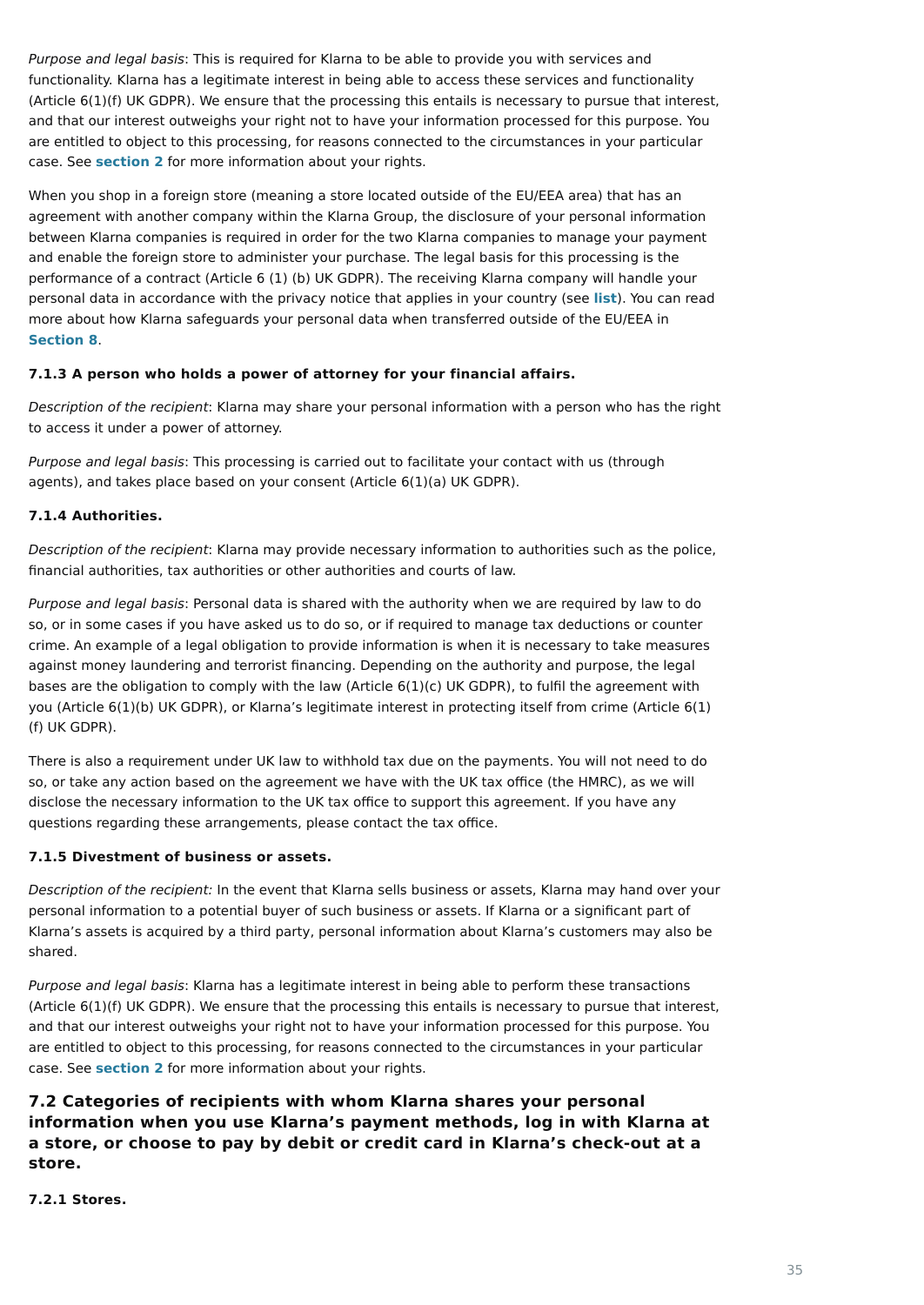Description of the recipient: By stores we mean the stores you visit or shop at (which may include the store's group companies if you have been informed thereof by the store).

Purpose and legal basis: In order for the store to be able to perform and manage your purchase and your relationship with the store or its group companies, e.g. by confirming your identity, sending goods, handling questions and disputes, in order to prevent fraud and, where appropriate, send relevant marketing. The store's privacy notice applies to the processing of your personal data that has been shared with the store and that the store processes. Normally, you will find a link to the store's privacy notice on the store's website. The legal basis for sharing data with stores is partly the performance of a contract (Article 6(1)(b) UK GDPR), insofar as the data sharing takes place to perform the contract between you and the store, and partly based on Klarna's and the store's legitimate interest (Article 6(1) (f) UK GDPR). We ensure that the processing this entails is necessary to pursue that interest, and that our interest outweighs your right not to have your information processed for this purpose. You are entitled to object to this processing, for reasons connected to the circumstances in your particular case. See section 2 for more information about your rights.

Purpose and legal basis: Some stores use payment service providers with whom they share your information for managing your payment. This sharing takes place in accordance with the stores' own privacy notices. The store may also let Klarna share your information with the payment service provider they use for processing your payment. Some payment service providers also collect and use your information independently, in accordance with their own privacy notices. This is the case, for example, for electronic wallet suppliers. In addition, Klarna may share your information with other financial institutions when conducting transactions with your account to complete the transactions. Sharing with payment service providers and financial institutions is performed to make a transaction initiated by you and it is done to fulfil the agreement with you (Article 6(1)(b) UK GDPR).

#### **7.2.2 Payment service providers and financial institutions.**

Purpose and legal basis: Klarna shares your information to verify your identity, the accuracy of the data you have provided, and to combat fraudulent and criminal activities. The companies with which we work are listed **[here](https://cdn.klarna.com/1.0/shared/content/legal/terms/0/en_gb/credit_rating_agencies)**. Please note that these companies may process your data in accordance with their own data privacy notices.

Description of the recipient: Payment service providers and financial institutions provide services to you, stores and Klarna to implement and administer electronic payments through a variety of payment methods, such as credit cards and bank-based payment methods such as direct debit and bank transfer.

#### **7.2.3 Fraud prevention agencies and companies providing identity checks.**

Description of the recipient: Your personal data are shared with fraud prevention agencies and companies that provide identity checks.

Klarna shares your information based on Klarna's legitimate interest in conducting its business (Article 6(1)(f) UK GDPR), as the fraud prevention agencies and the companies providing identity checks have information on fraud activities and identity confirmation which are important for Klarna to use as input to decrease its level of fraudulent transactions. We ensure that the processing this entails is necessary to pursue that interest, and that our interest outweighs your right not to have your information processed for this purpose. You are entitled to object to this processing, for reasons connected to the circumstances in your particular case. See **[section 2](https://cdn.klarna.com/1.0/shared/content/legal/terms/0/en_gb/privacy#2)** for more information about your rights. You can also contact the entities listed in the link above, to exercise the same rights as stated in **[section 2](https://cdn.klarna.com/1.0/shared/content/legal/terms/0/en_gb/privacy#2)** also against those entities.

A record of any fraud or money laundering risk will be retained by the fraud prevention agencies, and may result in others refusing to provide services, financing or employment to you. If you have any questions about this, please contact us on the details in **[Section 12](https://cdn.klarna.com/1.0/shared/content/legal/terms/0/en_gb/privacy#12)** below.

Fraud prevention agencies can hold your personal data for different periods of time, and if you are considered to pose a fraud or money laundering risk, your data can be held for up to six years. We and fraud prevention agencies may also enable law enforcement agencies to access and use your personal data to detect, investigate and prevent crime.

#### **7.2.4 Google.**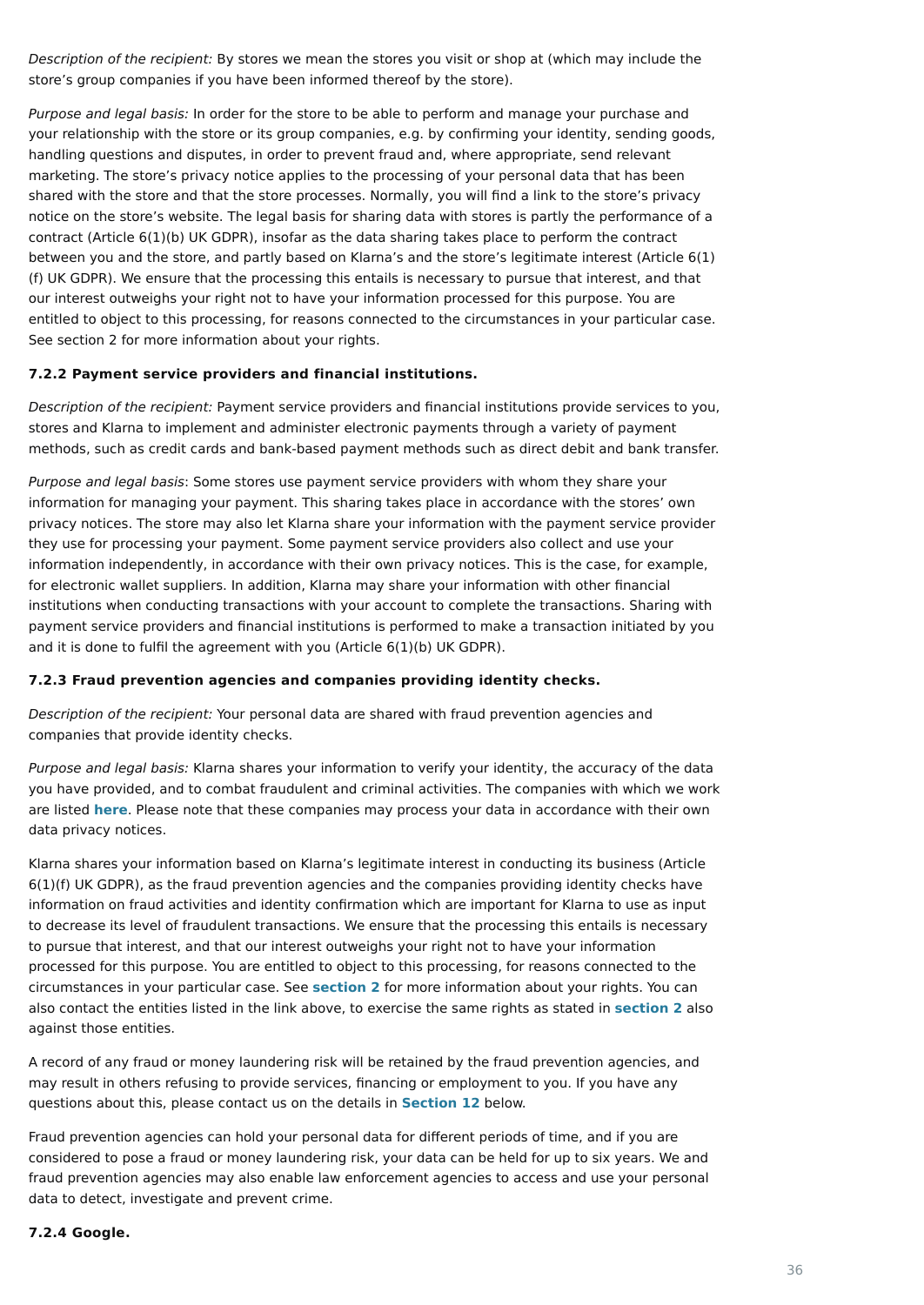Description of the recipient: When you use Google Maps at checkout or in the Klarna App (for example, by searching your address in the address bar, viewing "stores near me" or requesting information on nearby deals and offers), your personal information will be shared with Google. Google will process your data in accordance with Google Maps/Google Earths **[terms of service](https://policies.google.com/terms?hl=en)** and **[privacy policy](https://policies.google.com/privacy?hl=en)**.

Purpose and legal basis: Klarna shares this information based on Klarna's legitimate interest in conducting its business (Article 6(1)(f) UK GDPR), as Google Maps makes it possible to find the address functionality at checkout and to show maps and deals relevant to your current location in the Klarna App. We ensure that the processing this entails is necessary to pursue that interest, and that our interest outweighs your right not to have your information processed for this purpose. You are entitled to object to this processing, for reasons connected to the circumstances in your particular case. See **[section 2](https://cdn.klarna.com/1.0/shared/content/legal/terms/0/en_gb/privacy#2)** for more information about your rights.

Purpose and legal basis: Your personal information is shared with credit bureaus in order to assess your creditworthiness, to confirm your identity and your contact information, and to protect you and other customers from fraud. This data sharing constitutes a credit report.

## **7.3 Categories of recipients with whom Klarna shares your data when you use one of Klarna's payment methods involving the provision of credit or when you use the Klarna card or the one-time card.**

### **7.3.1 Credit information bureaus.**

Description of the recipient: If you apply to use a service from Klarna that involves us providing credit (see section 4.3 on which services from Klarna involve credit), we will share your personal data with credit information bureaus. Sharing does not take place in the event of small amounts or where we already have sufficient information.

However, if you apply for one of our Financing products, a hard credit search (or "a hard credit lookup") is performed in addition to soft searches. This is due to our Financing product constituting a regulated credit product under UK credit legislation. This hard credit search will be recorded on your credit file and may impact your credit score as follows:

If you apply to use a credit Service (see Section 4.1 above for a specification of our credit Services), your personal data may be shared with Credit Reference Agencies ("CRAs") to assess your creditworthiness in connection with your application, to confirm your identity and your contact information, and to protect you and other customers from fraud.

For Pay Later in 30 days or Pay in 3, this sharing constitutes soft credit searches (or "soft credit lookups") which does not affect your credit file nor credit score. The search is only visible to you and Klarna. In order to perform these credit searches, Klarna will send the CRAs your name, address, date of birth, phone number, as well as bank account number and sort code if relevant, in order to receive the lookups on you.

The CRA will keep a record of our enquiry against your name and which may be linked to your representatives ("associated records"). For the purposes of any application for Services from us, you may be assessed with reference to "associated records". Where any search or application is completed, or agreement entered into, involving joint parties, we may record details about this at the CRAs. As a result an "association" will be created that will link your financial records.

Details of which CRA we have used for a specific search are available on request.

In addition, if you open an agreement with one of our Financing products, we will share further information on your agreement with the CRAs. This will occur on a monthly basis until the agreement is closed. This will include details of your outstanding balance, payments made and any default or failure to meet the terms of your agreement. These records will remain on the CRAs' files for 6 years after our agreement with you is settled or terminated, whether settled by you or, if applicable, your business or by way of default. This and other information about you (or, if applicable, your business and those with whom you are linked financially) may be used to make credit decisions about you in the future.

The ways in which CRAs use and share personal data are explained in more detail at; **<https://www.transunion.co.uk/crain>** and **<https://www.experian.co.uk/crain>**. The CRAs will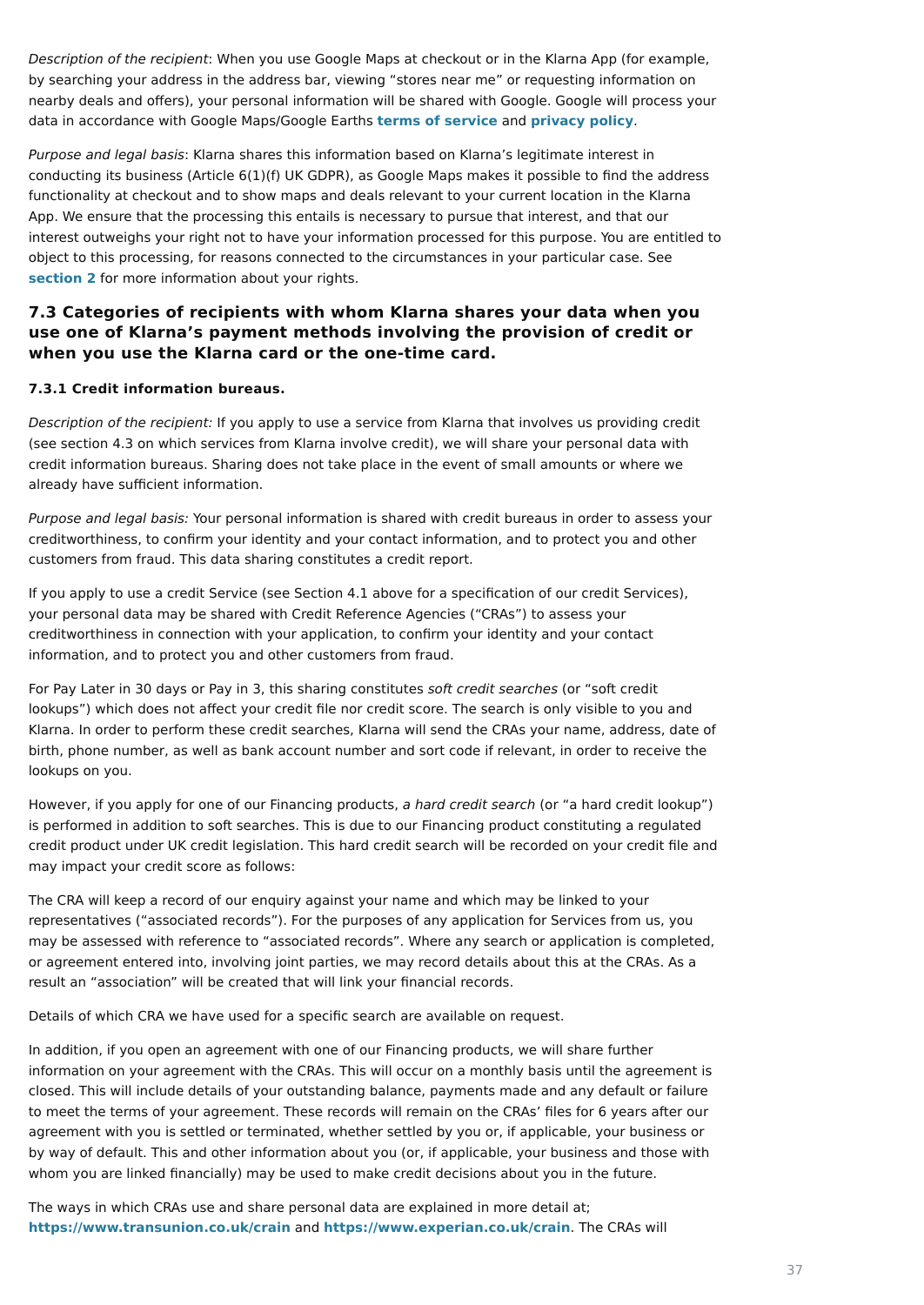process your information in accordance with their own privacy notices and you can find out which ones we cooperate with **[here](https://cdn.klarna.com/1.0/shared/content/legal/terms/0/en_gb/credit_rating_agencies)**.

Klarna shares your information based on Klarna's legitimate interest in conducting its business (Article 6(1)(f) UK GDPR), as the credit information bureaus have information on your financial standing which is important for Klarna to use as input to ensure a correct credit assessment, and not grant credit to consumers who is unable to repay it. We ensure that the processing this entails is necessary to pursue that interest, and that our interest outweighs your right not to have your information processed for this purpose. You are entitled to object to this processing, for reasons connected to the circumstances in your particular case. See **[section 2](https://cdn.klarna.com/1.0/shared/content/legal/terms/0/en_gb/privacy#2)** for more information about your rights. You can also contact the entities listed in the link above, to exercise the same rights as stated in **[section 2](https://cdn.klarna.com/1.0/shared/content/legal/terms/0/en_gb/privacy#2)** also against those entities.

**Klarna retains credit information about you that we have received from a credit information bureaus only in script data format. If you would like to have a readable version, we recommend that you directly contact the credit bureau that informed you that Klarna requested a credit report.**

#### **7.3.2 Debt collection companies (for debts that are overdue).**

Description of the recipient: Klarna may need to share your information when we sell or outsource collection of unpaid overdue debts through a third party, such as a debt collection company.

Purpose and legal basis: This data is shared to collect your overdue debts. Debt collection companies process personal data in accordance with their own privacy notices, or only on behalf of Klarna in their capacity as Klarna's data processors. Debt collection companies may report your unpaid debts to credit information bureaus or authorities, which may affect your creditworthiness and your ability to apply for future credit. This data is shared based on our legitimate interest in collecting and selling debt (Article 6(1)(f) UK GDPR). When balancing interests, Klarna has determined that we have a legitimate interest in collecting and selling debts. We ensure that the processing this entails is necessary to pursue that interest, and that our interest outweighs your right not to have your information processed for this purpose. You are entitled to object to this processing, for reasons connected to the circumstances in your particular case. See **[section 2](https://cdn.klarna.com/1.0/shared/content/legal/terms/0/en_gb/privacy#2)** for more information about your rights.

#### **7.3.3 VISA and digital wallet suppliers.**

Description of the recipient: We share information about you and your purchases when you use the Klarna card with VISA and with members of VISA's card network. If you also add the Klarna card to your digital wallet, we may need to share your information with the supplier of that wallet. In such case, data will be processed in accordance with that supplier's privacy notice.

Purpose and legal basis: The sharing takes place to the extent necessary to carry out card transactions, prevent fraud and follow the rules for VISA's card network. If you renew your Klarna card or receive a new card, we will transfer this information to VISA so that VISA can inform third parties with whom you have previously chosen to save your card information (for example, for recurring transactions). Sharing is performed to fulfil the agreement with you (Article 6(1)(b) UK GDPR).

#### **7.3.4 Debt acquirers (for open debts).**

Description of the recipient: Klarna can transfer your open debt to debt acquirers.

Purpose and legal basis: Upon transfer of your debt to an acquirer and continuously until you pay off the debt, Klarna will share your contact and identification information (name, date of birth, social security number, address, and phone number), information about your financial standing (such as residual credit, repayments and any negative payment history in relation to the current debt), as well as information about the goods or services associated with the debt. The buyer will process your personal data in accordance with its own privacy notice, which you will receive information about when the debt is transferred.

The sharing of personal data with different acquirers is based on our legitimate interest in selling outstanding debts as part of our business operations (Article 6(1)(f) UK GDPR). We ensure that the processing this entails is necessary to pursue that interest, and that our interest outweighs your right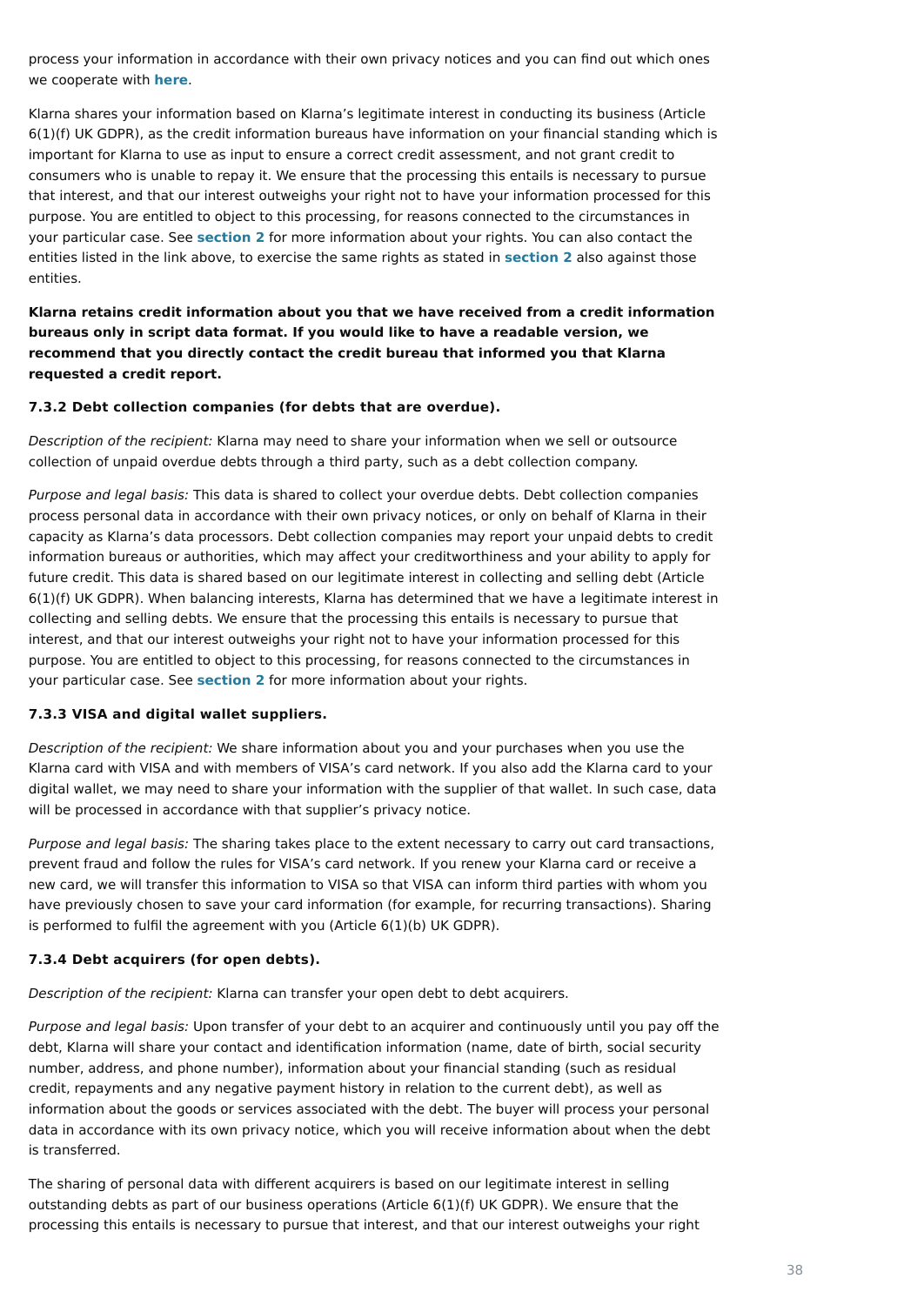not to have your personal data processed for this purpose. You are entitled to object to this processing, for reasons connected to the circumstances in your particular case. See **[section 2](https://cdn.klarna.com/1.0/shared/content/legal/terms/0/en_gb/privacy#2)** for more information about your rights.

# **7.4 Categories of recipients when using the Klarna accounts service (savings and payment accounts).**

### **7.4.1 Credit institutions and other financial institutions.**

Description of the recipient: We share your information with credit institutions and other financial institutions (such as other banks) when you make transactions or payments to other accounts.

Purpose and legal basis: If you have made payments to a Klarna account, Klarna will process the information we receive from the bank you used for the transaction, such as contact and identification data and payment information. If you make transactions or payments to accounts in other banks, Klarna will also pass on some of your contact and identification data as well as payment information to the recipient and also to the recipient's credit institution or financial institution. Sharing is performed to fulfil the agreement with you (Article 6(1)(b) UK GDPR).

# **7.5 Categories of recipients with whom Klarna shares your personal information when you use Klarna's Shopping Service.**

You may find the terms for the Klarna Shopping Service **[here](https://cdn.klarna.com/1.0/shared/content/legal/terms/0/en_gb/user)**.

### **7.5.1 Affiliate Networks.**

Description of the recipient: When you choose to click on a sponsored link in the Klarna mobile application or on our website that links to a store, product or service, you will be redirected to another company's website through a third party, known as an affiliate network. **[Here](https://cdn.klarna.com/1.0/shared/content/legal/terms/0/xx_xx/affiliate_network_list_privacy)** you can learn which affiliate networks Klarna cooperates with (presented in the left column). The affiliate networks will process your device information in accordance with their own privacy notices (you will find these privacy notices in the right column in the same **[link](https://cdn.klarna.com/1.0/shared/content/legal/terms/0/xx_xx/affiliate_network_list_privacy)** as referenced above). The store you visit through a sponsored link determines which affiliate network processes your information. Usually a store only cooperates with one affiliate network. You can get more information about which network by contacting us (or the store).

Purpose and legal basis: The affiliate network may place tracking technology on your device that contains information about you clicking on that link in the Klarna mobile application, and which is then used to document your visit to the store to calculate a potential commission due to Klarna.

The processing is based on a balancing of interests (Article 6(1)(f) UK GDPR). When balancing interests, Klarna has determined that we have a legitimate interest in supplying you with sponsored links in order to market shops in the Klarna mobile application and on our website. We ensure that the processing this entails is necessary to pursue that interest, and that our interest outweighs your right not to have your information processed for this purpose.

You are entitled to object to this processing, for reasons connected to the circumstances in your particular case. See **[section 2](https://cdn.klarna.com/1.0/shared/content/legal/terms/0/en_gb/privacy#2)** for more information about your rights.

### **7.5.2 Google.**

#### **7.5.2.1 reCAPTCHA**

Description of the recipient: When you use the Klarna mobile application through our web portal, Google will collect your device information through Google's reCAPTCHA service which is implemented there, in some cases together with additional information that you choose to enter into the reCAPTCHA service.

Purpose and legal basis: Klarna processes this information based on Klarna's legitimate interest in conducting its business (Article 6(1)(f) UK GDPR), since the reCAPTCHA service prevents misuse of our services (for example by preventing bots from trying to log in). Google will process this information in accordance with it[s](https://policies.google.com/privacy) **[terms of service](https://policies.google.com/terms?hl=en)** and **[privacy policy](https://policies.google.com/privacy?hl=en)**. We ensure that the processing this entails is necessary to pursue that interest, and that our interest outweighs your right not to have your information processed for this purpose.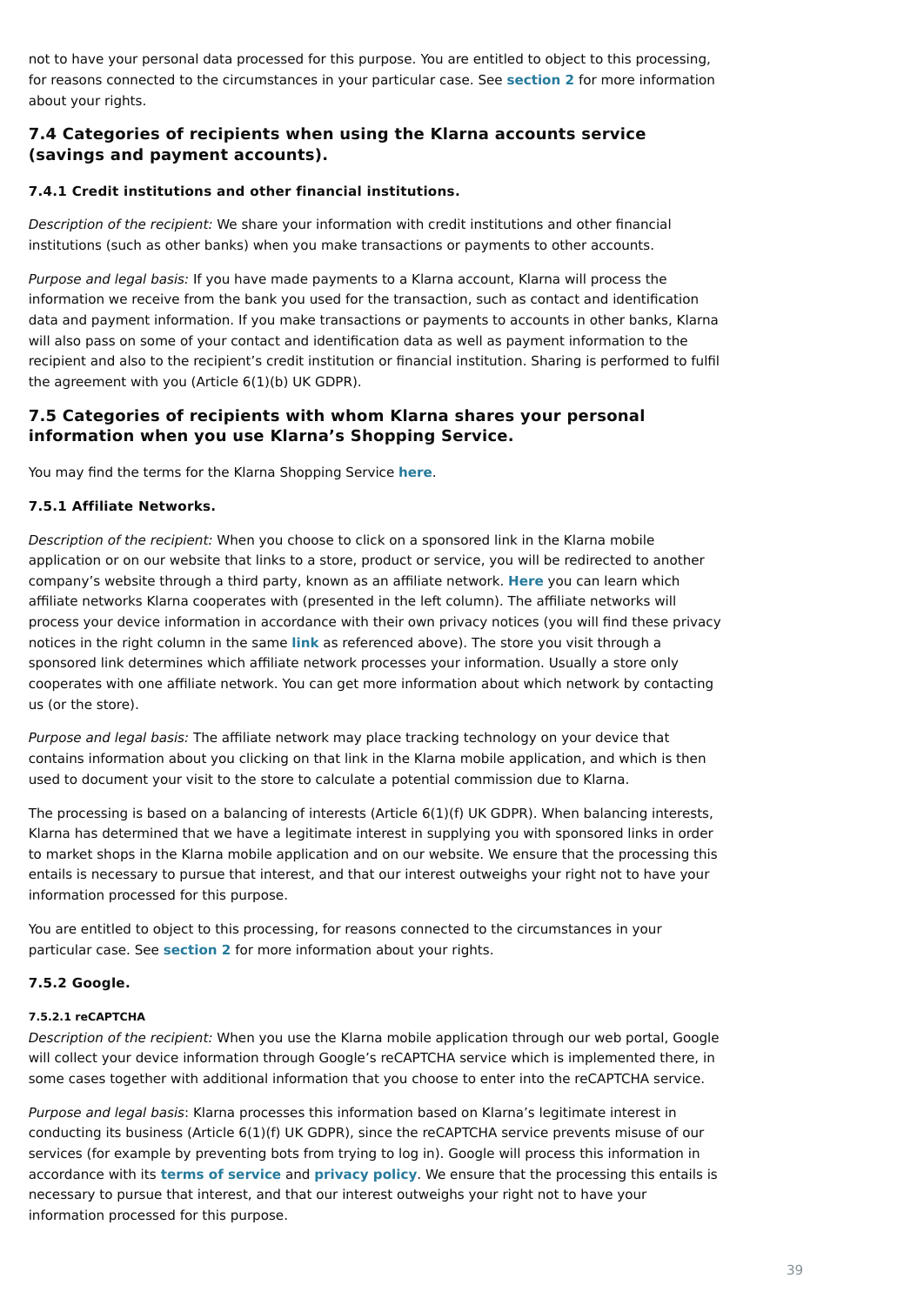You are entitled to object to this processing, for reasons connected to the circumstances in your particular case. See **[section 2](https://cdn.klarna.com/1.0/shared/content/legal/terms/0/en_gb/privacy#2)** for more information about your rights.

#### **7.5.2.2 Google Maps**

Description of the recipient: In order to show where your parcel will be delivered on an integrated map in the Klarna mobile application, we share the relevant delivery address with Google. Google will process your data in accordance with Google Maps'/Google Earth's **[terms of service](https://policies.google.com/terms?hl=en-GB&fg=1)** and **[privacy policy](https://policies.google.com/privacy?hl=en)**.

Purpose and legal basis: Klarna shares this information based on Klarna's legitimate interest in conducting its business (Article 6(1)(f) UK GDPR). By using Google Maps we are able to show you the delivery address on an integrated map in the Klarna mobile application. We ensure that this processing is necessary to pursue that interest, and that our interest outweighs your right not to have your information processed for this purpose. You have the right to object to this processing, for reasons connected to the circumstances in your particular case. See **[section 2](https://cdn.klarna.com/1.0/shared/content/legal/terms/0/en_gb/privacy#2)** for more information about your rights and how to use them.

Purpose and legal basis: If you choose to take advantage of Klarna's offers and benefits within the framework of the Personal Finance service or the offer and benefits program, Klarna will share the personal information required for you to take advantage of the offer with our business partners (which includes the fact that you are a Klarna customer). Each offer specifies the data that will be shared. Data is shared to perform the agreement between yourself and Klarna (Article 6(1)(b) UK GDPR).

### **7.5.3 Partners within the framework of the Personal Finance service and the offer and benefit program.**

Description of the recipient: Partners within the framework of the Personal Finance service and the offer and benefit program.

#### **7.5.4 Logistics and transport companies.**

Description of the recipient: Logistics and transport companies.

Purpose and legal basis: Klarna will share your personal information with logistics and transport companies that deliver the goods you order if you have signed up for parcel tracking. Examples of information we share are contact and identification data and tracking numbers.

Logistics and transport companies process your data in accordance with their own privacy notices. Sharing is performed to fulfil the agreement between you and Klarna (Article 6(1)(b) UK GDPR).

# **7.6 Categories of recipients with which Klarna shares your personal information if you contact our customer service through social media.**

### **7.6.1 Social media.**

Description of the recipient: Social media companies such as Facebook, Instagram or Twitter.

Purpose and legal basis: If you contact us via social media such as Facebook or Twitter, your personal data will also be collected and processed by these companies, in accordance with their privacy notices. Sharing is performed to fulfil the agreement with you (Article 6(1)(b) UK GDPR).

# **8. When can we transfer your personal data outside of the EU, and how do we protect it then?**

We always strive to process your personal data within the EU/EEA area. But in certain situations, such as when we share your information within the Klarna Group or with a supplier, subcontractor or store which operates outside the EU/EEA, your personal data may be transferred outside the EU/EEA. Klarna always ensures that the same high level of protection applies to your personal data according to the UK GDPR, even when the data is transferred outside of the EU/EEA. Your rights in respect to your personal data (described in detail in **[section 2](https://cdn.klarna.com/1.0/shared/content/legal/terms/0/en_gb/privacy#2)**), are not affected when data is transferred outside of the EU/EEA. More information about the recipients Klarna shares your data with you can find in **[section 7](https://cdn.klarna.com/1.0/shared/content/legal/terms/0/en_gb/privacy#7)**.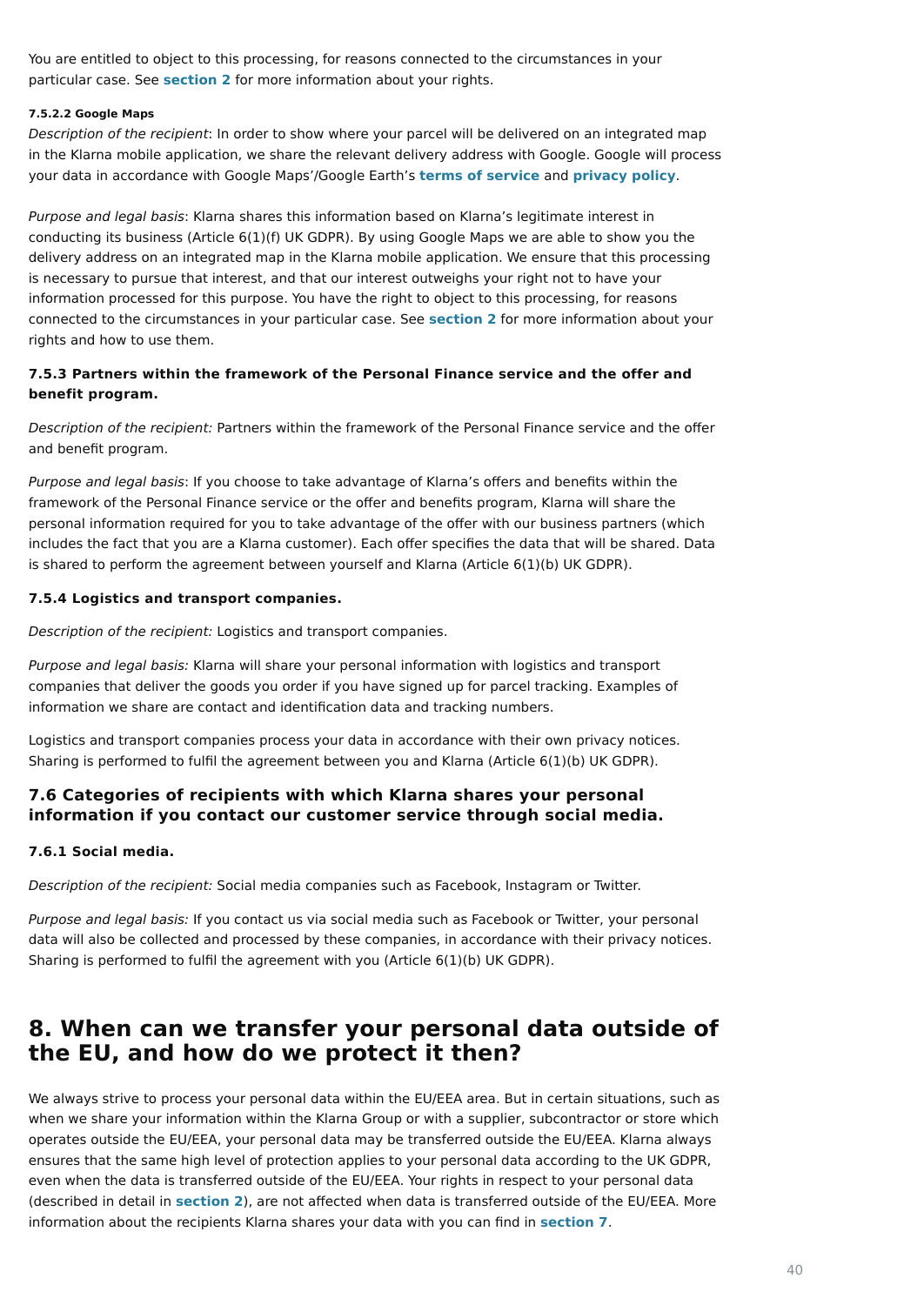When you shop with a store placed in a country outside of the EU/EEA area, our sharing of your personal data with that store means that your personal data will be transferred to this country outside of the EU/EEA area.

If you want more information about our safety measures you can always contact us. You can find our contact information in **[section 12](https://cdn.klarna.com/1.0/shared/content/legal/terms/0/en_gb/privacy#12)**. You find more information about which countries are deemed to have an "adequate level of protection" on the **[European Commission's website](https://ec.europa.eu/info/law/law-topic/data-protection/international-dimension-data-protection_en)**, and you can read more about the European Commission's standard clauses **[here](https://ec.europa.eu/info/law/law-topic/data-protection/international-dimension-data-protection/standard-contractual-clauses-scc_en)**.

#### **Safety measures which Klarna uses when transferring personal data outside of the EU/EEA**

Countries outside of the EU/EEA may have laws that allow public authorities to request access to personal data stored in the country for the purpose of combating crime or safeguarding national security. Regardless of whether we or any of our providers process your personal data, we will ensure that a high level of protection is guaranteed when transferring that data and that appropriate protection measures have been taken, in accordance with applicable data protection requirements (such as the UK GDPR). Such appropriate safeguards include, but are not limited to, ensuring:

Despite the above, if the store where you choose to shop is located in a country outside the EU/EEA, our data sharing with that foreign store (or with that foreign store's local Klarna entity) means that your personal data will be transferred to this country outside the EU/EEA. Otherwise it would not be possible to administer your purchase. Klarna primarily relies on the European Commission's standard clauses to ensure the protection of your personal data for such data transfers, but as set out above, countries where the foreign store is located may have laws preventing the efficient protection by the standard clauses. Even if this is the case, your personal data will still be transferred to the foreign store (or the foreign store's local Klarna entity), as long as the data transfer is necessary to administer your specific purchase.

# **9. How long we store your personal data**

How long Klarna stores your personal data depends on the purposes for which Klarna uses the personal data:

if the European Commission has decided that the country outside of the EU/EEA to which your personal data are transferred has an adequate level of protection, which corresponds to the level of protection afforded by the GDPR. This means for example that the personal data is still protected from unauthorized disclosure, and that you may still exercise your rights in regards to your personal data, or

the European Commission's standard clauses have been entered into between Klarna and the recipient of the personal data outside the EU/EEA. This means that the recipient guarantees that the level of protection for your personal data afforded by the GDPR still applies, and that your rights are still protected. In these cases, we also assess whether there are laws in the recipient country that affects the protection of your personal data. Where necessary, we take technical and organizational measures so that your data remain protected during the transfer to the relevant country outside the EU/EEA.

Personal data used for the contractual relationship between you and Klarna is generally stored for the duration of the contractual relationship and thereafter for a maximum of 10 years based on statutes of limitations.

Personal data that Klarna is under a legal obligation to retain, for example under anti-money laundering laws or bookkeeping laws, is generally retained for 5 and 7 years respectively.

We process the recordings of telephone conversations for a time period of 90 days for quality assurance purposes. We will also retain recordings of inbound and outbound calls for up to three years, as well as Klarna employees' notations from these calls for up to six years, in order to document what has been discussed and decided on the call.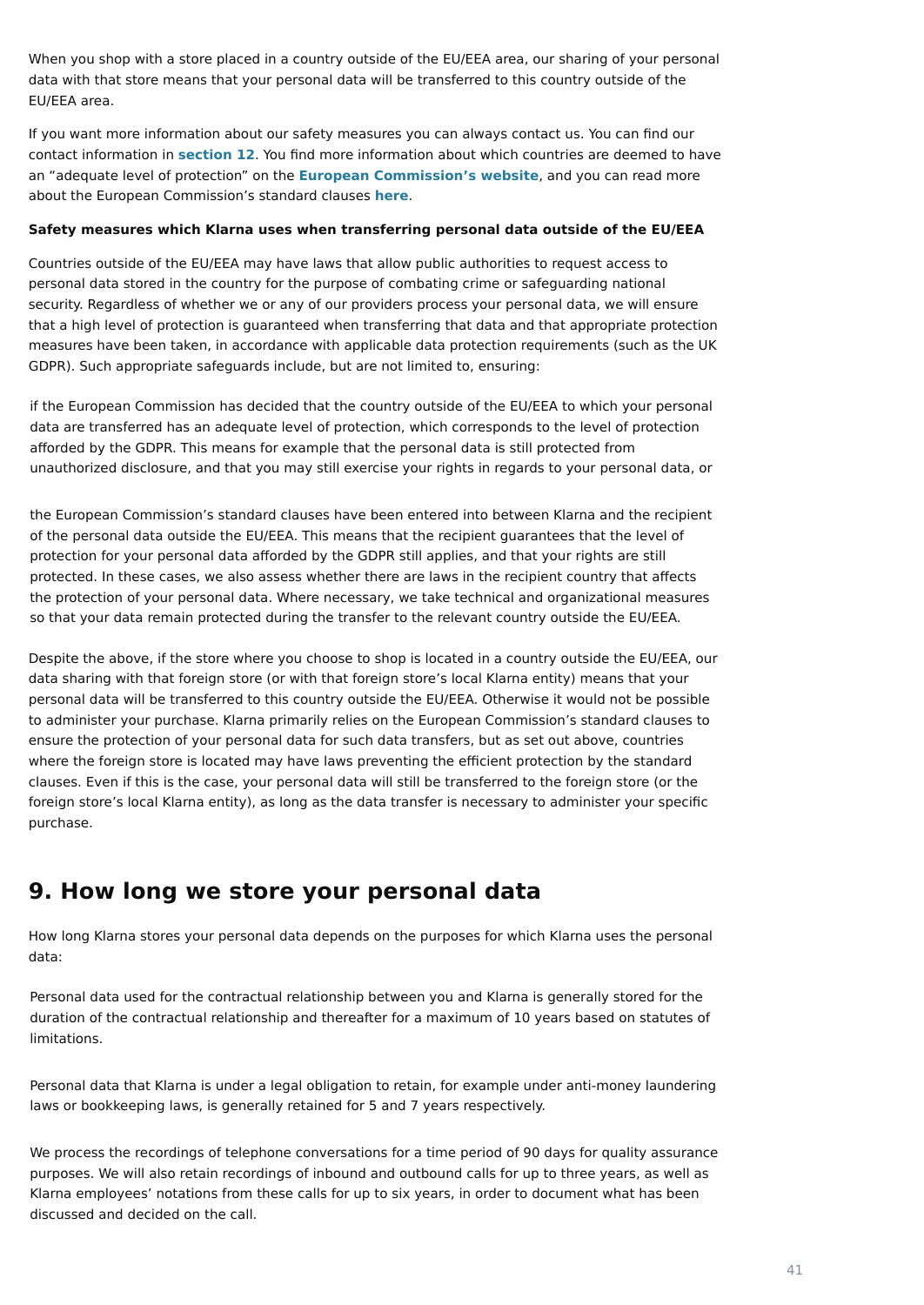In some limited cases, the personal data may need to be stored for a longer period because of capital adequacy laws which Klarna has to comply with.

The legal obligations referred to above means that Klarna can not delete your personal data, even if you request us to delete it, as described in **[section 2](https://cdn.klarna.com/1.0/shared/content/legal/terms/0/en_gb/privacy#2)**. If we don't have a legal obligation to retain the personal data, we instead have to make an assessment if we may require the personal data in order to protect Klarna from legal claims.

Please note that just because we have a legal obligation to store your personal data, this does not mean that we are also permitted to use this data for any other purpose. Klarna will make an assessment for each specific purpose of how long we may use your personal data. You can read more about this in **[section 4](https://cdn.klarna.com/1.0/shared/content/legal/terms/0/en_gb/privacy#4)**.

# **10. How we use cookies and other types of tracking technology**

To provide a tailored and smoooth experience, Klarna uses cookies and similar tracking technologies in our multiple interfaces, such as our website, the Klarna mobile application and at the checkout of a store that uses Klarna. You can find information about the tracking technology that Klarna uses, and information about how you accept or decline the tracking technology, in each interface.

# **11. Updates to this Privacy Notice**

We are constantly working to improve our services so that you have a smoooth user experience. This may involve modifications of existing and future services. If that improvement requires a notice or consent in accordance with applicable law, you will be notified or given the opportunity to give your consent. It is also important that you read this privacy notice every time you use any of our services, as the processing of your personal data may differ from your previous use of the service in question.

# **12. Klarna contact information**

Klarna Bank AB (UK branch) located at 125 Kingsway, Holborn, London WC2B 6NH, United Kingdom.

Klarna has a data protection officer and a team of data protection specialists. We also have a number of customer service teams that handle data protection issues. You can reach all of these individuals at **[privacy@klarna.co.uk](mailto:privacy@klarna.co.uk)**. If you specifically wish to contact Klarna's data protection officer, enter this on the subject line.

Klarna Bank AB (UK branch) located at 125 Kingsway, Holborn, London WC2B 6NH, United Kingdom, complies with UK data protection laws. Please visit **www.klarna.com/uk/** for more information about Klarna.

# **13. Acquisition of Close Brothers Retail Finance**

In January 2019, Klarna acquired the Retail Finance division of Close Brothers Limited. In relation to this acquisition, Klarna acquired the personal data of customers who use or have used the services of the Retail Finance division. Klarna will process this personal data in order to fulfill contractual obligations, comply with applicable laws, and in line with Klarna's legitimate interest to conduct its business.

Personal data which is not used for the purposes of your contractual relationship with Klarna or where Klarna does not have a legal obligation to retain the data is only retained as long as necessary to fulfill the respective purpose for our data processing (usually 3 months). More information can be found in the table in **[section 4](https://cdn.klarna.com/1.0/shared/content/legal/terms/0/en_gb/privacy#4)**.